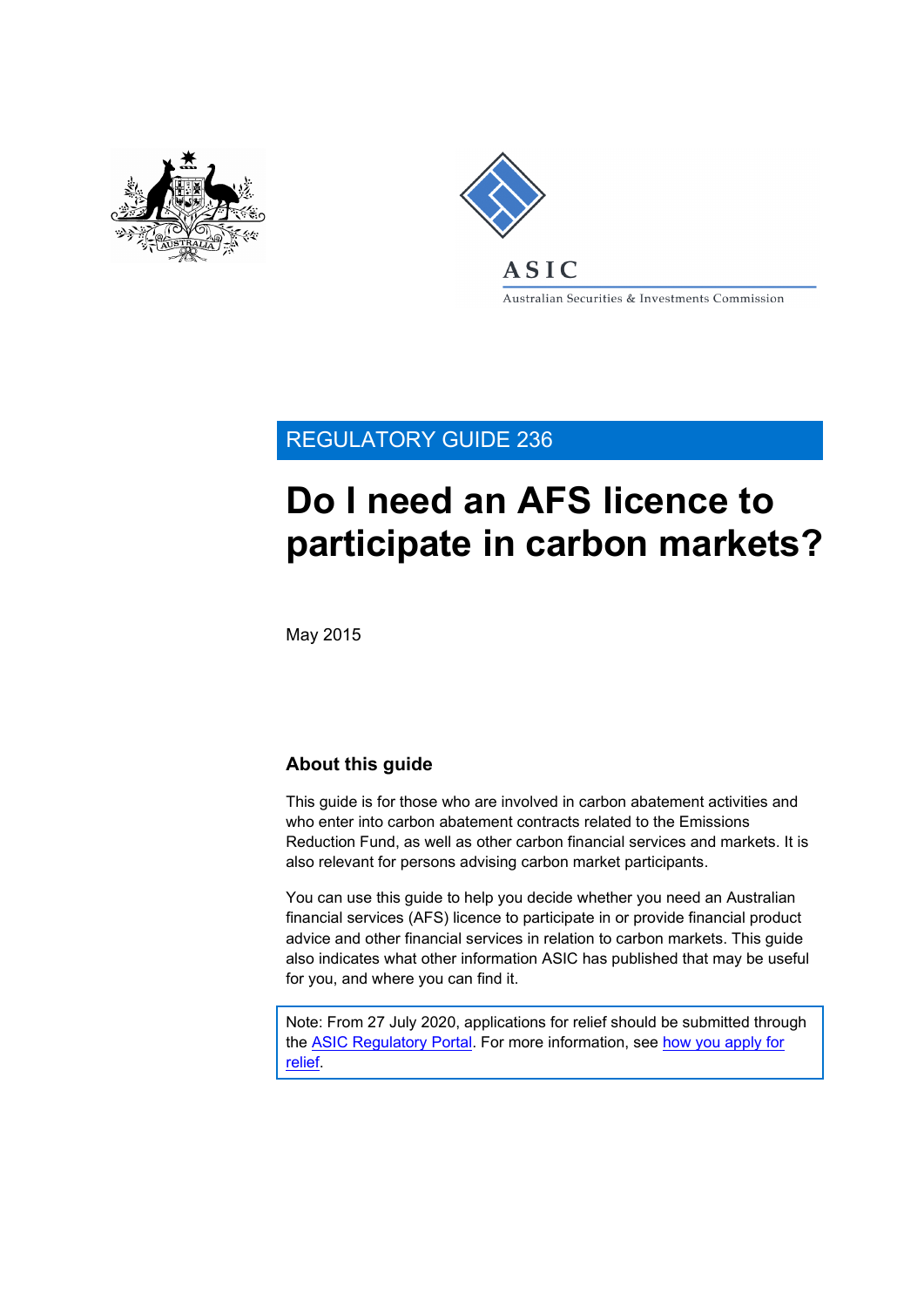#### **About ASIC regulatory documents**

In administering legislation ASIC issues the following types of regulatory documents.

**Consultation papers**: seek feedback from stakeholders on matters ASIC is considering, such as proposed relief or proposed regulatory guidance.

**Regulatory guides:** give guidance to regulated entities by:

- explaining when and how ASIC will exercise specific powers under legislation (primarily the Corporations Act)
- explaining how ASIC interprets the law
- describing the principles underlying ASIC's approach
- giving practical guidance (e.g. describing the steps of a process such as applying for a licence or giving practical examples of how regulated entities may decide to meet their obligations).

**Information sheets**: provide concise guidance on a specific process or compliance issue or an overview of detailed guidance.

**Reports**: describe ASIC compliance or relief activity or the results of a research project.

#### **Document history**

This version was issued in May 2015 and is based on legislation and regulations as at the date of issue. The note on the front page was inserted on 27 July 2020. In March 2022 we updated [RG 236.167\(b\)](#page-51-0) (and its note) to reflect the breach reporting reforms that commenced on 1 October 2021.

Previous versions:

 Superseded Regulatory Guide 236, issued 9 March 2012, reissued May 2012, June 2012 and July 2013.

#### **Disclaimer**

This guide does not constitute legal advice. We encourage you to seek your own professional advice to find out how the Corporations Act and other applicable laws apply to you, as it is your responsibility to determine your obligations.

Examples in this guide are purely for illustration; they are not exhaustive and are not intended to impose or imply particular rules or requirements.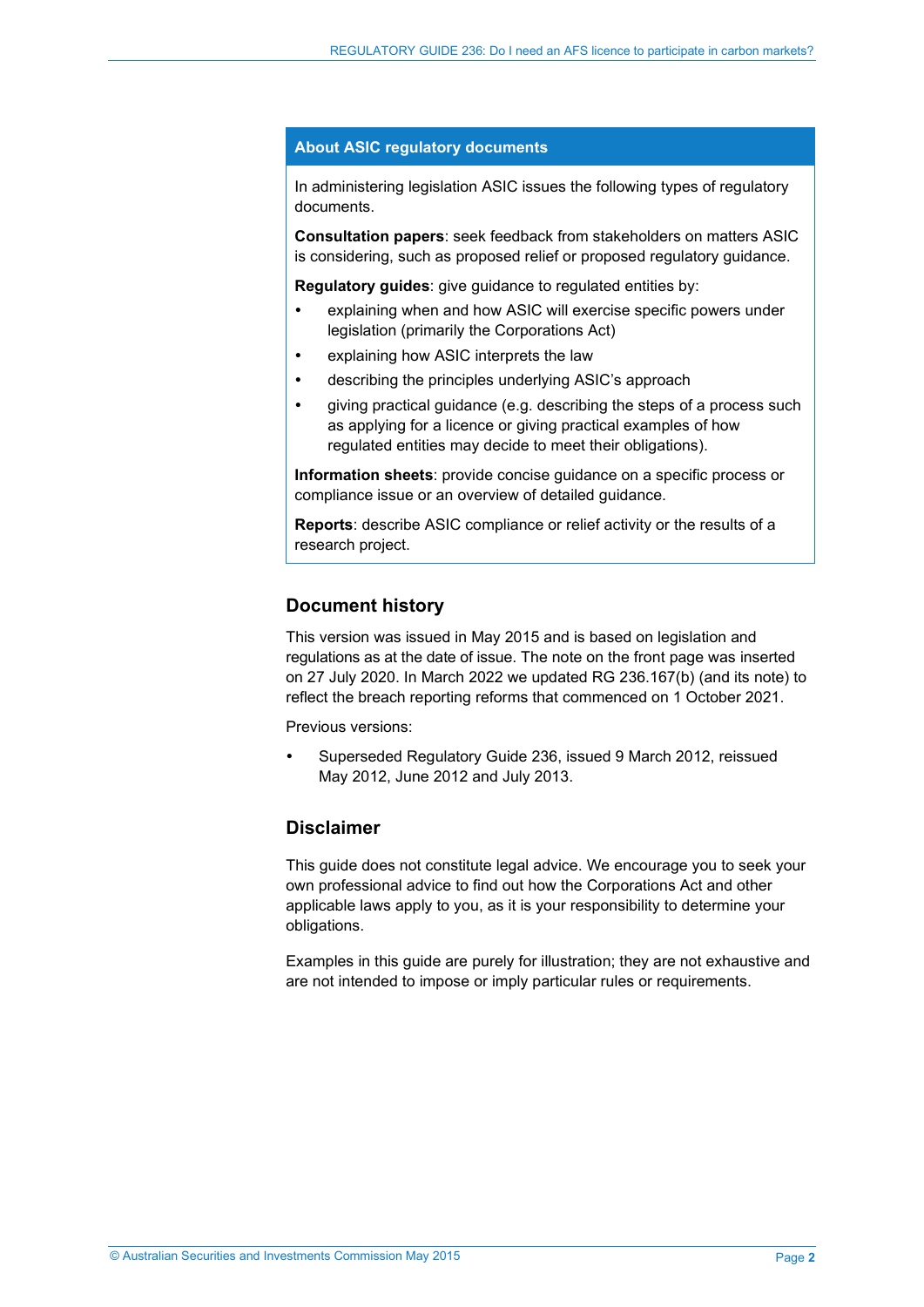## **Contents**

| A |                                                                     |  |
|---|---------------------------------------------------------------------|--|
|   |                                                                     |  |
|   |                                                                     |  |
| в | Key concepts in the AFS licensing regime 10                         |  |
|   |                                                                     |  |
|   | Who does the financial services regime apply to?  16                |  |
| C | Which emissions units and related products are financial            |  |
|   |                                                                     |  |
|   |                                                                     |  |
|   |                                                                     |  |
|   |                                                                     |  |
|   |                                                                     |  |
| D | When will I be providing a financial service for regulated          |  |
|   | When will I be providing financial product advice on regulated      |  |
|   |                                                                     |  |
|   |                                                                     |  |
|   | When will I be making a market in regulated emissions units? 37     |  |
|   | Other financial products and services related to emissions units 37 |  |
|   |                                                                     |  |
| Е | If I provide financial services relating to regulated emissions     |  |
|   |                                                                     |  |
|   | 'Carrying on a financial services business in Australia' 43         |  |
|   |                                                                     |  |
| F |                                                                     |  |
|   |                                                                     |  |
|   |                                                                     |  |
|   |                                                                     |  |
|   |                                                                     |  |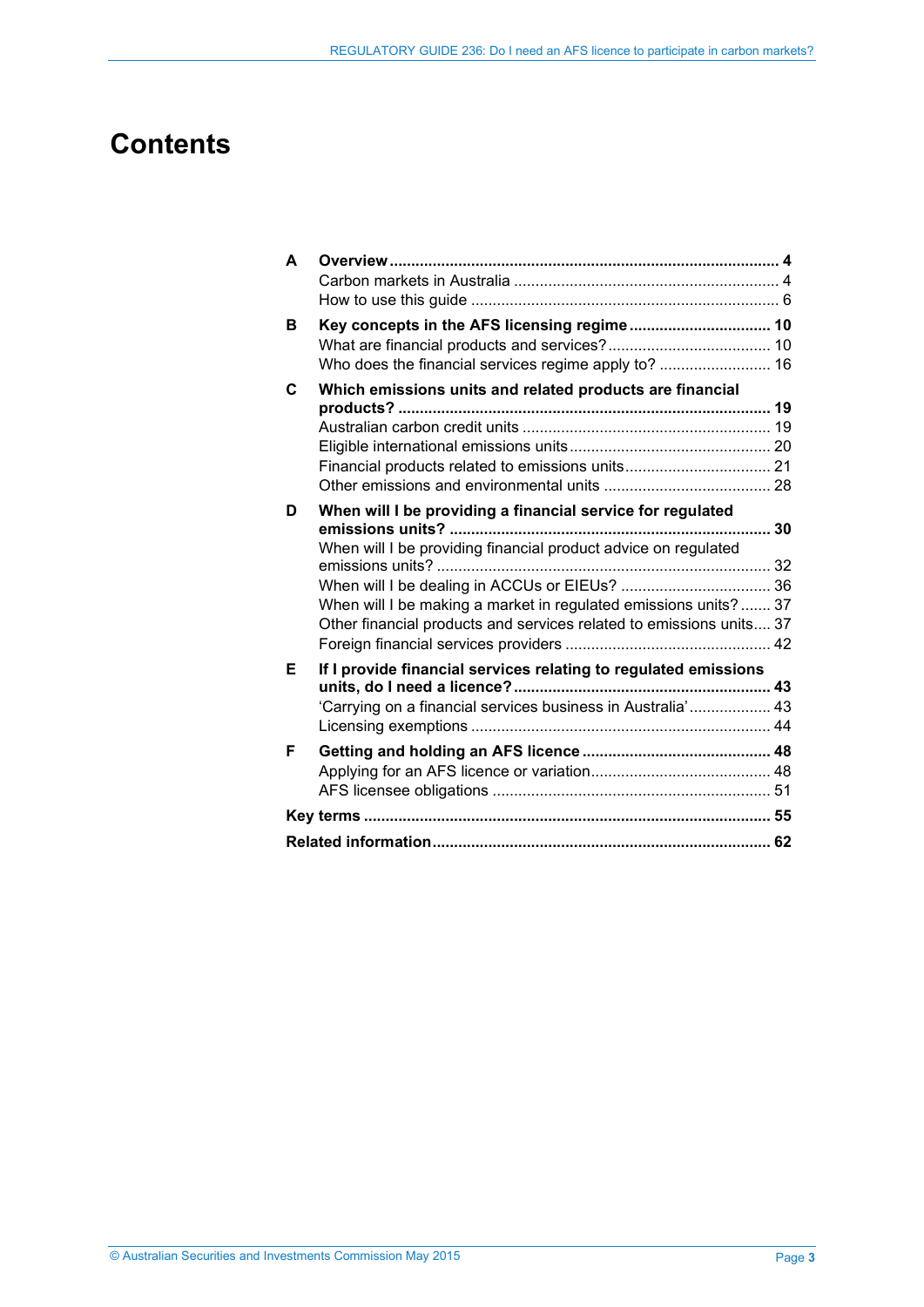## <span id="page-3-0"></span>**A Overview**

#### **Key points**

Australian carbon credit units (ACCUs), and certain other emissions units, are financial products under the *Corporations Act 2001* (Corporations Act).

This means that you may require an Australian financial services (AFS) licence to carry on a financial services business in relation to these emissions units. Among other things, the Australian Securities and Investments Commission (ASIC) is responsible for administering the AFS licensing regime and keeps a register of all AFS licensees.

You can use this guide to help you determine whether you will need to hold an AFS licence to participate in carbon markets. This guide also indicates what other information ASIC has published that may be useful for you, and where you can find it.

### <span id="page-3-1"></span>**Carbon markets in Australia**

RG 236.1 From 2015, financial services provided in relation to emissions units in Australia are expected to predominantly relate to the activity of the Emissions Reduction Fund (ERF), through which the Australian Government purchases ACCUs, usually under multi-year contracts. The sellers of ACCUs under these contracts are people who carry out ERF projects that generate ACCUs, but they may also deal in ACCUs with other parties (e.g. to balance their actual ACCU position with their contract sale obligations to the Australian Government).

- <span id="page-3-2"></span>RG 236.2 An ERF project is a project carried out in accordance with the *Carbon Credits (Carbon Farming Initiative) Act 2011* (CFI Act) which allows a person (the 'project proponent') to generate ACCUs through domestic emissions offset projects that avoid or sequester greenhouse gas emissions. The CFI Act refers to the avoidance of emissions or removal from the atmosphere (i.e. sequestration) of one or more greenhouse gases as 'carbon abatement': s5 of the CFI Act.
- RG 236.3 The Clean Energy Regulator is responsible for administering the ERF, this includes:
	- (a) registering projects;
	- (b) issuing ACCUs for carbon abatement achieved by registered projects;
	- (c) conducting auctions of offers to sell ACCUs to the Clean Energy Regulator; and
	- (d) accepting offers and entering into contracts for the purchase of ACCUs by the Clean Energy Regulator on behalf of the Australian Government.

Note 1: The Clean Energy Regulator is a statutory entity, with responsibility for administering the ERF, National Greenhouse and Energy Reporting Scheme and the Renewable Energy Target. ASIC is empowered to disclose relevant confidential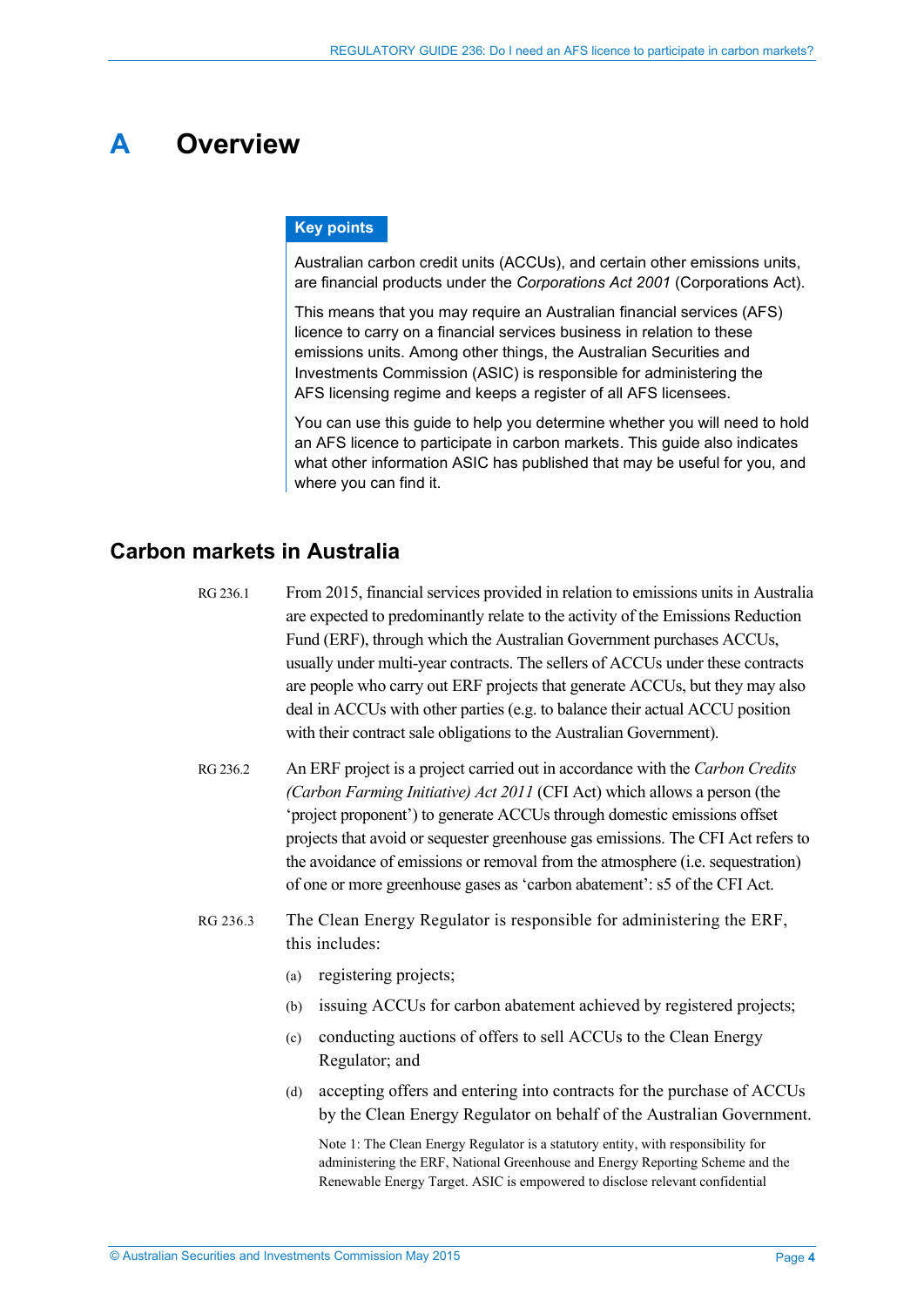information to the Clean Energy Regulator under the *Australian Securities and Investments Commission Act 2001* (ASIC Act).

Note 2: A contract for the purchase of ACCUs by the Clean Energy Regulator is a 'carbon abatement contract' under the CFI Act. Although auctions are expected to be the main method through which the Clean Energy Regulator arranges to enter into carbon abatement contracts, the CFI Act also provides for a tender process (or any other process) and each of these are a 'carbon abatement purchasing process'. In addition to multi-year carbon abatement contracts, the Clean Energy Regulator may also accept offers to enter into an 'immediate delivery' carbon abatement contract for a single delivery of ACCUs within five business days.

RG 236.4 In November 2014, the *National Greenhouse and Energy Reporting Act 2007* (NGER Act) was amended to establish the 'emissions reduction safeguard mechanism' (safeguard mechanism), to commence on 1 July 2016. Under the safeguard mechanism, certain designated large facilities must ensure that their net emissions number does not exceed their baseline emissions number at the end of each monitoring period. A facility may reduce its net emissions number by acquiring and surrendering ACCUs and, if specified in the 'safeguard rules', other types of emissions units.

> Note: The safeguard rules are to be made by the Minister for the Environment by 1 October 2015.

RG 236.5 There are also markets through which participants voluntarily offset carbon emissions ('voluntary carbon markets'). Voluntary carbon markets operate in Australia and overseas and trade a variety of emissions units, some of which are financial products in Australia, and some of which are not.

#### **What is ASIC's role in the carbon markets?**

- RG 236.6 We are an independent government agency that regulates registered companies, financial markets, and providers of financial services and credit services. We aim to promote fair, orderly and transparent markets, and to support confident and informed participation by investors and financial consumers.
- RG 236.7 Among other things, we licence and monitor financial services businesses to ensure they operate efficiently, honestly and fairly through the AFS licensing system. These businesses provide services in relation to financial products, and are typically involved in superannuation, managed funds, shares, and company securities, derivatives and insurance. We also maintain a register of AFS licensees and authorised representatives of AFS licensees.

Note: Further details on the roles and responsibilities of AFS licensees and their representatives are provided in Section[s B](#page-9-0) an[d F](#page-47-0) of this guide.

RG 236.8 ACCUs and certain other emissions units are also financial products under the Corporations Act. This means that you may require an AFS licence to carry on a financial services business for those types of emissions units: see Section [C](#page-18-0) for further details about which types of emissions units are financial products. This guide refers to emissions units that are financial products as 'regulated emissions units'.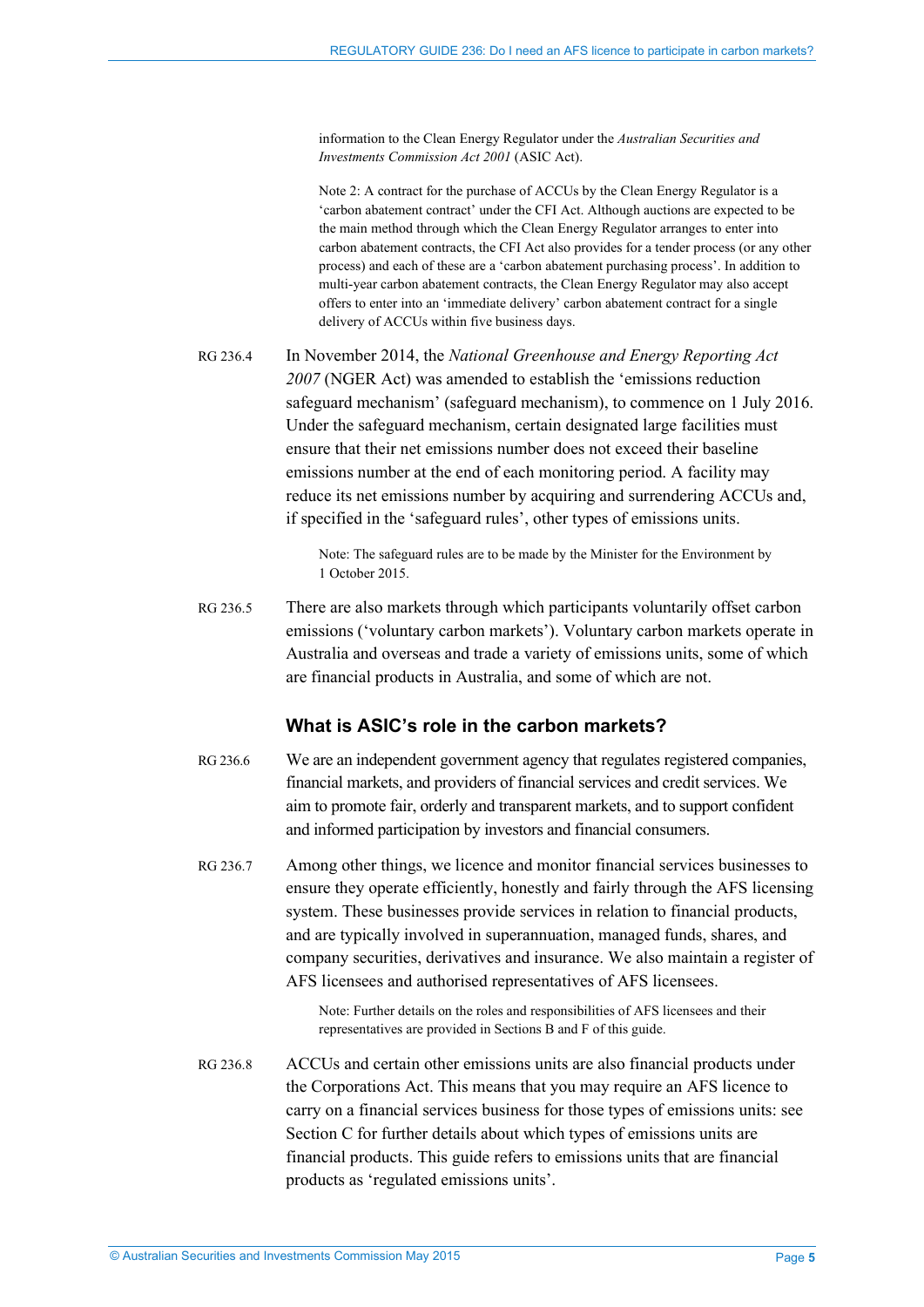RG 236.9 Other emissions-related financial products include, for example, derivatives over emissions units and interests in managed investment schemes involving carbon abatement activities or emissions units. You may require an AFS licence to carry on a financial services business in relation to these financial products.

> Note: The underlying unit to a derivative, or the assets of a managed investment scheme, does not have to be a financial product (e.g. an ACCU) for the derivative or the interest in the managed investment scheme to be a financial product.

- RG 236.10 Although the main use of ACCUs and related financial products may be in relation to the ERF or the safeguard mechanism, financial services may also be provided for other purposes (e.g. trading in voluntary carbon markets) and the requirement to hold an AFS licence may also apply in such circumstances.
- RG 236.11 In addition to our role in administering the AFS licensing system, we also have some responsibility over financial markets and associated clearing and settlement (CS) facilities.

Note 1: A financial market is a facility through which offers to acquire or dispose of financial products are regularly made or accepted: s767A. A CS facility is a facility providing a regular mechanism for parties to transactions relating to financial products to meet obligations to each other: s768A.

Note 2: In this document, references to sections (s), divisions (Divs), parts (Pts) and chapters (Chs) are to the Corporations Act, unless otherwise specified; references to regulations (regs) are to the Corporations Regulations 2001 (Corporations Regulations), unless otherwise specified.

RG 236.12 Generally, unless exempt, a person requires an Australian market licence to operate a financial market in Australia, and a CS facility licence to operate a CS facility in Australia. These licences are granted by the Minister, on ASIC's advice (and, for CS facility licences, the Reserve Bank of Australia's advice). Financial markets and CS facilities that facilitate the trading, or clearing and settlement, of regulated emissions units in Australia will generally also require an Australian market licence or an exemption.

> Note: The regulation of financial markets is beyond the scope of this guide: see Regulatory Guide 172 *Australian market licences: Australian operators* (RG 172) for more details. A similar approach to the regulation of financial markets applies to licensed CS facilities: see Regulatory Guide 211 *Clearing and settlement facilities: Australian and overseas operators* (RG 211).

### <span id="page-5-0"></span>**How to use this guide**

RG 236.13 You can use this guide to help you decide whether you require an AFS licence to participate in carbon markets. [Table 1](#page-6-0) provides an overview of the topics covered in this guide. We have also developed a range of other guidance for AFS licensees that may be useful to you: see [Table 3.](#page-7-0)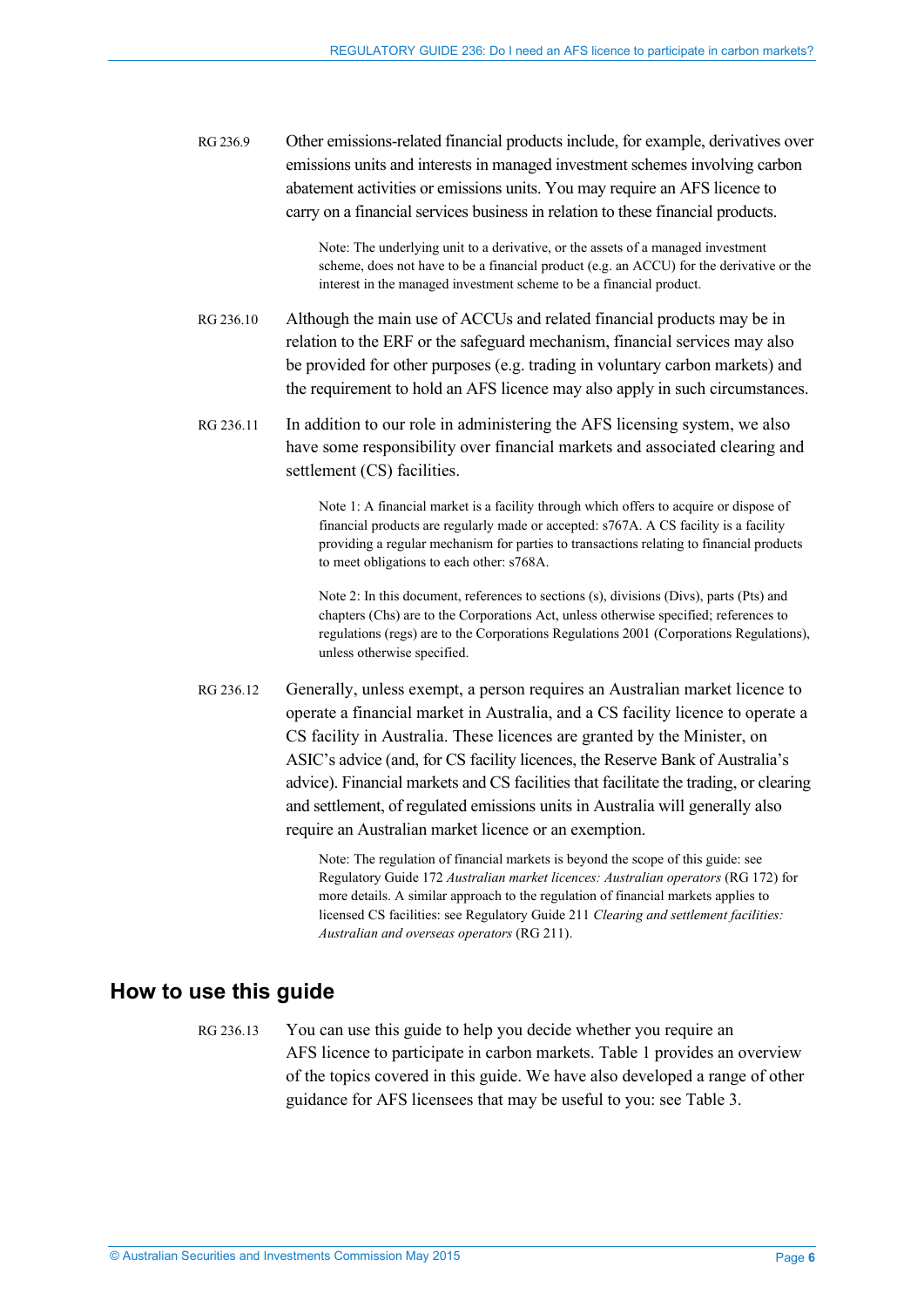<span id="page-6-0"></span>

| <b>Topic</b>                                                                                       | <b>Section</b>   |
|----------------------------------------------------------------------------------------------------|------------------|
| Overview of the AFS licensing regime                                                               | Section B        |
| How the financial services laws apply to regulated emissions<br>units and the carbon markets       | Sections C and D |
| When you are likely to require an AFS licence for regulated<br>emissions units                     | Section F        |
| How to apply for an AFS licence, or vary an existing licence,<br>and conduct expected of licensees | Section F        |

#### **Table 1: Topics covered in this guide**

- RG 236.14 Once you hold an AFS licence, you will also need to meet ongoing requirements of the Corporations Act and ASIC Act: see Section [F.](#page-47-0)
- RG 236.15 [Figure 1](#page-6-1) provides an overview of the steps to take to work out whether you need an AFS licence to provide financial services for regulated emissions units. [Table 2](#page-7-1) explains each of the steps in further detail, and [Table 3](#page-7-0) lists the guidance we have provided for AFS licensees and licence applicants. We encourage you to seek your own professional advice to find out how the Corporations Act and other applicable laws apply to you, as it is your responsibility to determine your obligations.

#### **Figure 1: Steps in deciding whether you need an AFS licence\***

<span id="page-6-1"></span>

\* A responsible entity of a registered managed investment scheme is required to hold an AFS licence whether or not they provide financial services as part of a financial services business: s601FA.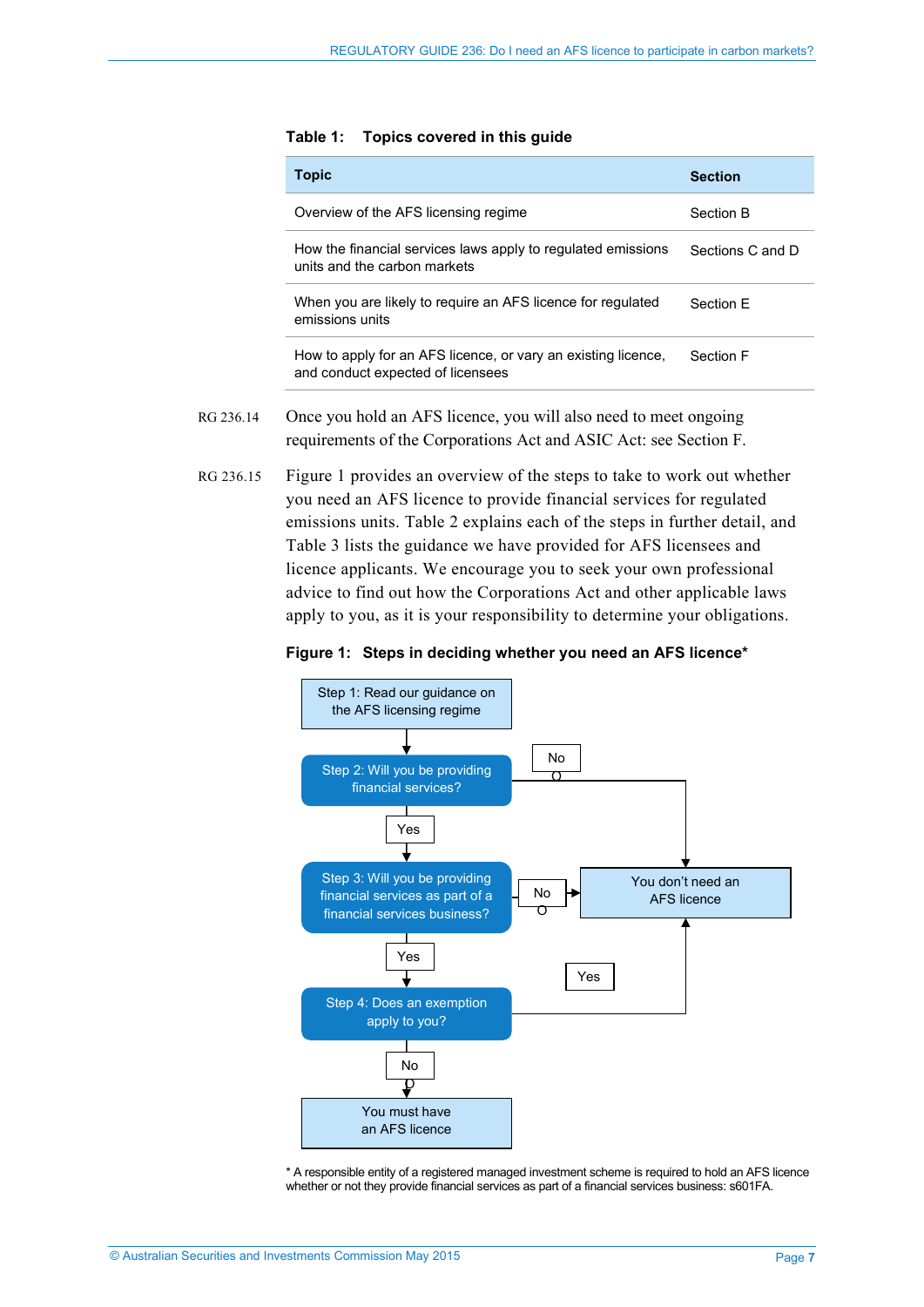| <b>Step</b>                                                                                                                         | <b>Description</b>                                                                                                                                                                                                                                                                                                                                                         |
|-------------------------------------------------------------------------------------------------------------------------------------|----------------------------------------------------------------------------------------------------------------------------------------------------------------------------------------------------------------------------------------------------------------------------------------------------------------------------------------------------------------------------|
| Step 1: Read our guidance<br>on the licensing regime                                                                                | Read the information provided on the licensing regime in this guide, as well as<br>our range of regulatory guides for licensees: see Table 3. In particular, see:                                                                                                                                                                                                          |
|                                                                                                                                     | • Regulatory Guide 36 Licensing: Financial product advice and dealing (RG 36)<br>on what constitutes dealing in and advising on a financial product; and                                                                                                                                                                                                                   |
|                                                                                                                                     | • Regulatory Guide 104 Licensing: Meeting the general obligations (RG 104)<br>on the conduct that is required of a licensee.                                                                                                                                                                                                                                               |
| <b>Step 2: Determine whether</b><br>you are likely to be providing<br>financial services                                            | Review the kinds of activities you will engage in through your participation in<br>carbon markets and determine if the law requires you to hold an AFS licence.<br>You can use our guidance to help you decide whether these will fall within the<br>definition of 'financial services'. We also encourage you to seek your own<br>professional advice.                    |
| <b>Step 3: Determine whether</b><br>you are providing those<br>services as part of a financial<br>services business in<br>Australia | If you will be providing financial services, this does not necessarily mean you<br>will require a licence. You only require a licence to provide financial services<br>while carrying on a business in Australia or operating a registered managed<br>investment scheme: see Section E for more guidance on when you will be<br>carrying on a financial services business. |
| Step 4: Determine whether<br>any exemption applies to you                                                                           | Some persons who carry on a financial services business are exempt from the<br>need to hold a licence: see Section E for more guidance on exemptions that<br>may apply to you.                                                                                                                                                                                             |

#### <span id="page-7-1"></span>**Table 2: Description of the steps in deciding whether you need an AFS licence**

#### <span id="page-7-0"></span>**Table 3: ASIC guidance for AFS licensees and licence applicants**

| <b>Preparing</b><br><b>vour licence</b><br>application                        | Regulatory Guide 1 AFS Licensing Kit: Part 1—Applying for and varying an AFS licence (RG 1)<br>Regulatory Guide 2 AFS Licensing Kit: Part 2—Preparing your AFS licence or variation<br>application (RG 2)<br>Regulatory Guide 3 AFS Licensing Kit: Part 3—Preparing your additional proofs (RG 3)<br>Pro Forma 209 Australian financial services licence conditions (PF 209)                                                                                                                                                                                                                                                                                                                                                                                                                                  |
|-------------------------------------------------------------------------------|---------------------------------------------------------------------------------------------------------------------------------------------------------------------------------------------------------------------------------------------------------------------------------------------------------------------------------------------------------------------------------------------------------------------------------------------------------------------------------------------------------------------------------------------------------------------------------------------------------------------------------------------------------------------------------------------------------------------------------------------------------------------------------------------------------------|
|                                                                               | Information Sheet 156 Regulated emissions units: Applying for or varying an AFS<br><i>licence</i> (INFO 156)                                                                                                                                                                                                                                                                                                                                                                                                                                                                                                                                                                                                                                                                                                  |
| <b>Meeting your</b><br>licensing,<br>conduct and<br>disclosure<br>obligations | Regulatory Guide 36 Licensing: Financial product advice and dealing (RG 36)<br>Regulatory Guide 104 Licensing: Meeting the general obligations (RG 104)<br>Regulatory Guide 105 Licensing: Organisational competence (RG 105)<br>Regulatory Guide 126 Compensation and insurance arrangements for AFS licensees (RG 126)<br>Regulatory Guide 146 Licensing: Training of financial product advisers (RG 146)<br>Regulatory Guide 165 Licensing: Internal and external dispute resolution (RG 165)<br>Regulatory Guide 166 Licensing: Financial requirements (RG 166)<br>Regulatory Guide 167 Licensing: Discretionary powers (RG 167)<br>Regulatory Guide 175 Licensing: Financial product advisers—Conduct and disclosure (RG 175)<br>Regulatory Guide 181 Licensing: Managing conflicts of interest (RG 181) |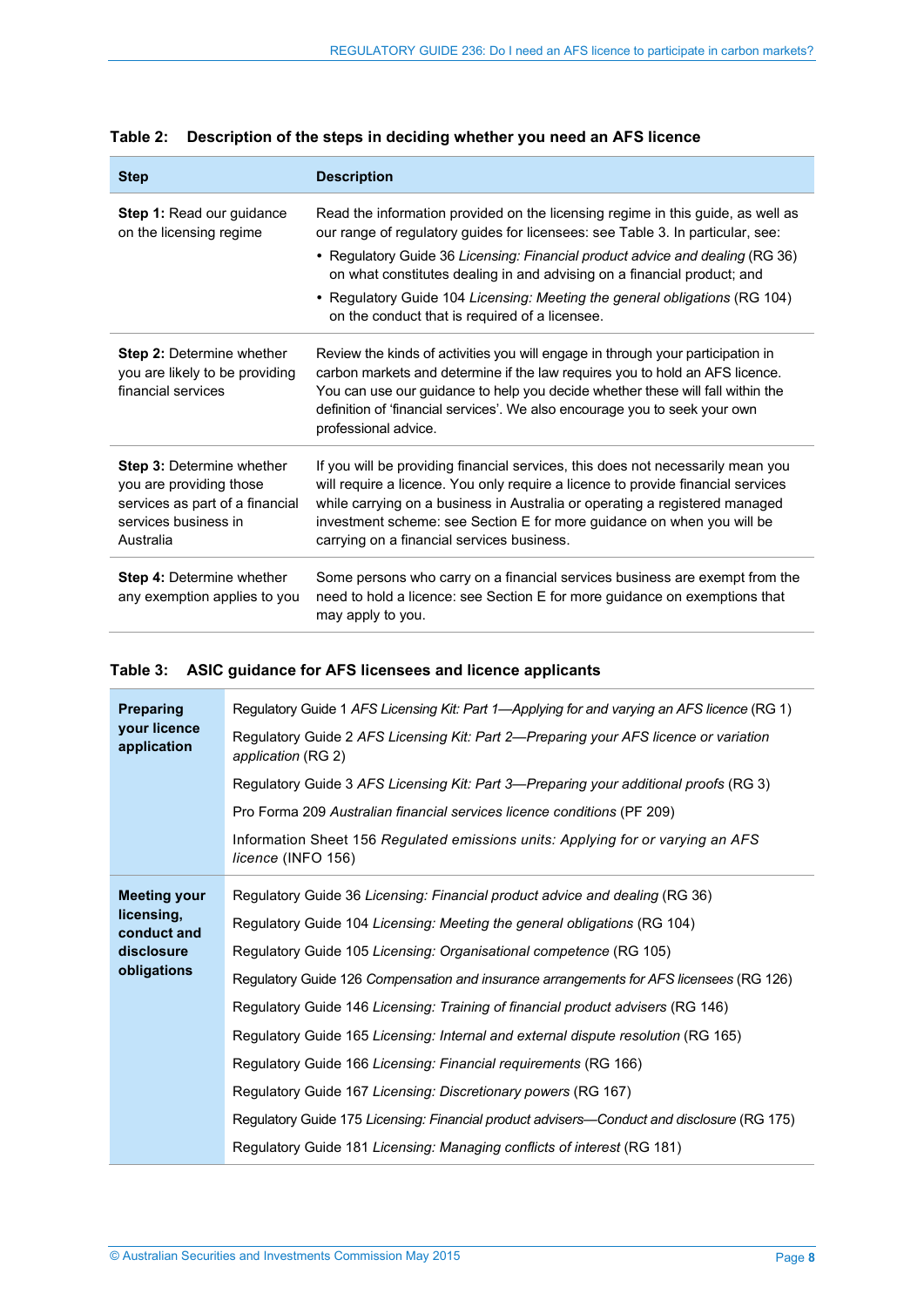| <b>Managed</b><br>investment<br>schemes | Requiatory Guide 80 Managed investment schemes: Interests not for money (RG 80)<br>Regulatory Guide 132 Managed investments: Compliance plans (RG 132)<br>Regulatory Guide 133 Managed investments and custodial or depository services: Holding<br>assets (RG 133) |
|-----------------------------------------|---------------------------------------------------------------------------------------------------------------------------------------------------------------------------------------------------------------------------------------------------------------------|
|                                         | Requiatory Guide 134 Managed investments: Constitutions (RG 134)<br>Regulatory Guide 136 Managed investments: Discretionary powers and closely-related<br>schemes (RG 136)                                                                                          |

Note: Se[e our website](http://www.asic.gov.au/) for our regulatory guidance, information sheets and pro formas.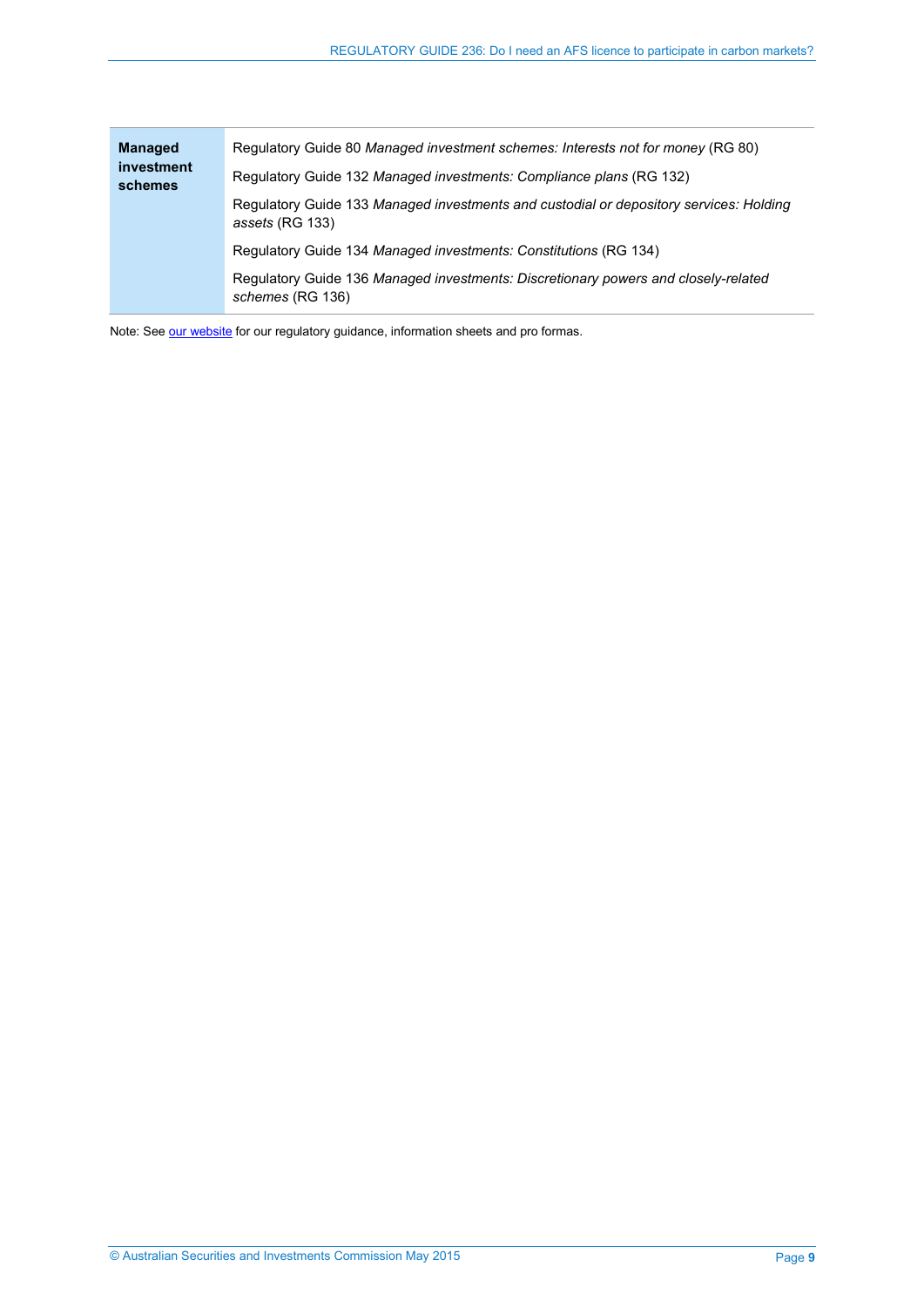## <span id="page-9-0"></span>**B Key concepts in the AFS licensing regime**

#### **Key points**

Two key concepts in the financial services regime are 'financial products' and the range of 'financial services' provided to clients for those products: see [RG 236.19–](#page-9-2)[RG 236.44.](#page-15-1)

Generally, a person requires an AFS licence to carry on a business of providing financial services in Australia, unless they are exempt. In many cases, a licensee carries out its business through its 'representatives': see [RG 236.45–](#page-15-2)[RG 236.48.](#page-16-0)

The financial services regime recognises two different types of clients— 'wholesale' and 'retail': see [RG 236.49](#page-16-1)[–RG 236.50.](#page-17-0)

RG 236.16 This section provides a brief introduction to some key concepts of the AFS licensing regime.

> Note: You can find more detailed information on the AFS licensing regime by referring to Ch 7 of the Corporations Act.

- RG 236.17 The types of financial services provided by a person will determine what specific authorisations they require: see Section [F](#page-47-0) for more details about licence authorisations.
- RG 236.18 Each AFS licence is subject to various conditions. PF 209 sets out the standard licence conditions which, subject to individual circumstances, will usually be applied to licences authorising a person to provide financial services. There are also prescribed conditions for all licences that are set out in reg 7.6.04 of the Corporations Regulations, which apply in addition to the conditions in PF 209.

Note: See [our website](http://asic.gov.au/for-finance-professionals/afs-licensees/applying-for-and-managing-an-afs-licence/australian-financial-services-licence-conditions-pro-forma-209/) to view PF 209.

## <span id="page-9-2"></span><span id="page-9-1"></span>**What are financial products and services?**

### **Financial products**

- RG 236.19 A 'financial product' is a facility that allows a person to make a financial investment, manage a financial risk or make non-cash payments. s763A. In addition to regulated emissions units, s764A specifies that the following are financial products:
	- (a) shares;
	- (b) debentures;
	- (c) interests in a managed investment scheme;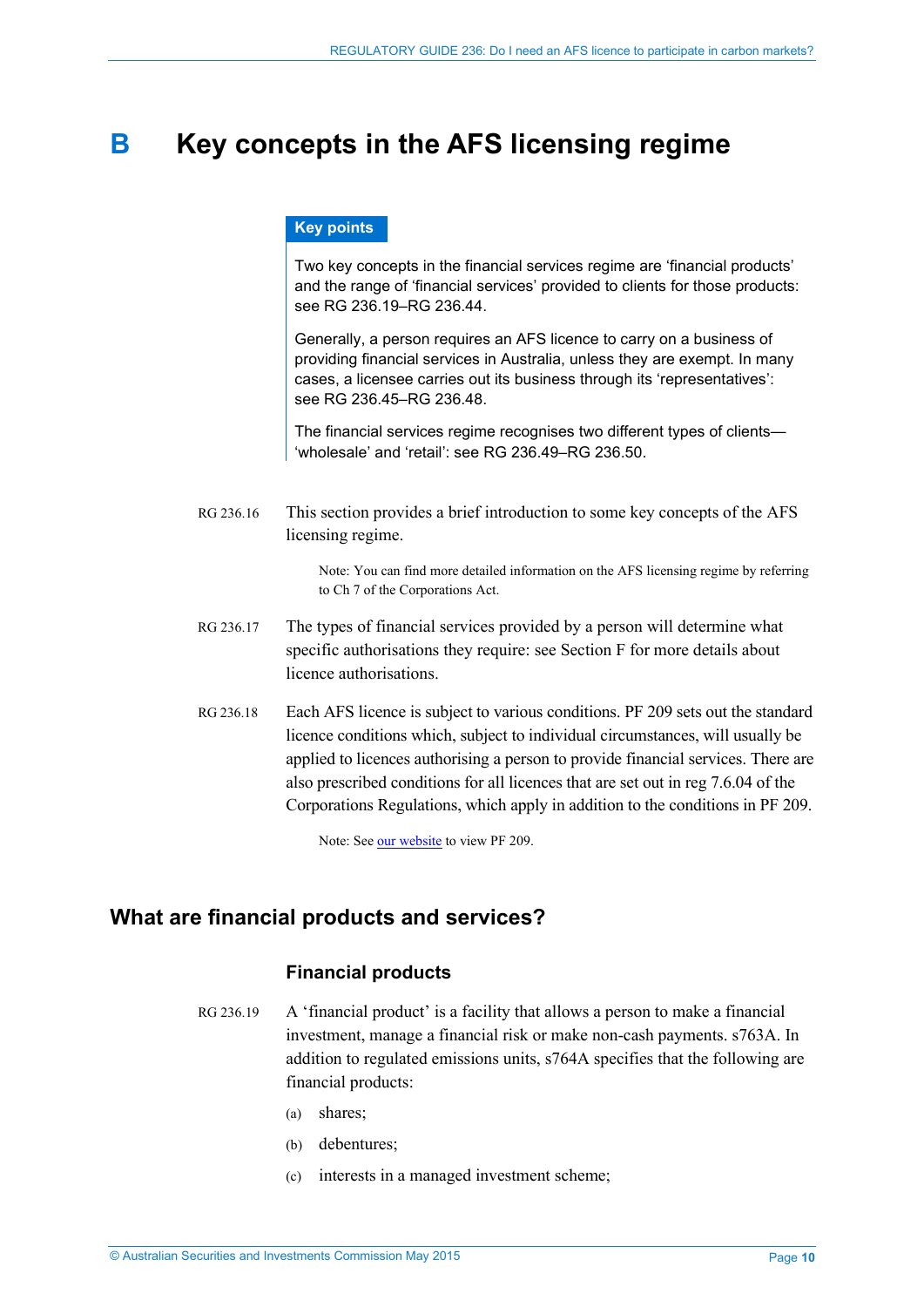- (d) derivatives;
- (e) foreign exchange contracts that are not derivatives;
- (f) general insurance;
- (g) life insurance;
- (h) superannuation;
- (i) basic deposit products and other deposit products;
- (j) retirement savings accounts; and
- (k) margin lending facilities.

Note: The definition of 'financial product' is found in Div 3 of Pt 7.1. See Sectio[n C](#page-18-0) for further details about which types of emissions units are financial products.

RG 236.20 A facility or arrangement that is not specified in s764A may still fall within the general definition of a financial product, in particular as a facility through which, or through the acquisition of which, a person makes a financial investment: s763B. Generally, a person (the investor) makes a financial investment if:

- (a) the investor gives money or money's worth (the contribution) to another person and either:
	- (i) the other person uses the contribution to generate a financial return, or other benefit, for the investor;
	- (ii) the investor intends that the other person will use the contribution to generate a financial return, or other benefit, for the investor; or
	- (iii) the other person intends that the contribution will be used to generate a financial return, or other benefit, for the investor; and
- (b) the investor does not have day-to-day control over the use of the contribution to generate the return or benefit.
- RG 236.21 Some arrangements in carbon markets (that are not another type of financial product) may be a financial product as a facility for making a financial investment: see [RG 236.68](#page-21-0) and [RG 236.83.](#page-24-0)

#### **A carbon abatement contract under the CFI Act**

- RG 236.22 Certain products are also specified in s765A, or declared under regulations made for s765A, as not being financial products.
- RG 236.23 Regulation 7.1.07J, as made for s765A, declares that a carbon abatement contract is not a financial product. Consequently, an AFS licence is not required to, for example, provide advice about a carbon abatement contract or deal in a carbon abatement contract.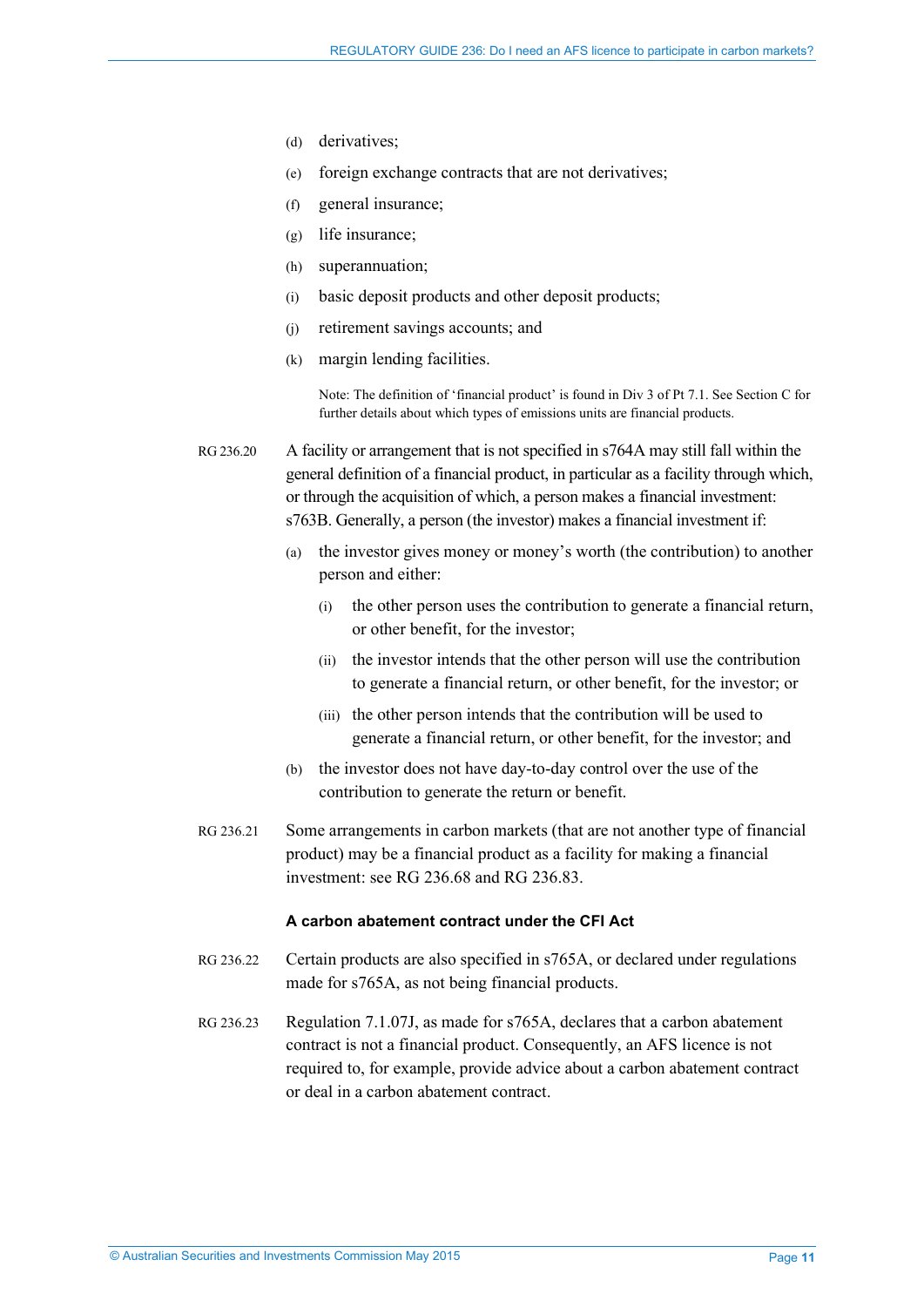#### **Financial services**

RG 236.24 The AFS licensing regime is structured around whether a person is providing a financial service. Generally, you are providing a financial service if you:

- (a) provide financial product advice;
- (b) deal in a financial product;
- (c) make a market for a financial product;
- (d) operate a registered managed investment scheme;
- (e) provide a custodial or depository service; or
- (f) provide traditional trustee company services.

Note: See Div 4 of Pt 7.1 for provisions on when a person provides a financial service. While a person may be providing traditional trustee company services in relation to regulated emissions units, such services are generally beyond the scope of this guide. See Regulatory Guide 121 *Doing financial services business in Australia* (RG 121) at RG 121.36–RG 121.37 for further details.

#### **What is the meaning of 'provide financial product advice'?**

- RG 236.25 A recommendation or a statement of opinion, or a report of either of those things, constitutes 'financial product advice' if it is provided with the intention of influencing a person's decision on a financial product—or could reasonably be regarded as being intended to have such an influence: s766B.
- RG 236.26 Simply providing factual information (i.e. objectively ascertainable information the truth or accuracy of which cannot be reasonably questioned) will generally not involve the expression of opinion or a recommendation and will not, therefore, constitute financial product advice.

#### **Example 1: Factual information vs financial product advice**

A person is informed of the volume-weighted average price for ACCUs, as published by the Clean Energy Regulator, in the carbon abatement contracts entered into at an ERF auction.

This would constitute factual information rather than financial product advice.

<span id="page-11-0"></span>RG 236.27 However, it is also important to consider the overall context in which the information is presented. For example, where factual information is presented in a manner that may reasonably be regarded as suggesting or implying a recommendation to buy, sell or hold a particular financial product, it may constitute financial product advice.

> Note: For more information about what constitutes financial product advice, and examples illustrating the distinction between factual information and financial advice, see Section B of RG 36.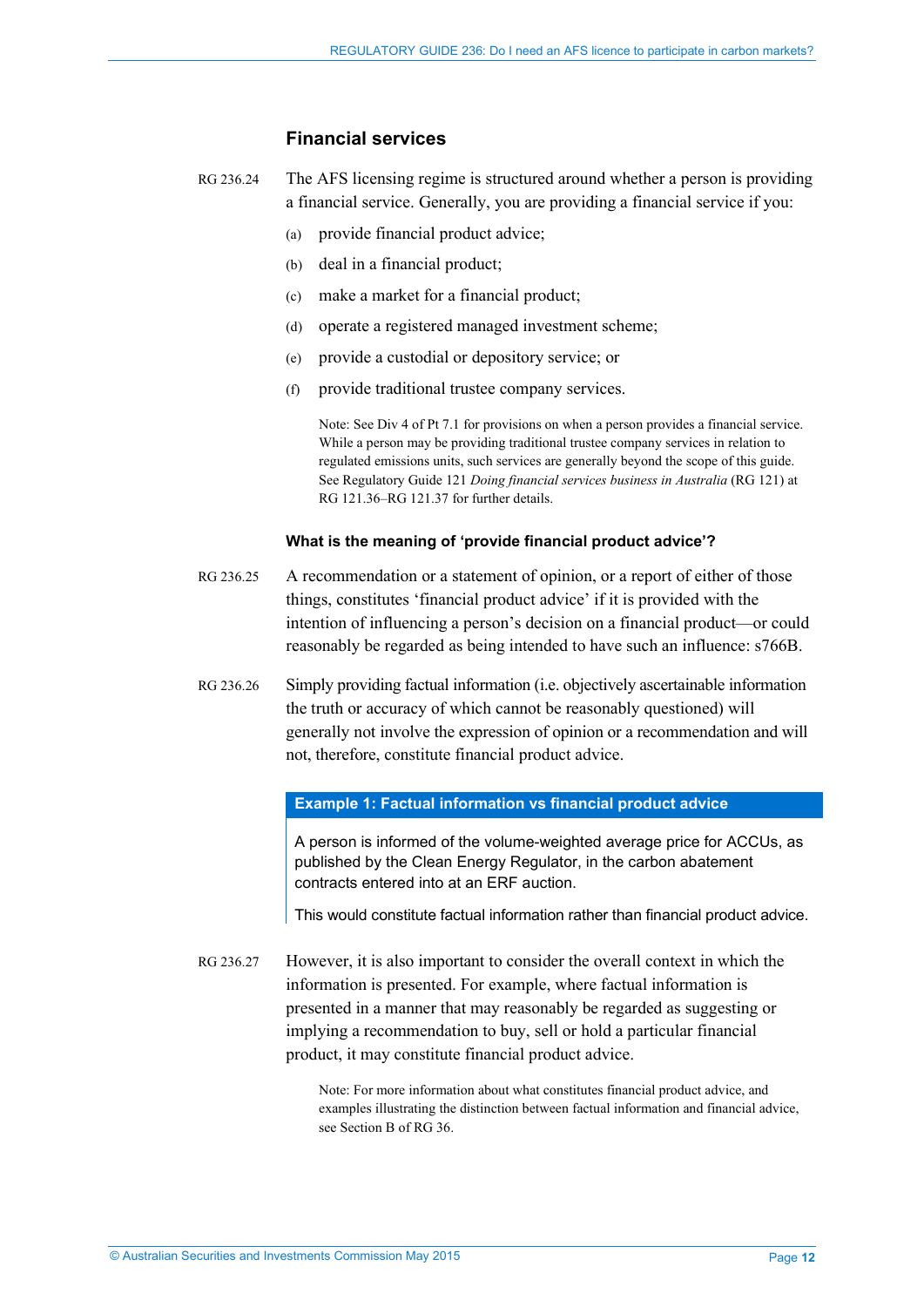- <span id="page-12-0"></span>RG 236.28 There are two types of financial product advice—personal and general advice. Personal advice is financial product advice given or directed to a person (including by electronic means) in circumstances where:
	- (a) the provider of the advice has considered one or more of the person's objectives, financial situation and needs; or
	- (b) a reasonable person might expect the provider to have considered one or more of those matters.
	- All other financial product advice is general advice.

Note 1: The definition of 'personal advice' is set out in s766B(3).

Note 2: For further information about the distinction between personal and general advice, see RG 175.43–RG 175.54.

- RG 236.29 Advice given in some situations is exempt from the definition of 'financial product advice': see RG 36.31–RG 36.34. While these exemptions generally apply in limited, specific circumstances (e.g. providing advice about the taxation implications of a financial product in certain circumstances), a broader exemption applies to the provision of advice that is not about a particular financial product and is not intended, and could not reasonably be regarded as intended, to influence a person in making a decision on a particular financial product, and the adviser or its associates will not receive any remuneration, commission or other benefit for the advice: reg 7.1.33G.
- RG 236.30 General advice (but not personal advice) provided by issuers of financial products (e.g. interests in a managed investment scheme or derivatives) is also exempt in circumstances where the product issuer:
	- (a) prepares general advice about the issuer's own product(s), but only where a third-party licensee gives the advice to the recipients (see RG 36.34(l)); or
	- (b) provides general advice about the issuer's own products in circumstances where the issuer is not licensed to provide financial product advice and, at the time of giving the advice, the issuer advises the client that it is not licensed and, if appropriate, recommends that the client obtain and read a copy of the Product Disclosure Statement (PDS) or Short-Form PDS for the product before making a decision about the product, and notifies the client about any cooling-off period (see RG 36.34(p)).
- RG 236.31 If you provide information to other persons on regulated emissions units that may influence a person's decision about a financial product in the context of carbon markets or otherwise, this may constitute financial product advice. Similarly, information provided on financial products that are associated with emissions units in some way (e.g. derivatives and managed investment schemes) may also constitute financial product advice. For information and examples of when information provided in the context of carbon markets may be financial product advice, see Section [D.](#page-29-0)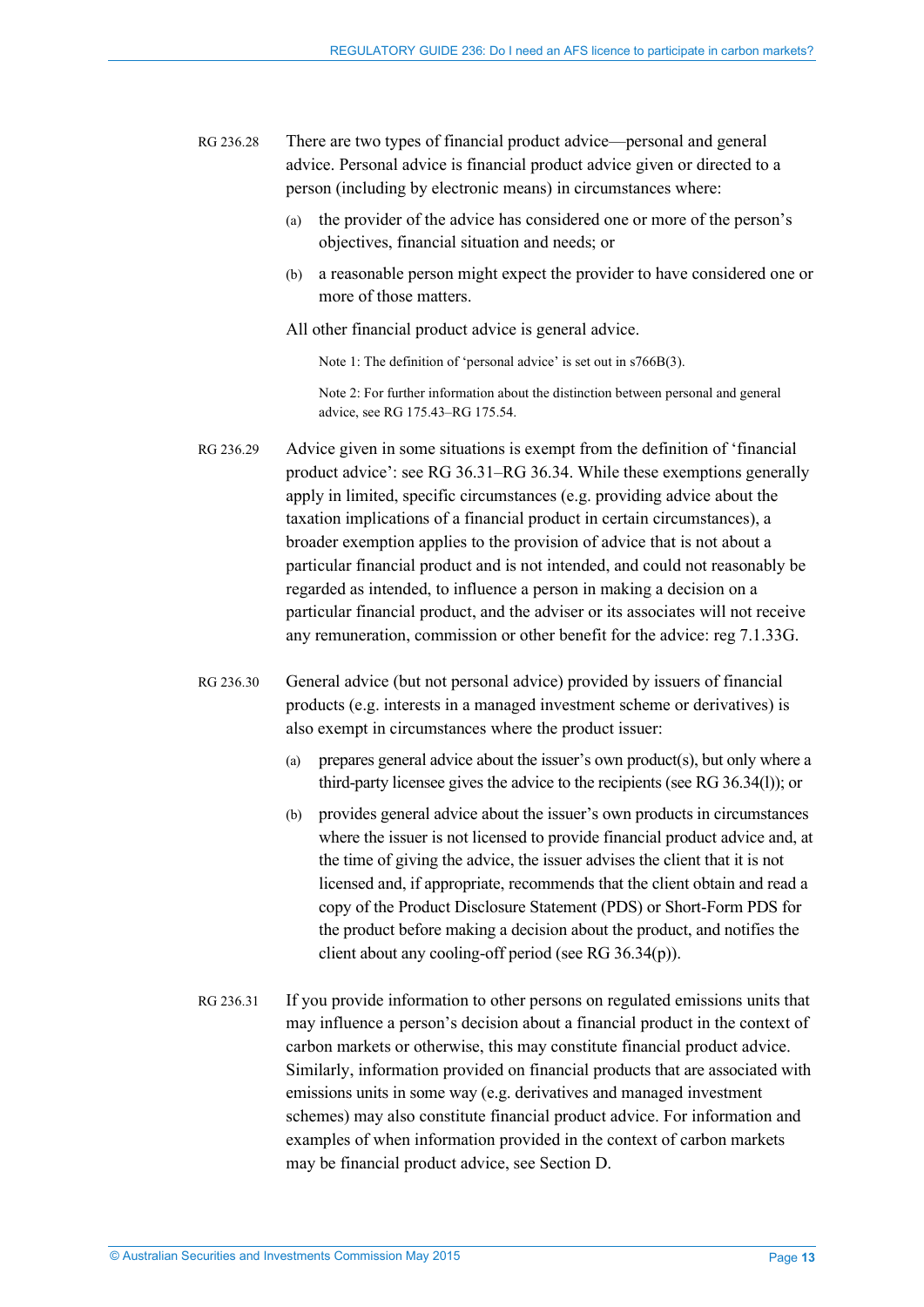#### **What is the meaning of 'deal in a financial product'?**

- RG 236.32 Unless exempt, the following conduct may constitute 'dealing in a financial product':
	- (a) applying for or acquiring a financial product;
	- (b) issuing a financial product;
	- (c) for securities or managed investment schemes, underwriting the securities or interests;
	- (d) varying a financial product; or
	- (e) disposing of a financial product.
- <span id="page-13-0"></span>RG 236.33 However, if a person is simply dealing on their own behalf (e.g. acquiring the legal and economic interests in a financial product for themselves), this is not an activity that requires an AFS licence, unless the dealing consists of issuing a financial product. Therefore, the main types of dealing regulated under the financial services laws are:
	- (a) a dealing by a person on another's behalf, for example:
		- (i) as an arranger of a transaction between other parties;
		- (ii) as an agent binding their principal as a party to a transaction; or
		- (iii) as a principal on behalf of another person with a beneficial interest in the transaction; and
	- (b) issuing a financial product (including issuing a derivative or an interest in a managed investment scheme).

Note: For more information on dealing in financial products, including where arranging and acting as an agent, see RG 36.42–RG 36.49.

RG 236.34 Some activities undertaken in carbon markets may constitute dealing in a financial product. For information and examples of when activities relating to emissions units may constitute dealing in a financial product, see Section [D.](#page-29-0) There are also various exceptions to the definition of dealing: see [RG 236.144–](#page-43-1)[RG 236.152.](#page-46-0)

#### **What is the meaning of 'make a market for a financial product'?**

- RG 236.35 Generally, a person 'makes a market for a financial product' if:
	- (a) they regularly state the prices at which they propose to buy or sell financial products on their own behalf; and
	- (b) other persons can reasonably expect to be able to regularly buy or sell at those stated prices.
- RG 236.36 It is not necessary for a market maker to quote both buy and sell prices—a person may still be market making if they quote only the prices at which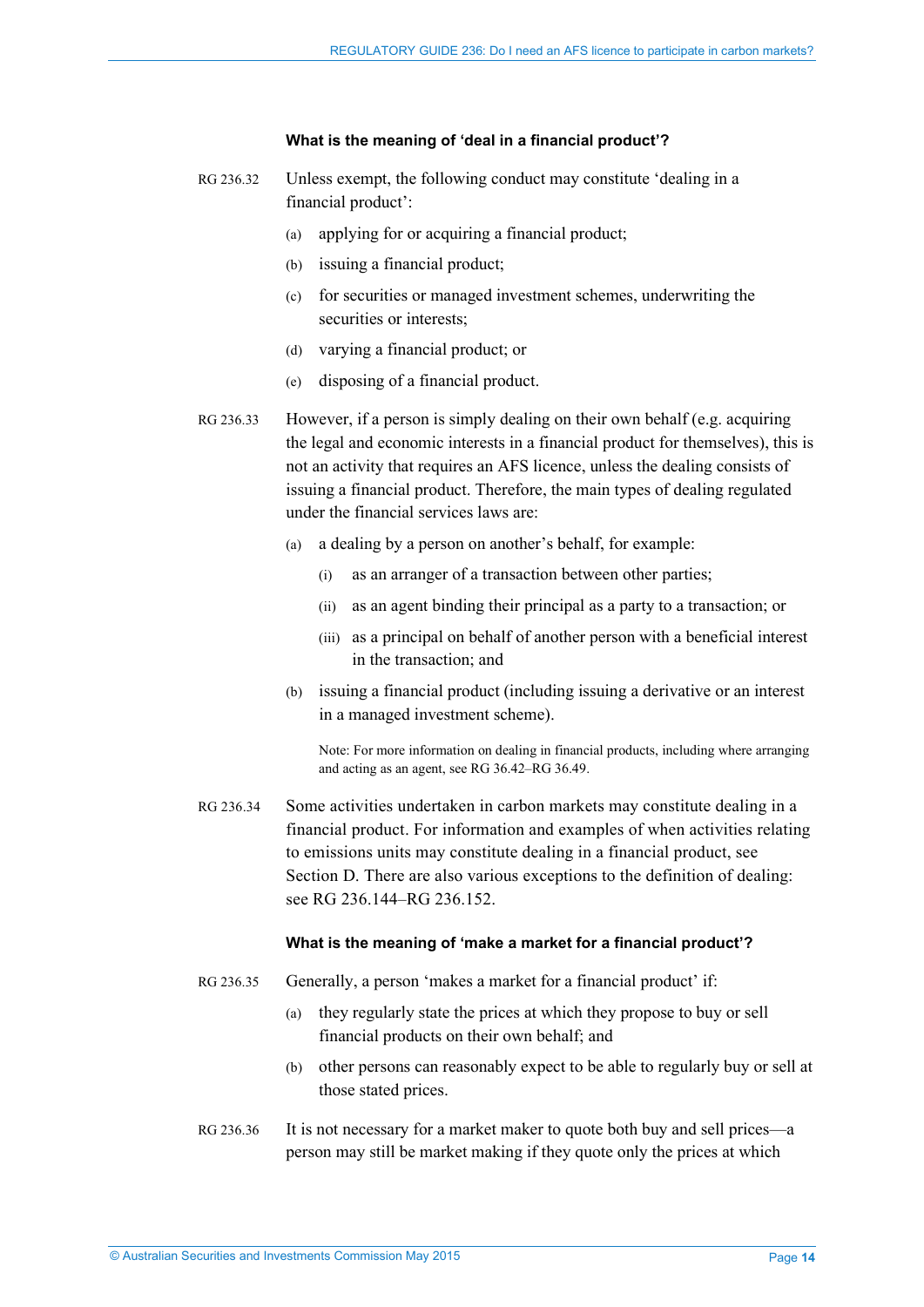they propose to buy a financial product, or only the prices at which they propose to sell a financial product.

RG 236.37 There is a distinction between making a market for a financial product and operating a financial market. To distinguish between the two, the general test is whether the person operates a facility where the prices for a financial product are quoted on behalf of other persons (operating a financial market) or solely on their own behalf (making a market). However, a person will not be operating a financial market if their conduct consists solely of making or accepting offers on their own behalf, or on behalf of a single person: s767A(2)(a).

Note 1: For more information on making a market, see s766D.

Note 2: The licensing and operation of financial markets are beyond the scope of this guide. For more information on operating a financial market, see Div 5 of Pt 7.1 and RG 172.

RG 236.38 Offering to enter into a carbon abatement contract does not constitute making a market for a financial product. For other examples of what may constitute making a market for regulated emissions units, see Section [D.](#page-29-0)

#### **What is a 'managed investment scheme'?**

- <span id="page-14-0"></span>RG 236.39 Managed investment schemes often include managed funds, pooled investments or collective investments. Generally, in a managed investment scheme:
	- (a) people are brought together to contribute money or money's worth to acquire rights to benefits produced by the scheme;
	- (b) these contributions are pooled together or used in a common enterprise to produce financial benefits for the contributors; and
	- (c) some other person operates the enterprise, and those contributing do not have day-to-day control over its operation.

Note: The definition of 'managed investment scheme' is set out in s9, and Ch 5C regulates the creation and operation of managed investment schemes.

RG 236.40 Generally, if a managed investment scheme has more than 20 members, which includes one or more retail investors, the scheme must be registered with ASIC. A managed investment scheme that is promoted by a person who is in the business of promoting managed investment schemes, and which includes one or more retail investors, must also be registered with ASIC. An interest in a managed investment scheme—with the exception of some managed investment schemes that are not registered schemes and have no more than 20 members—is a financial product.

> Note: A managed investment scheme that includes one or more retail investors must be registered with ASIC if we determine that a number of managed investment schemes are closely related, and that each of them must be registered at any time the total number of members of all of the schemes exceeds 20:  $s601ED(1)(c)$ .

RG 236.41 Registered schemes must meet the requirements of Ch 5C, including by having a single responsible entity to operate the scheme, and having in place a constitution and compliance plan. A responsible entity must be a public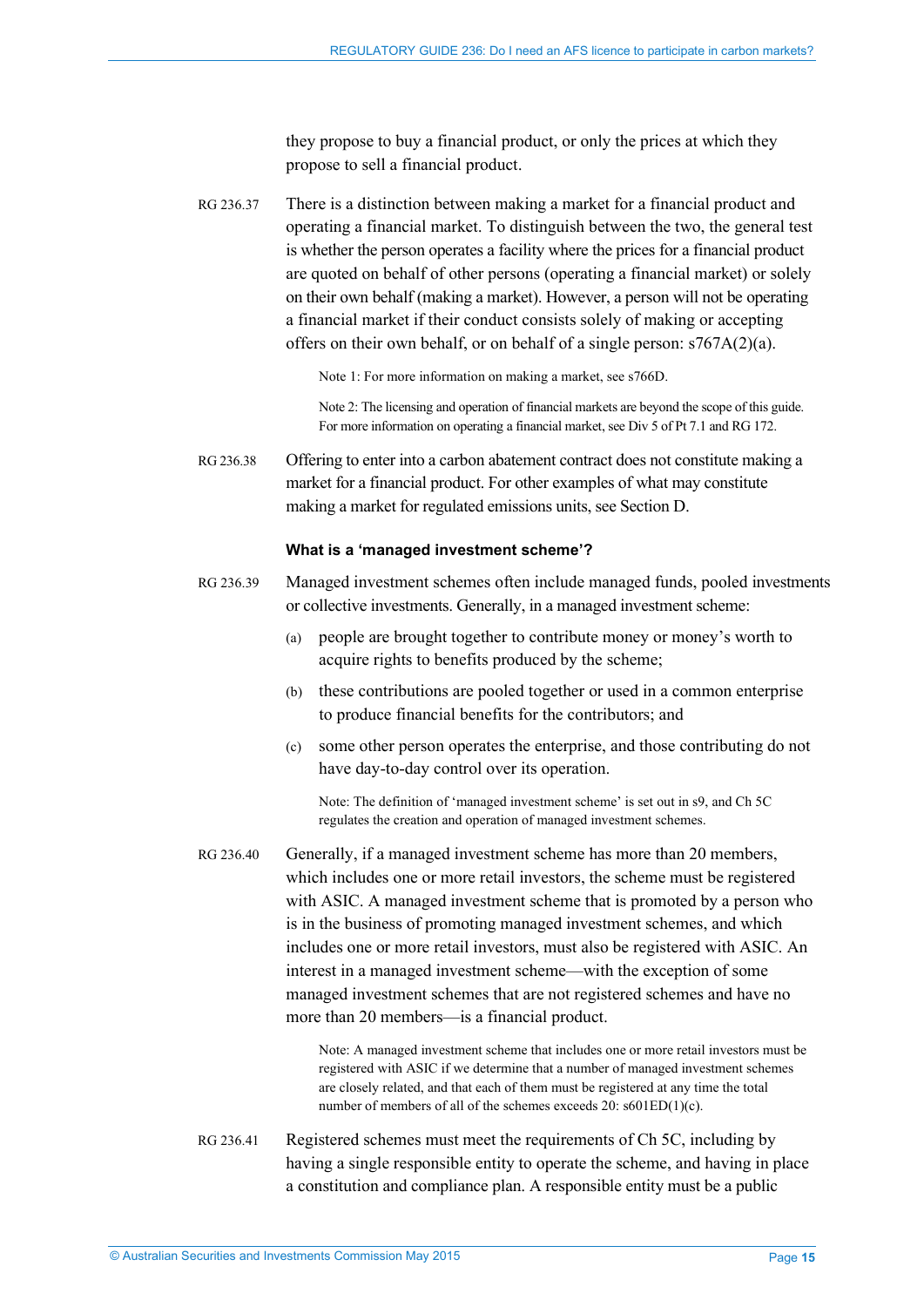company and must hold an AFS licence authorising it to operate the scheme, to which ASIC attaches specific licence conditions: see PF 209.

<span id="page-15-3"></span>RG 236.42 Managed investment schemes hold scheme assets in a wide variety of forms. This includes various types of financial products, as well as land and other assets. For information and examples of when the arrangements for entities participating in carbon markets or in carbon abatement activities may constitute a managed investment scheme, see Section [C.](#page-18-0)

#### **What is a 'custodial or depository service'?**

RG 236.43 A 'custodial or depository service' generally involves a person holding financial products or beneficial interests in financial products in trust for, or on behalf of, another person (usually for a fee).

> Note: See s766E for the general definition of 'provide a custodial or depository service' and for exceptions to this definition.

- <span id="page-15-1"></span>RG 236.44 Most persons participating in carbon markets are likely to hold their emissions units in their own account in the Australian National Registry of Emissions Units (ANREU), which is an electronic registry operated by the Clean Energy Regulator. There may be situations where custodial services are provided for regulated emissions units, including where other persons have a beneficial interest in units held by an ERF project proponent. However, a custodial or depository service will not be provided where the provider of the service and its associates have no more than 20 clients in aggregate for all custodial or depository services they provide: reg 7.1.40(1)(c). Additionally, a custodial or depository service will not be provided for an ACCU issued to:
	- (a) a special native title account in accordance with s49 of the CFI Act; or
	- (b) a nominee account in accordance with s141 of the CFI Act (reg 7.1.40(2)).

### <span id="page-15-2"></span><span id="page-15-0"></span>**Who does the financial services regime apply to?**

#### **AFS licensees and their representatives**

RG 236.45 In many cases, an AFS licensee carries on its business through its representatives. Employees and directors of the licensee, or a related body corporate of the licensee, are a licensee's 'representatives'. Additionally, a licensee may authorise another, otherwise unrelated, person (including a body corporate) to provide financial services on its behalf. This type of representative is called an 'authorised representative'.

> Note: See s910A for the definition of 'representative'. See also s761A for the definition of 'authorised representative'. In this guide, references to 'representatives' and 'authorised representatives' are references to such persons as defined in the Corporations Act, and should be distinguished from persons referred to in the Australian National Registry of Emissions Units Regulations 2011 as 'authorised representatives'.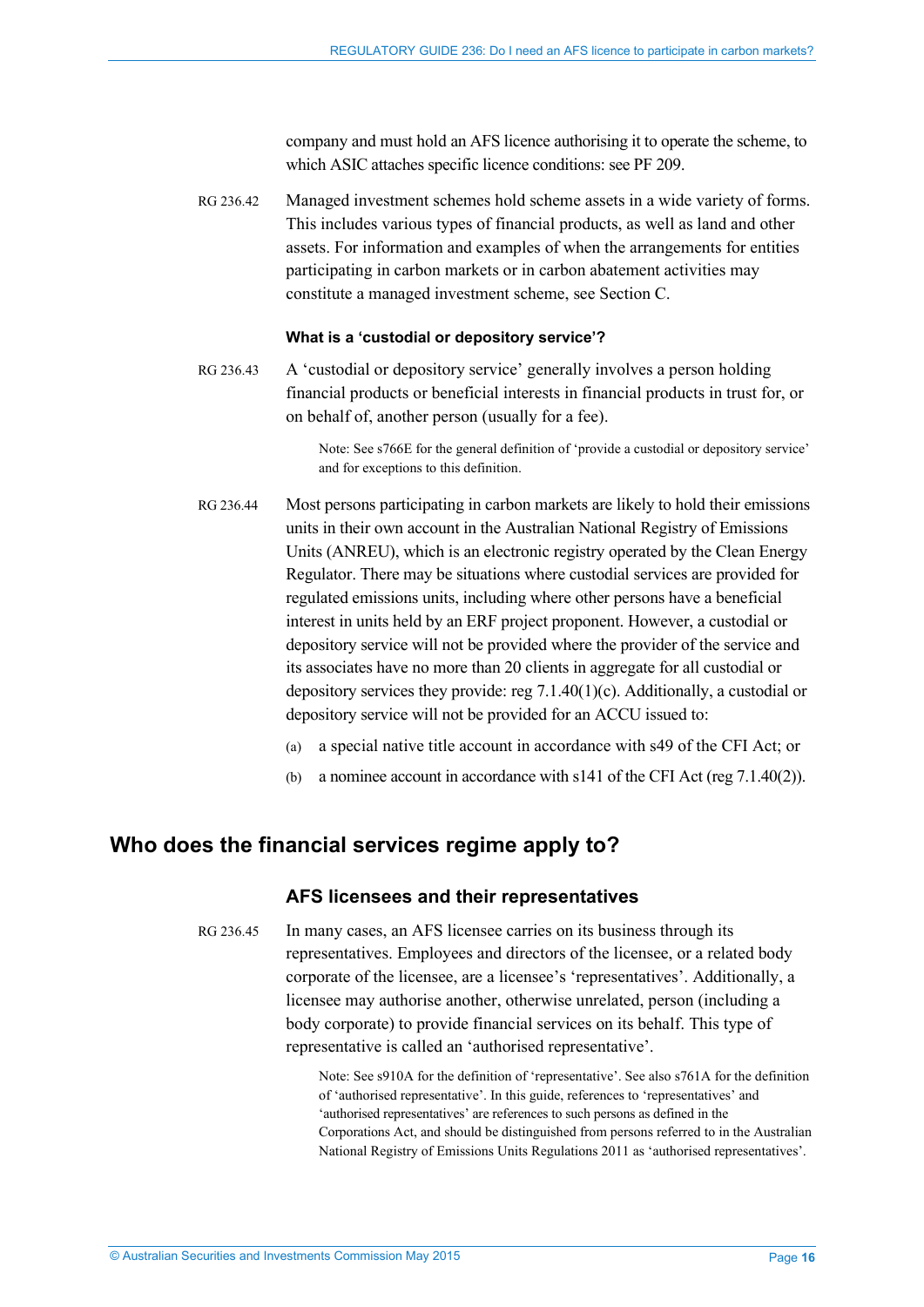| RG 236.46 | Persons acting as representatives of AFS licensees are exempt from needing     |
|-----------|--------------------------------------------------------------------------------|
|           | to hold a licence themselves. Additionally, representatives acting for persons |
|           | who are exempt from holding a licence are similarly exempt: $s911A(2)(a)$ .    |

- RG 236.47 AFS licensees are ultimately responsible for supervising the conduct of their representatives: see Sectio[n F](#page-47-0) for more details on licensees' obligations.
- <span id="page-16-0"></span>RG 236.48 We maintain a register of AFS licensees and authorised representatives of licensees, which may be searched on [our website.](http://www.asic.gov.au/)

Note: We also maintain a register of financial advisers that provide personal advice on investments, superannuation and life insurance on [our MoneySmart website.](https://www.moneysmart.gov.au/investing/financial-advice/financial-advisers-register)

#### **'Wholesale' versus 'retail' clients**

- <span id="page-16-1"></span>RG 236.49 The financial services regime recognises two different types of clients wholesale and retail. A person may fall within the definition of a wholesale client if, among other things, they are:
	- (a) a person purchasing a financial product or products (e.g. an ACCU, or a number of ACCUs), and the value of the product(s) is above the prescribed threshold (currently set by the Corporations Regulations at \$500,000);

Note 1: For financial products deemed to be 'investment products' (including regulated emissions units and derivatives), the value of the product is calculated using the market value or, if this is not relevant, the amount of money that stands in the client's credit for that product: reg 7.1.19(3).

Note 2: Where financial product advice is provided for more than one product at a time, the cumulative value of the products in question is taken into account in assessing whether a client is a retail client. A similar approach applies when a person is arranging for a dealing to take place: reg 7.1.19(5).

- (b) a person who is provided with a financial service related to a financial product such as regulated emissions units, where the value of the product is above the prescribed threshold (currently set by the Corporations Regulations at \$500,000);
- (c) a person with certified net assets of at least \$2.5 million or a person who had a gross income for each of the past two financial years of at least \$250,000;
- (d) a 'professional investor'—this category includes AFS licensees, listed entities, banks and friendly societies, and other specified entities that may be presumed to have the expertise or access to professional advice to justify their being treated as wholesale client; or
- (e) a 'sophisticated investor' who is a client of an AFS licensee for certain financial products and services not provided in connection with a business of the client, and the AFS licensee is satisfied, for reasons given to the client in writing, that the client is experienced in assessing the product or service and has acknowledged in writing that: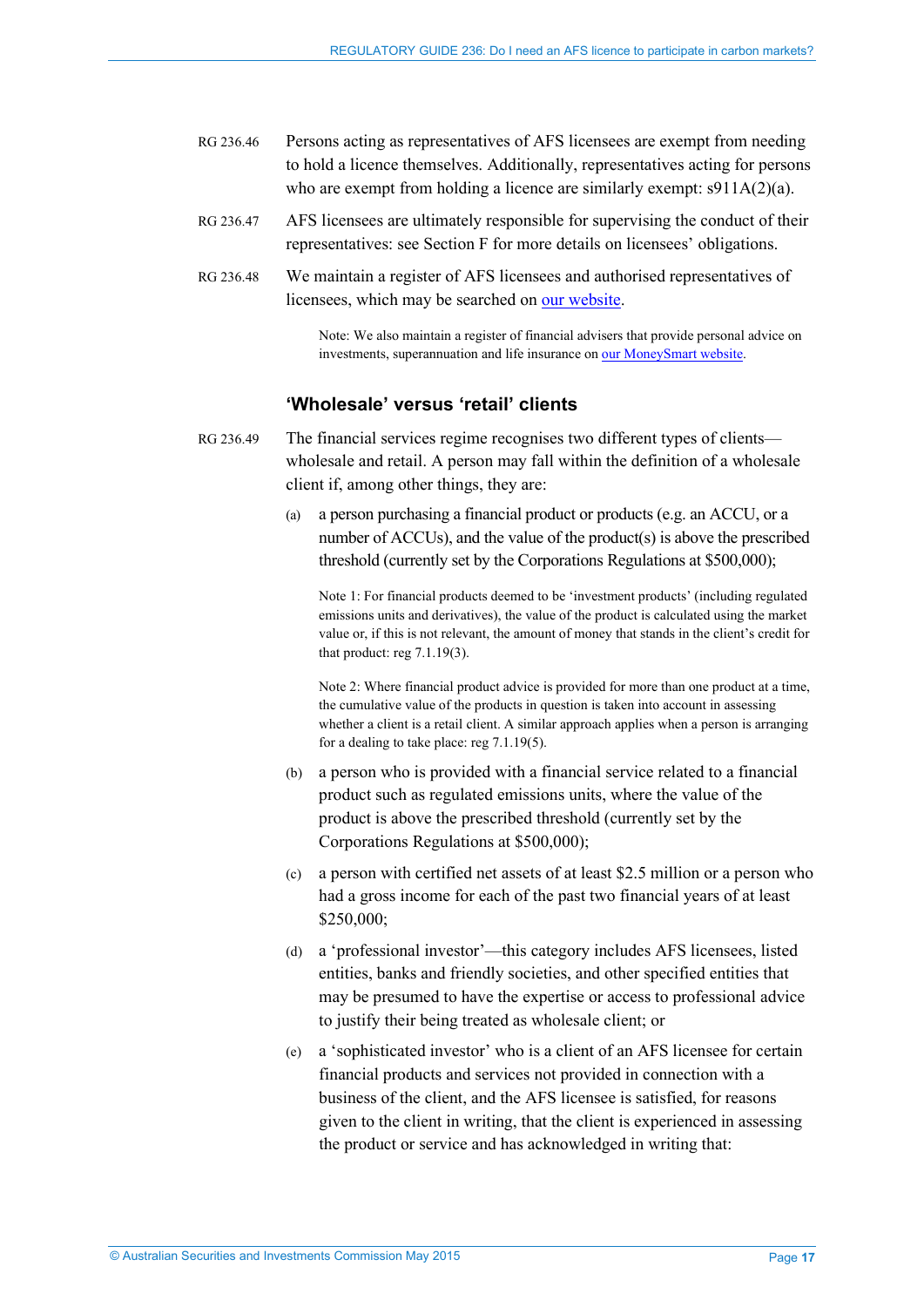- (i) they have not received a PDS or other information required to be given to a retail client; and
- (ii) are not owed obligations that are owed to a retail client by the AFS licensee.

Note: See s761G, 761GA and regs 7.1.11–7.1.28 for provisions on wholesale and retail clients.

<span id="page-17-0"></span>RG 236.50 Some requirements of the financial services regime apply only to retail clients because it is recognised that wholesale clients are in a better position to look after their own interests. For example, AFS licensees that provide financial services to retail clients must have in place dispute resolution and compensation arrangements: see Sectio[n F.](#page-47-0)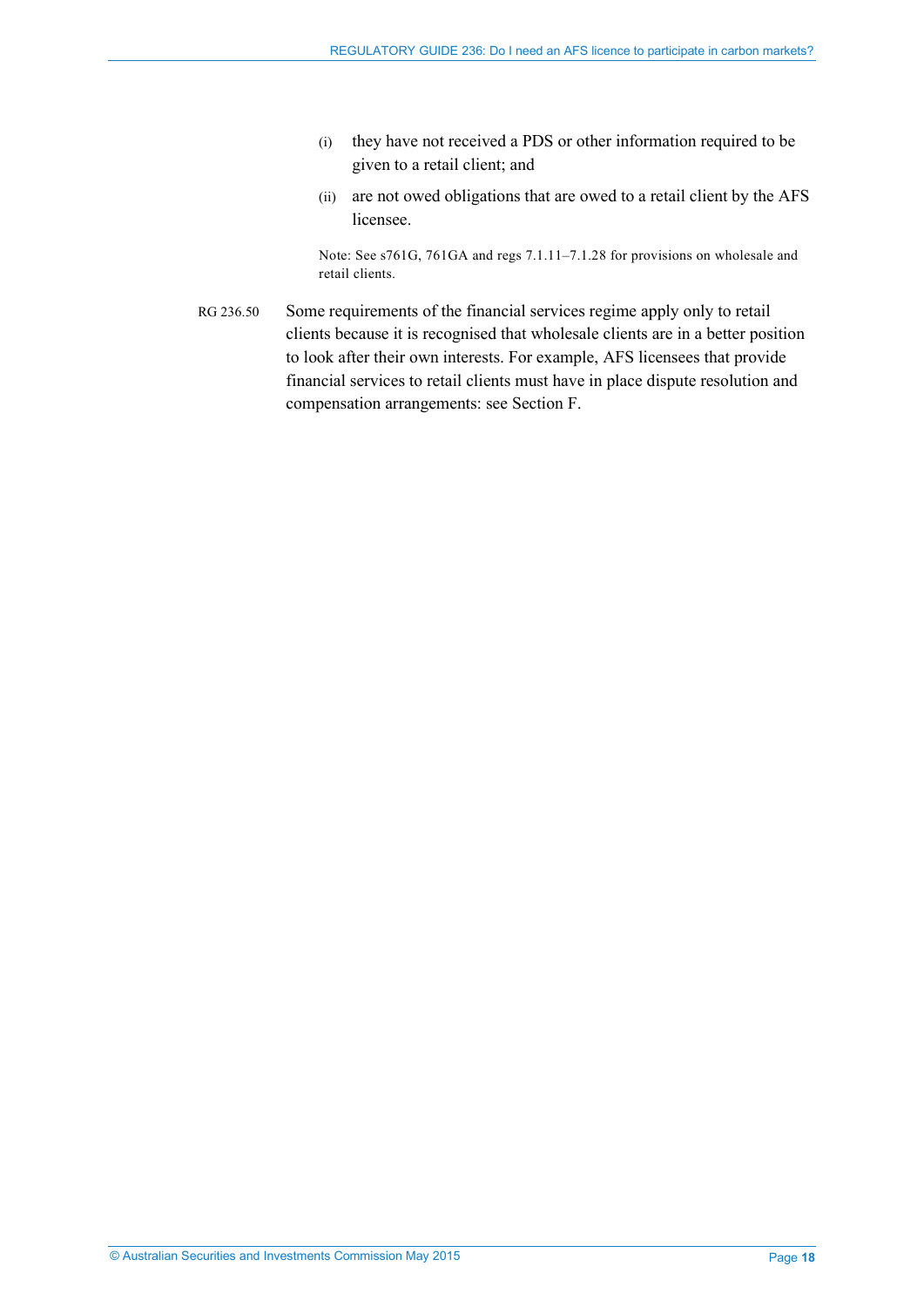## <span id="page-18-0"></span>**C Which emissions units and related products are financial products?**

#### **Key points**

The emissions units that are financial products are:

- Australian carbon credit units (ACCUs) (see RG [236.51–](#page-18-2)RG [236.56\)](#page-19-1); and
- eligible international emissions units (EIEUs) (see RG [236.57–](#page-19-2)RG [236.60\)](#page-19-3).

Other types of emissions and environmental units are not financial products.

Generally, derivatives over any emissions unit, and interests in a managed investment scheme involving carbon abatement activities or emissions units, are financial products. A carbon abatement contract is not a financial product.

### <span id="page-18-2"></span><span id="page-18-1"></span>**Australian carbon credit units**

| RG 236.51 | An ACCU is a unit issued by the Clean Energy Regulator under the CFI Act<br>to an ERF project proponent for the carbon abatement achieved by the<br>proponent's ERF project: see RG 236.2. ACCUs are financial products.                                                                               |
|-----------|--------------------------------------------------------------------------------------------------------------------------------------------------------------------------------------------------------------------------------------------------------------------------------------------------------|
|           | Note 1: The Clean Energy Regulator may issue ACCUs under s11 of the CFI Act. In<br>issuing ACCUs, the Clean Energy Regulator is taken not to be dealing in a financial<br>product: reg 7.1.35B.                                                                                                        |
|           | Note 2: For concise descriptions of the characteristics of ACCUs, see<br>www.cleanenergyregulator.gov.au/ANREU/Concise-description-of-units.                                                                                                                                                           |
| RG 236.52 | The Clean Energy Regulator issues an ACCU as one of two types,<br>depending on whether the related carbon abatement is eligible to be used to<br>meet Australia's climate change targets under the Kyoto Protocol (or any<br>successor international agreement). The two types of ACCUs are:           |
|           | a Kyoto ACCU-which is eligible; or<br>(a)                                                                                                                                                                                                                                                              |
|           | a non-Kyoto ACCU—which is not eligible.<br>(b)                                                                                                                                                                                                                                                         |
| RG 236.53 | The Clean Energy Regulator is only empowered by the CFI Act to enter into<br>carbon abatement contracts on behalf of the Australian Government for the<br>purchase of Kyoto ACCUs or prescribed eligible carbon units. Non-Kyoto<br>ACCUs are not eligible for purchase by the Clean Energy Regulator. |
|           | Note: No eligible carbon units have been prescribed for the purposes of the CFI Act.                                                                                                                                                                                                                   |
| RG 236.54 | Under the safeguard mechanism, commencing on 1 July 2016, a designated<br>large facility may reduce its net emissions number by acquiring and<br>surrendering prescribed carbon units, including ACCUs and other types of<br>emissions units that may be specified in the safeguard rules.             |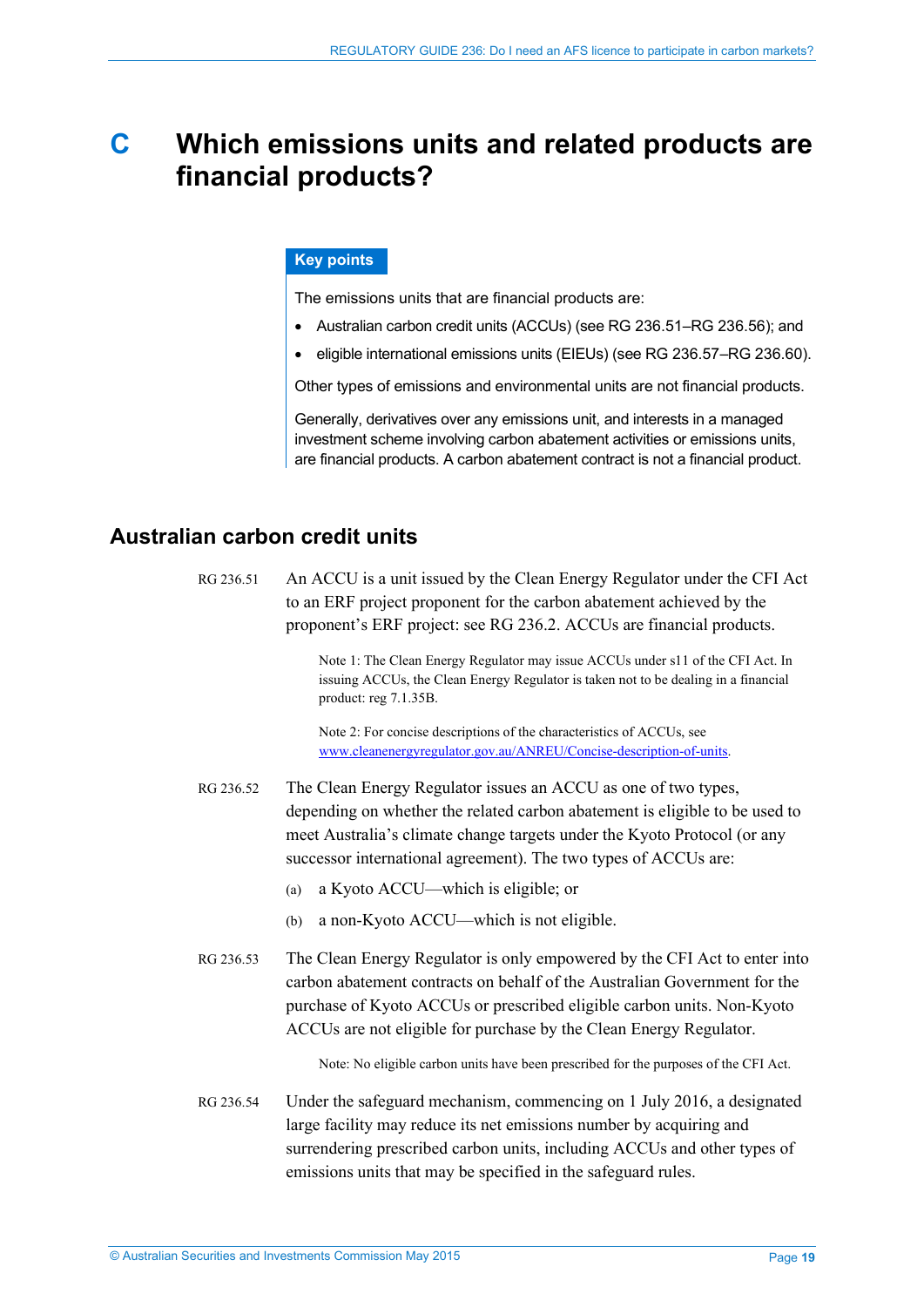Note: Surrendering prescribed carbon units can assist a designated large facility to keep its net emissions number below it baseline emissions number. Other than ACCUs, no units have been specified as prescribed carbon units for the purposes of the NGER Act.

- RG 236.55 An ACCU, including a non-Kyoto ACCU, can also be traded in the voluntary carbon market.
- <span id="page-19-1"></span>RG 236.56 It is important to note that both Kyoto ACCUs and non-Kyoto ACCUs are financial products.

### <span id="page-19-2"></span><span id="page-19-0"></span>**Eligible international emissions units**

- RG 236.57 EIEUs are defined in the *Australian National Registry of Emissions Units Act 2011* (ANREU Act) as certain types of emissions units issued under mechanisms established by the Kyoto rules. These are:
	- (a) certified emission reductions (CERs) (other than a temporary CER or a long-term CER);
	- (b) emission reduction units (ERUs);
	- (c) removal units (RMUs); or
	- (d) prescribed units issued in accordance with the Kyoto rules. Note 1: The Kyoto rules and Kyoto Protocol are defined in s4 of the ANREU Act. Note 2: No units have been prescribed as an EIEU for the purposes of the ANREU Act.
- RG 236.58 An EIEU cannot be purchased by the Clean Energy Regulator under a carbon abatement contract unless it is prescribed as an eligible carbon unit under the CFI Act. An EIEU cannot be used by a designated large facility to reduce its net emissions number under the safeguard rules unless it is specified in the safeguard rules.

Note: No EIEUs have been prescribed or specified for either of these purposes.

RG 236.59 EIEUs may be traded in the domestic voluntary carbon market but have been more actively traded internationally by entities with obligations under, for example, the EU Emissions Trading System (EU ETS) or the NZ Emissions Trading Scheme.

> Note: The design of Australia's (now repealed) carbon pricing mechanism also allowed some types of EIEUs to be eligible, subject to conditions, for surrender by liable entities.

<span id="page-19-3"></span>RG 236.60 It is important to note that each type of EIEU has the status of a financial product in Australia, regardless of whether it is issued, acquired, held or disposed of outside Australia. Accordingly, an Australian person or company conducting a financial services business in Australia in relation to EIEUs held overseas may be required to hold an AFS licence. In some cases, a person or company from outside Australia may be required to hold an AFS licence to carry on a financial services business in Australia: see RG 121. However, if the only activity you undertake is to hold EIEUs registered in a foreign registry, you are unlikely to require an AFS licence.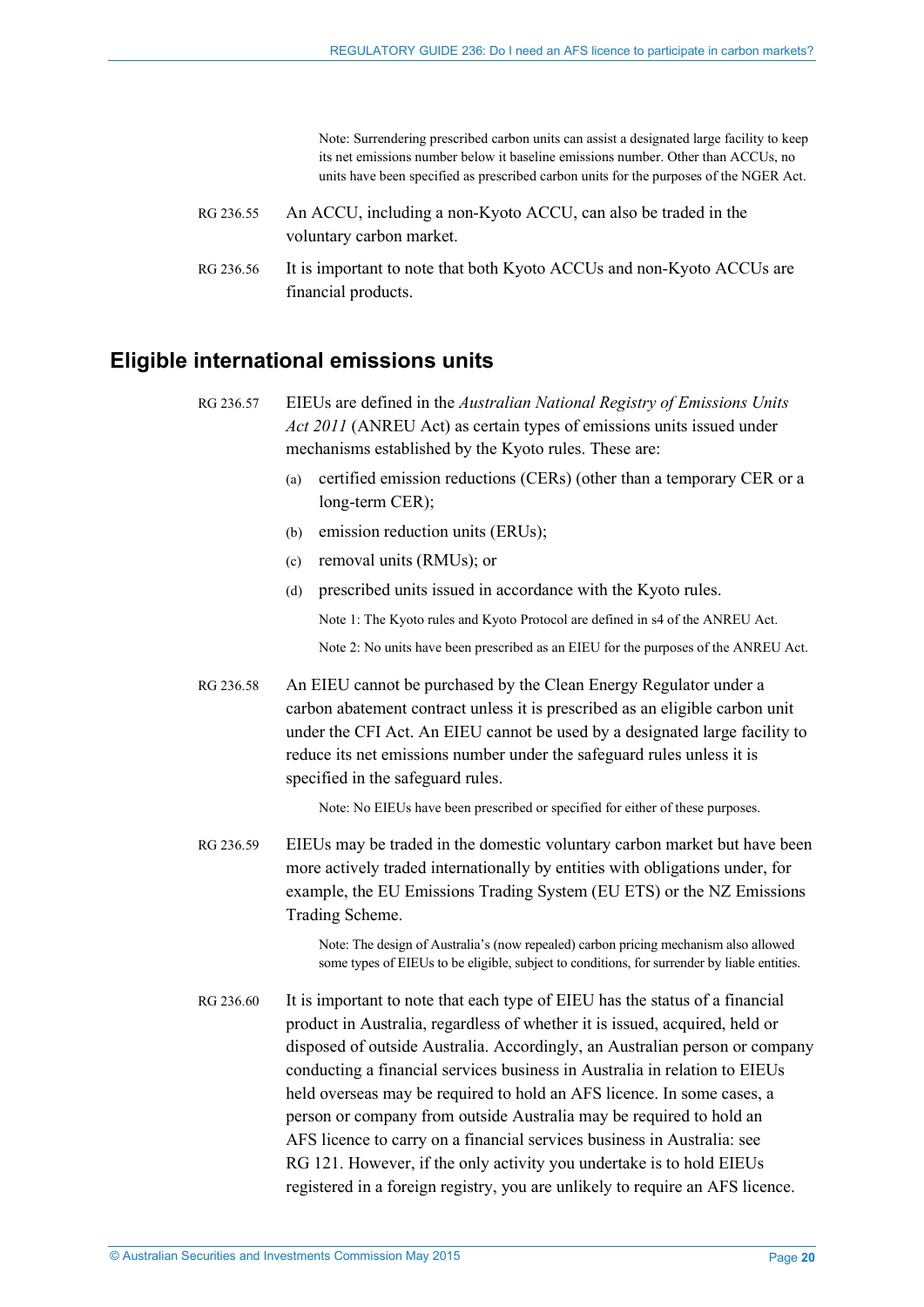### <span id="page-20-0"></span>**Financial products related to emissions units**

- RG 236.61 There are two main types of financial products related to emissions units that are specified in s764A, they are:
	- (a) derivatives over emissions units; and
	- (b) interests in a managed investment scheme.
- RG 236.62 A facility or arrangement that is not specified in s764A may still fall within the general definition of a financial product: s763A. Products that are not derivatives or interests in a managed investment scheme may still be a financial product under the general definition of a financial product.

#### **Derivatives**

- <span id="page-20-1"></span>RG 236.63 A derivative is defined as an arrangement where the amount of the consideration or the value of the arrangement is ultimately determined, derived from, or varies by reference to (wholly or in part) the value or amount of something else, subject to certain exceptions: s761D.
- RG 236.64 Forms of arrangements in carbon markets that are likely to be a derivative over emissions units include, for example:
	- (a) a sale and purchase agreement for emissions units for delivery on a future date or dates; and
	- (b) an option to acquire emissions units at a fixed-price on a future date.

Note 1: A derivative over an emissions unit is a financial product regardless of the type of emissions unit involved—the underlying emissions unit does not have to be a financial product for the derivative to be a financial product.

Note 2: A carbon abatement contract is neither a derivative nor a financial product: regs 7.1.04(8)(d) and 7.1.07J.

RG 236.65 Where an ERF project proponent carries out a project by having another person conduct a carbon abatement activity, the contract between the two parties may be a financial product, depending on the terms of the contract.

#### **Example 2: Contract for the future provision of carbon abatement**

An ERF project proponent enters into a contract with a farmer where the farmer agrees to establish and carry out a permanent environmental planting on their land. As payment for this carbon abatement activity, the ERF project proponent will make payments to the farmer at a price per unit of carbon abatement provided.

The contract may be a derivative, a contract for the future provision of services or a facility for making a financial investment.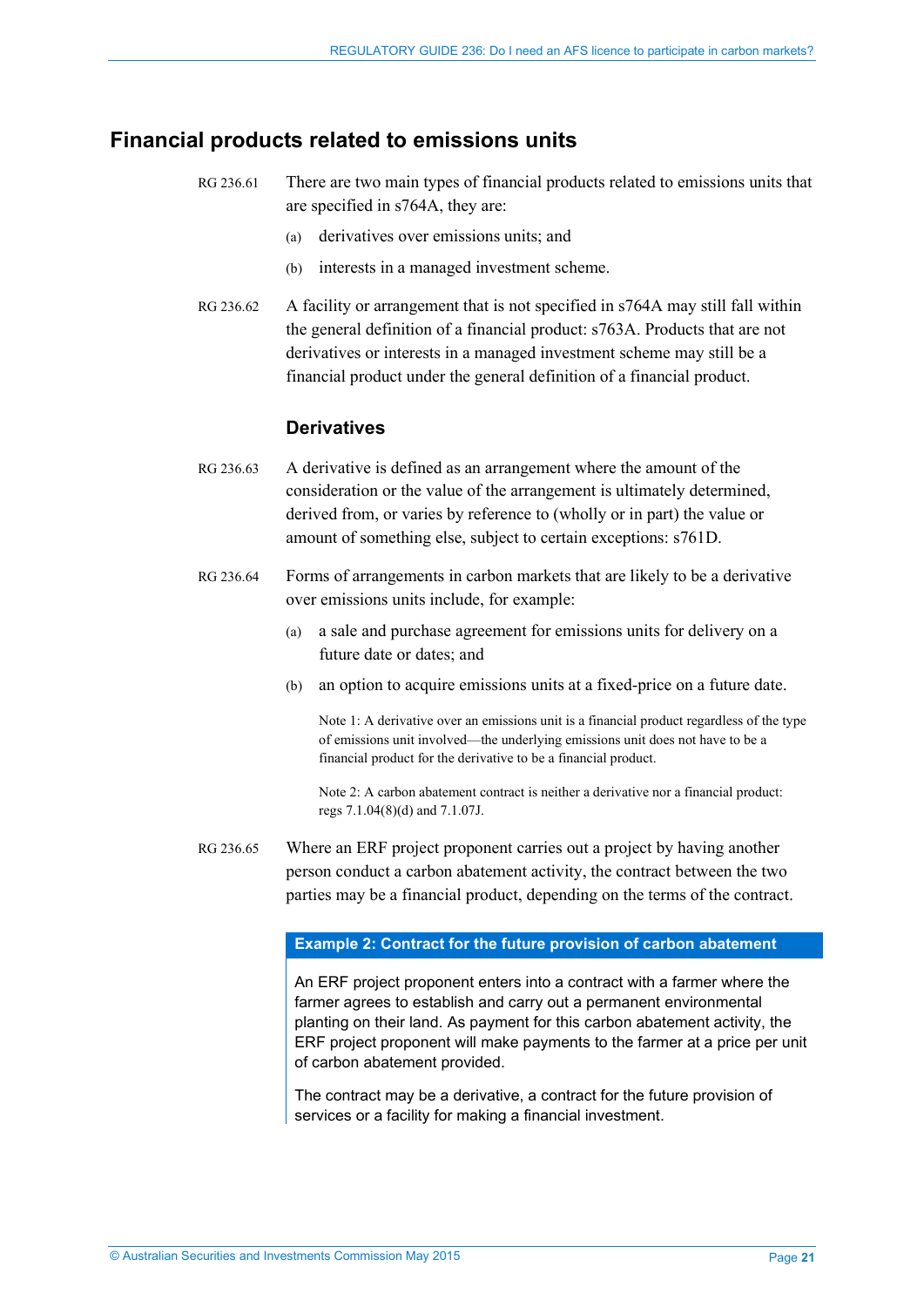- RG 236.66 The contract in Example 2 is likely to be a derivative if, for example:
	- (a) the consideration paid to the farmer was ultimately determined by reference to a future price of ACCUs; or
	- (b) the price per unit of carbon abatement provided does not reference a future price of ACCUs, but the contract does include that providing less than a certain amount of carbon abatement will incur a 'make-good' payment that is determined by reference to a price of ACCUs.
- RG 236.67 However, a contract for the future provision of carbon abatement may be a 'contract for the future provision of services' (s761D(3)(b)) and, if so, the contract is not a derivative. This would also apply even if the price is determined by reference to the price of ACCUs or some other derived amount. Section 761D(3)(b) does not depend on the nature of the consideration for the provision of the services.
- <span id="page-21-0"></span>RG 236.68 If the contract in Example 2 is not a derivative because, for example:
	- (a) the price paid per unit of carbon abatement is a fixed price; or
	- (b) it is exempt from the meaning of a derivative as a contract for the future provision of services,

the contract may still be a financial product (as a facility for making a financial investment), where the contributions of carbon abatement by the farmer are used by the ERF project proponent to generate a financial return for the farmer.

- RG 236.69 However, this would not be the case (and, therefore, the contract would not be a financial product) where the payments for the carbon abatement are, for example:
	- (a) a fixed price per unit of carbon abatement—so long as it was not intended that the ERF project proponent would use the carbon abatement to generate the financial returns that allow the payments to be made to the person providing the carbon abatement, and that this did not in fact occur; or
	- (b) a fixed amount that is paid before the carbon abatement is provided.
- <span id="page-21-1"></span>RG 236.70 In addition, if the payments to the farmer under the contract in Example 2 whether the contract is a derivative, a contract for the future provision of services, or a facility for making a financial investment—are:
	- (a) determined as a share in proceeds of ACCU sales by the ERF project proponent of the ACCUs issued for the farmer's carbon abatement activity; or
	- (b) otherwise determined by reference to the price of ACCUs that the ERF project proponent achieves in a sale of those ACCUs,

then we consider that the dealing in ACCUs may be a dealing in a financial product by the ERF project proponent on behalf of the farmer.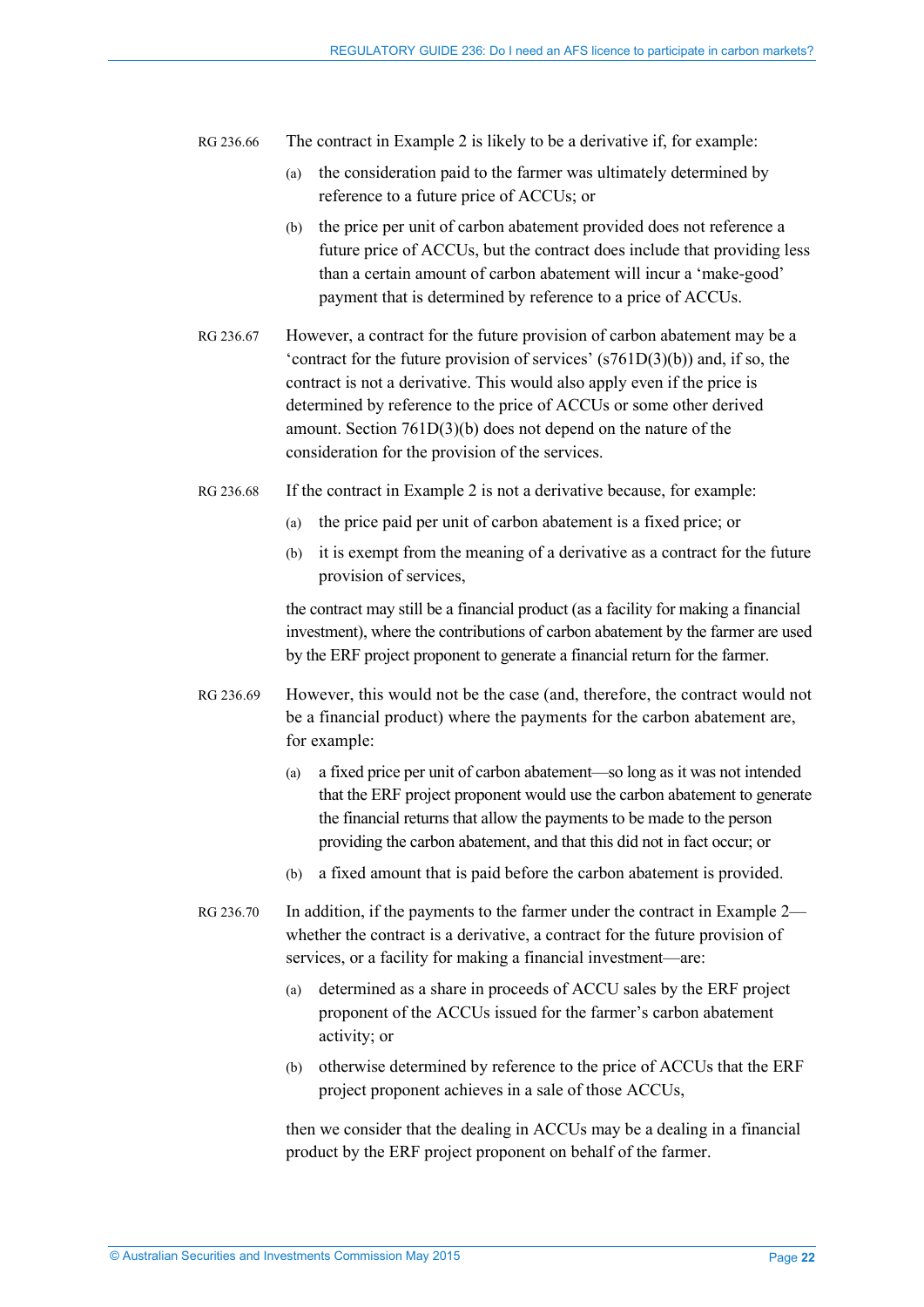#### **Interests in a managed investment scheme**

- RG 236.71 A managed investment scheme is not, of itself, a financial product—it is the 'interest in a managed investment scheme' that is a financial product. An interest in a managed investment scheme is a right to benefits produced by the scheme (whether the right is actual, prospective or contingent, and whether or not it is enforceable): s9.
- RG 236.72 In relation to carbon markets, a managed investment scheme may, for example:
	- (a) pool investors' money to invest in emissions offset projects or emissions units for the purposes of providing financial benefits to investors that may be in the form of money or money's worth (e.g. distributions of emissions units);
	- (b) pool emissions units contributed by persons for the purpose of providing financial benefits to the persons from the eventual sale of the units; or
	- (c) pool, or use in common enterprise, contributions of carbon abatement to the scheme operator for the purposes of generating emissions units to provide financial benefits to the contributors from the eventual sale of the units.

Note 1: Under the ERF, such a scheme is generally known as an 'aggregation' or an 'ERF aggregated project' and the ERF project proponent is generally known as an 'aggregator'.

Note 2: The contributions may also be as one (or more) of the means to generate carbon abatement. For example, a landholder can make some or all of their land available to an aggregator to conduct a carbon abatement activity.

RG 236.73 Not all ERF aggregated projects are necessarily managed investment schemes. For example, an arrangement where persons generate carbon abatement but do not receive further financial benefits or interests in property—when the carbon abatement is used by an ERF project proponent in an ERF project—may not be a managed investment scheme.

#### **Example 3: ERF aggregated project**

An ERF aggregated project is carried out by implementing energy efficient measures in numerous small businesses. Each business will earn the financial benefit of reduced energy costs from the measures (the measures may also be implemented at a discounted price). However, each business does not have any rights to any further financial benefits produced when the associated carbon abatement is used in the ERF project.

Each business's financial benefit is created in the making of their carbon abatement contribution (i.e. the implementation and performance of the measures) and not in the use of their carbon abatement contribution in the ERF aggregated project. This means that the ERF aggregated project would not be a managed investment scheme.

RG 236.74 However, an ERF aggregated project may be a managed investment scheme if the arrangement includes terms for carbon abatement contributors that are related to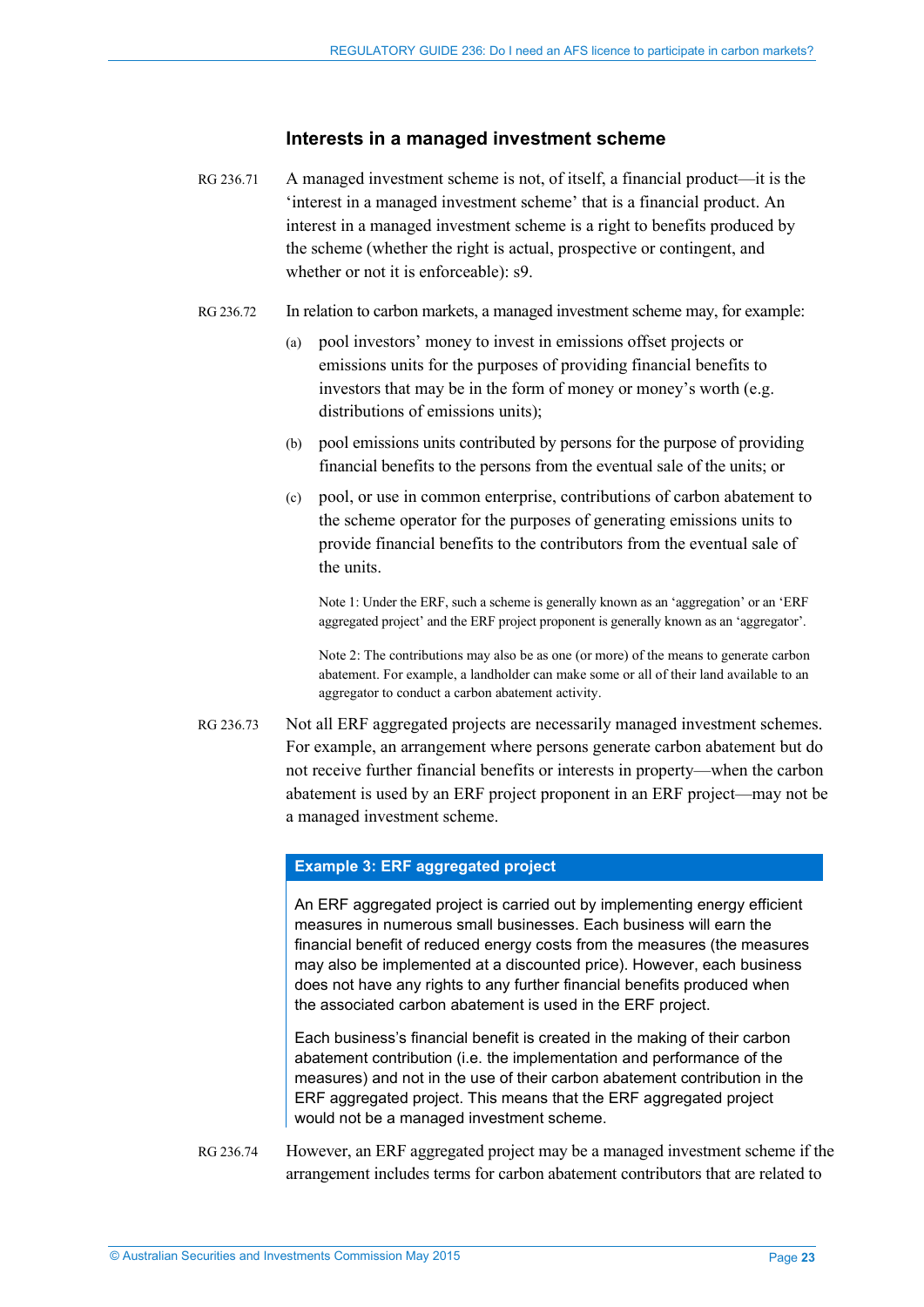the operation of the ERF aggregated project. These may be terms that make the operation of the ERF aggregated project conditional on having a minimum number of contributors, or terms of payments for contributors' carbon abatement that are related to ACCU sale prices achieved by the ERF project proponent.

- RG 236.75 For example, if a minimum number of businesses are required to participate for the arrangement in Example 3 to proceed—so that the ERF aggregated project is of the required scale to be able to participate in an ERF reverse auction—then any financial benefits that the businesses may earn will depend on the ERF aggregated project, as a whole, proceeding. In this case, we consider that the ERF aggregated project would generally be a managed investment scheme.
- RG 236.76 The small businesses in Example 3 may also, for example, receive payments for their carbon abatement that are a share of the proceeds of ACCU sales made by the ERF project proponent—the ERF aggregated project produces the financial benefit of ACCU sales proceeds which is ultimately distributed to the businesses in proportion to their contributions of carbon abatement. In this case, we consider that the ERF aggregated project would generally be a managed investment scheme.
- <span id="page-23-0"></span>RG 236.77 Whether or not an ERF aggregation project is a managed investment scheme will depend on the particular arrangements of that ERF aggregated project. Different types of ERF aggregated projects may have different types of contributions, and different types of financial benefits may be produced using the contributions.
- RG 236.78 In addition to contributions of carbon abatement resulting from the carbon abatement activities of the contributors, the contributions made under an ERF aggregated project can include other types of contributions that allow or assist an aggregator to carry out a carbon abatement activity, for example:
	- (a) a landholder contributing the right to use their land for a carbon abatement activity;
	- (b) a site or facility owner or lessee contributing the right to use their site or facility for a carbon abatement activity; or
	- (c) as labour or other services that are means to generate carbon abatement,

and where the contributions are as consideration to acquire rights to benefits produced by the scheme.

- RG 236.79 The ERF aggregated project may also produce various financial (and other) benefits for the contributors, for example:
	- (a) a share in the proceeds of ACCU sales;
	- (b) higher net proceeds because of the lower costs incurred in generating carbon abatement or having ACCUs issued for that carbon abatement; or
	- (c) the ability to deal in ACCUs with parties who require a certain minimum quantity of ACCUs in a transaction.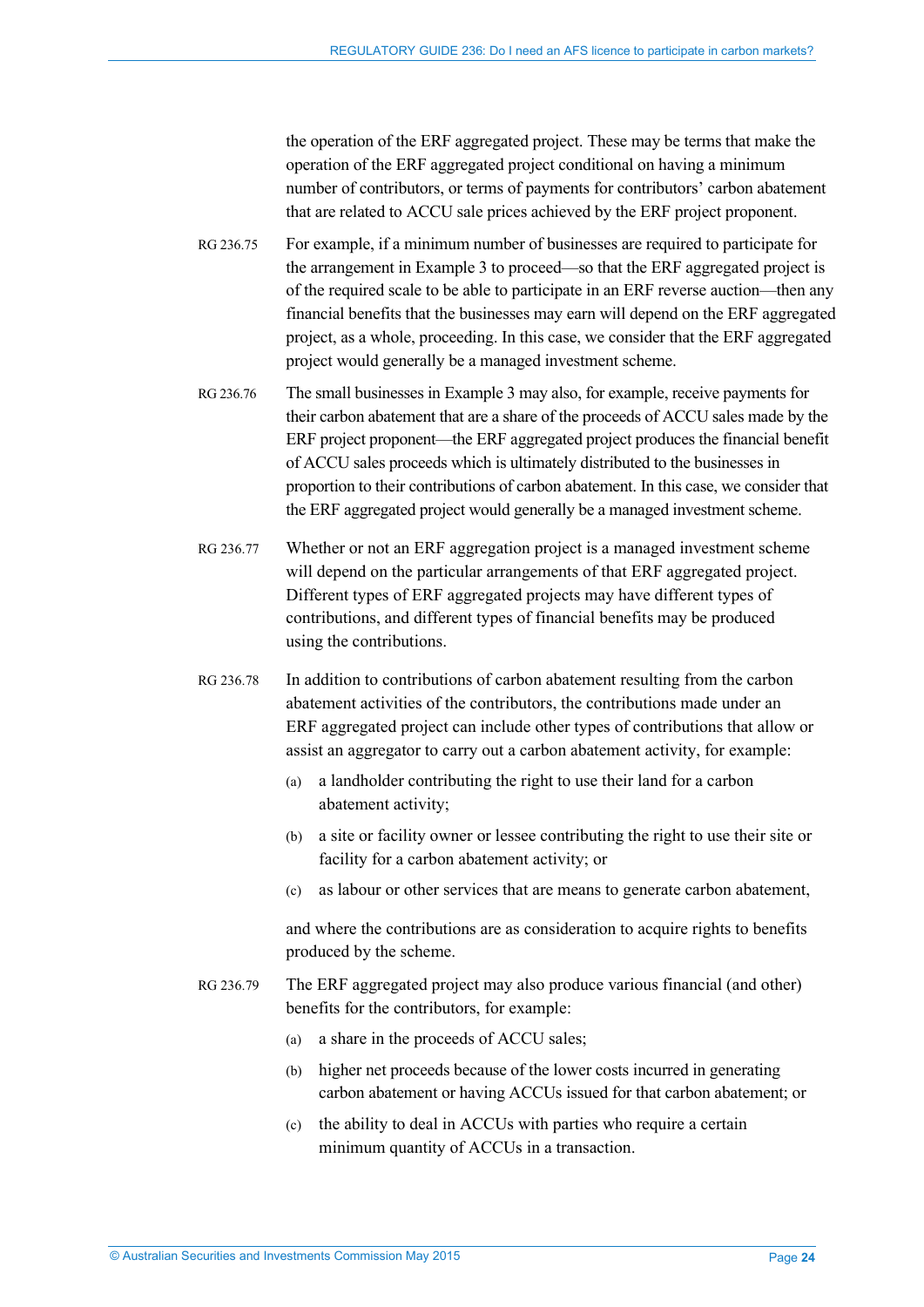- RG 236.80 In considering who has day-to-day control over the operation of the scheme, it is important to distinguish between:
	- (a) the day-to-day control that a contributor has over the making of their contribution (e.g. control over their generation of carbon abatement to contribute to a scheme); and
	- (b) the day-to-day control over the operation of the scheme (e.g. control over the use of the contributions made to produce financial benefits for the contributors).

Note: Where the contribution is, for example, the right for an aggregator to use a person's land or site to carry out a carbon abatement activity, the operation of the scheme under the day-to-day control of the aggregator may include the generation of carbon abatement using that contribution of a use of land or site.

- RG 236.81 Although the contributors may have day-to-day control over the making of their contributions, in an arrangement that is a managed investment scheme they do not have day-to-day control over the operation of the scheme.
- RG 236.82 If an ERF aggregated project is a managed investment scheme, an interest in the scheme may be a financial product and the scheme may be required to be registered with ASIC (se[e Figure 2\)](#page-25-0), in which case:
	- (a) persons providing financial services in relation to interests in a scheme that are financial products are subject to the AFS licensing, conduct and disclosure requirements provisions of Ch7; and
	- (b) a registered scheme must meet the requirements of Ch 5C.
- <span id="page-24-0"></span>RG 236.83 If an ERF aggregated project is not a managed investment scheme, then the arrangement between a contributor and the ERF project proponent may still be a financial product as a derivative or a facility for making an investment: see [RG 236.63–](#page-20-1)[RG 236.70.](#page-21-1)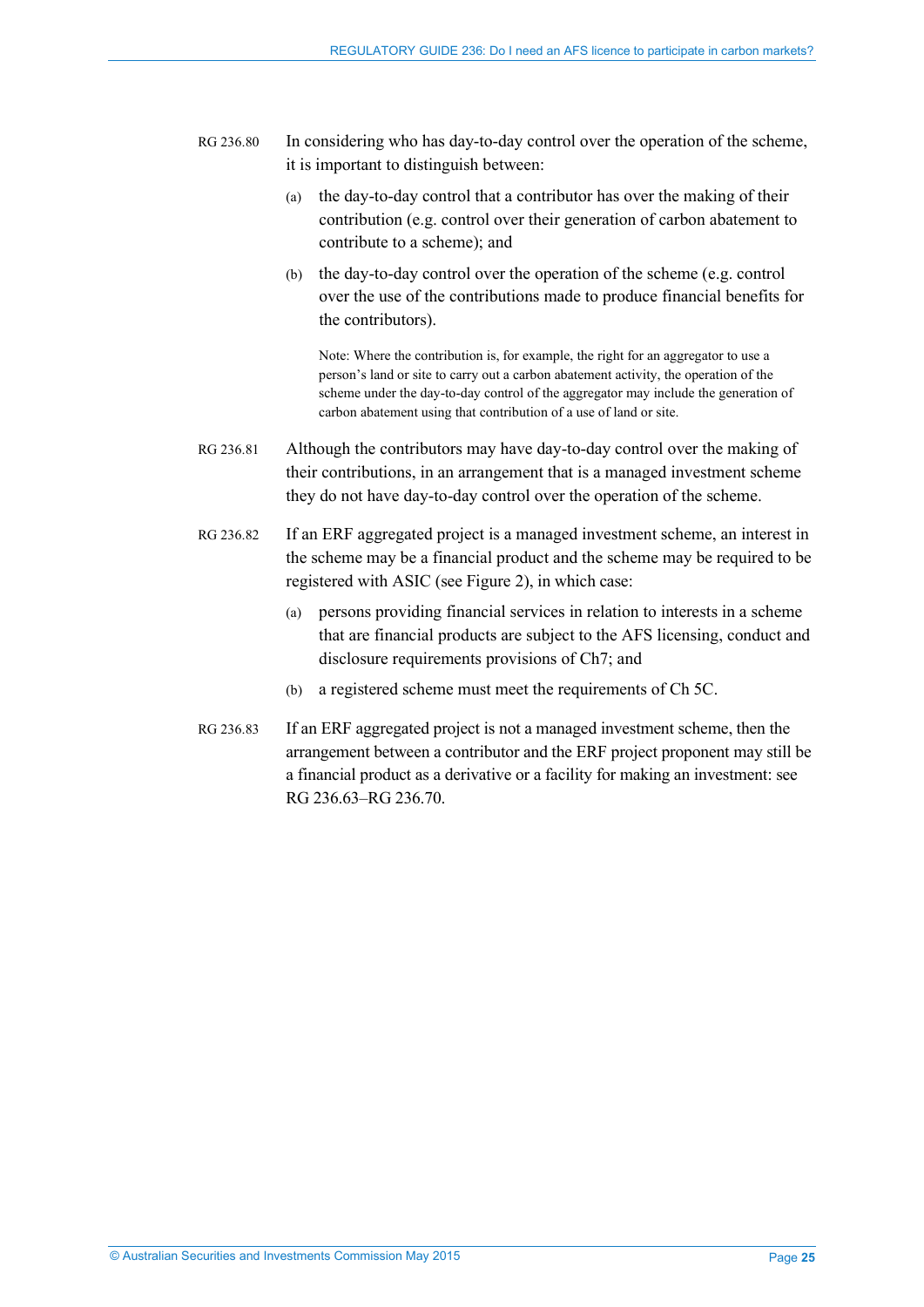#### <span id="page-25-0"></span>**Figure 2: When will an interest in a scheme be a financial product and when will a scheme be required to be registered?**



\* When working out how many contributors a scheme has, if an interest is held on trust for beneficiaries, generally the number of beneficiaries are counted rather than the trustee: s601ED(4).

† A managed investment scheme is only required to be registered if the issue of at least one interest in the scheme required a PDS to be given. In some limited circumstances an issue may be made to a retail client without a PDS being required: see, for example, s1012E.

‡ In some circumstances registration may be required because the acquisition of the interest in a managed investment scheme is by a wholesale client acting under a custodial arrangement under s1012IA.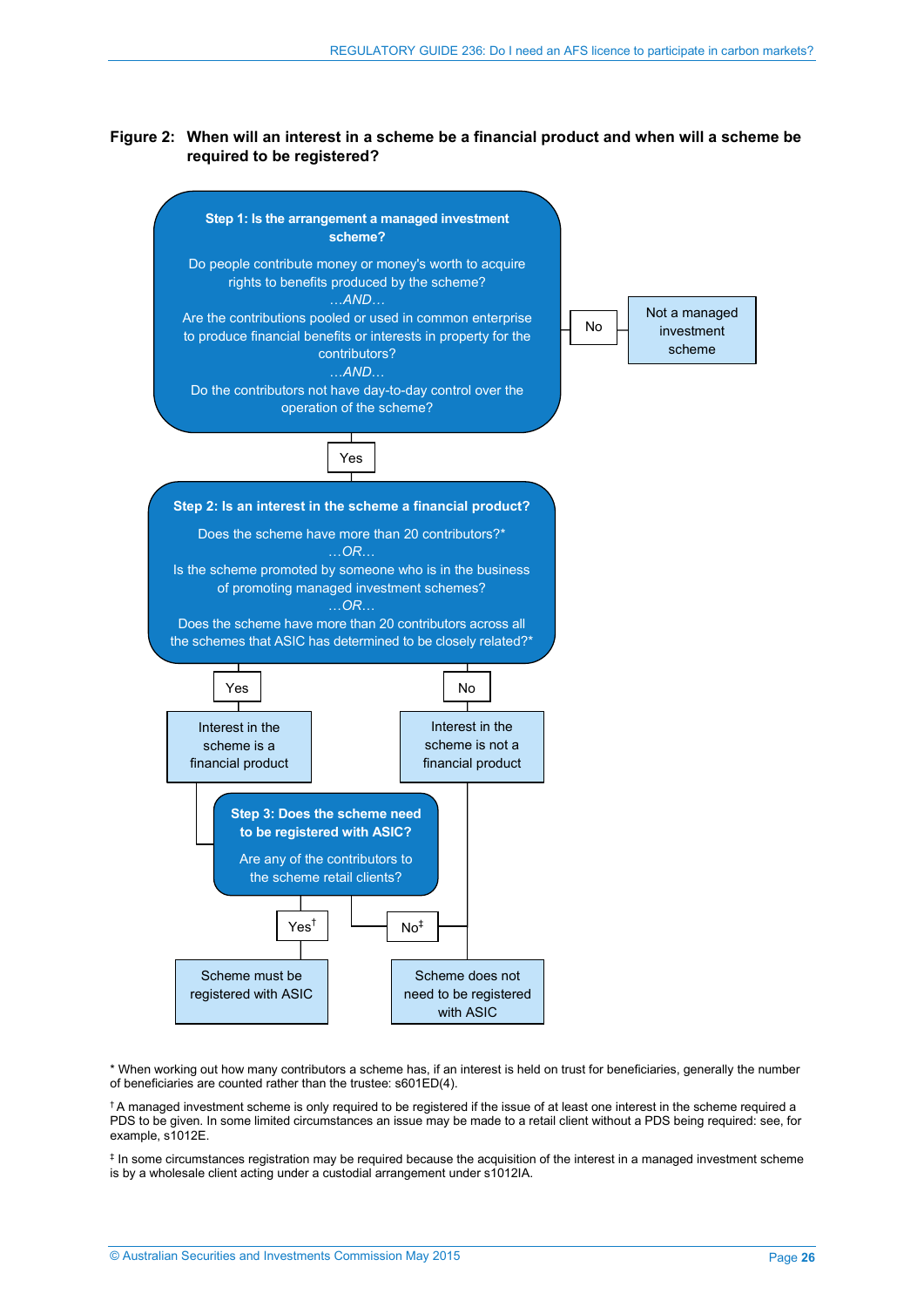#### **Multiple ERF projects for a single carbon abatement contract**

RG 236.84 An ERF project proponent may be the project proponent for a number of ERF projects and enter into a single carbon abatement contract for the sale of a combined quantity of ACCUs: see Example 4. Generally, this type of arrangement would not be a managed investment scheme but, in some limited circumstances, it can amount to one.

#### **Example 4: Multiple projects for a single contract**

An ERF project proponent carries out multiple ERF projects by having a number of farmers carry out a permanent environmental planting as a carbon abatement activity on each of their properties. Each ERF project is of the required scale to be able to participate in an ERF reverse auction. The guidelines for an ERF reverse auction state that the Clean Energy Regulator will decide to accept offers solely on the basis of the price offered and not the quantity offered.

The ERF project proponent enters into a single carbon abatement contract for a combined quantity of ACCUs from the separate ERF projects instead of separate contracts for each project. Any cost savings of administering a single carbon abatement contract, compared to multiple carbon abatement contracts, are retained by the ERF project proponent and are not passed on to the farmers.

Generally, this particular arrangement involving a single carbon abatement contract does not involve a common enterprise to produce financial benefits (e.g. a higher price, a larger quantity of ACCUs sold or higher net proceeds from cost savings) for the farmers involved in the separate ERF projects and, therefore, does not fall within the definition of a managed investment scheme.

- RG 236.85 The arrangement in Example 4 does not produce a financial benefit of a higher price for the ACCUs, because the Clean Energy Regulator accepts offers solely on the basis of price, and the offer of the combined quantity of ACCUs is not advantaged over separate, smaller offers at the same or a lower price.
- RG 236.86 The arrangement in Example 4 does not produce a financial benefit of a larger quantity of ACCUs sold, for the following reasons:
	- (a) the terms of the carbon abatement contract do not require ACCUs from any particular ERF project to be delivered under the contract; and
	- (b) the ERF project proponent is not more easily able to satisfy its ACCU delivery obligations by delivering ACCUs from any of its separate ERF projects for:
		- (i) a single carbon abatement contract; than
		- (ii) any of its separate, smaller carbon abatement contracts.
- RG 236.87 That is, the ACCU delivery risk is not lower under a single carbon abatement contract which allows a higher quantity of ACCUs to be offered, than under separate contracts at the same price.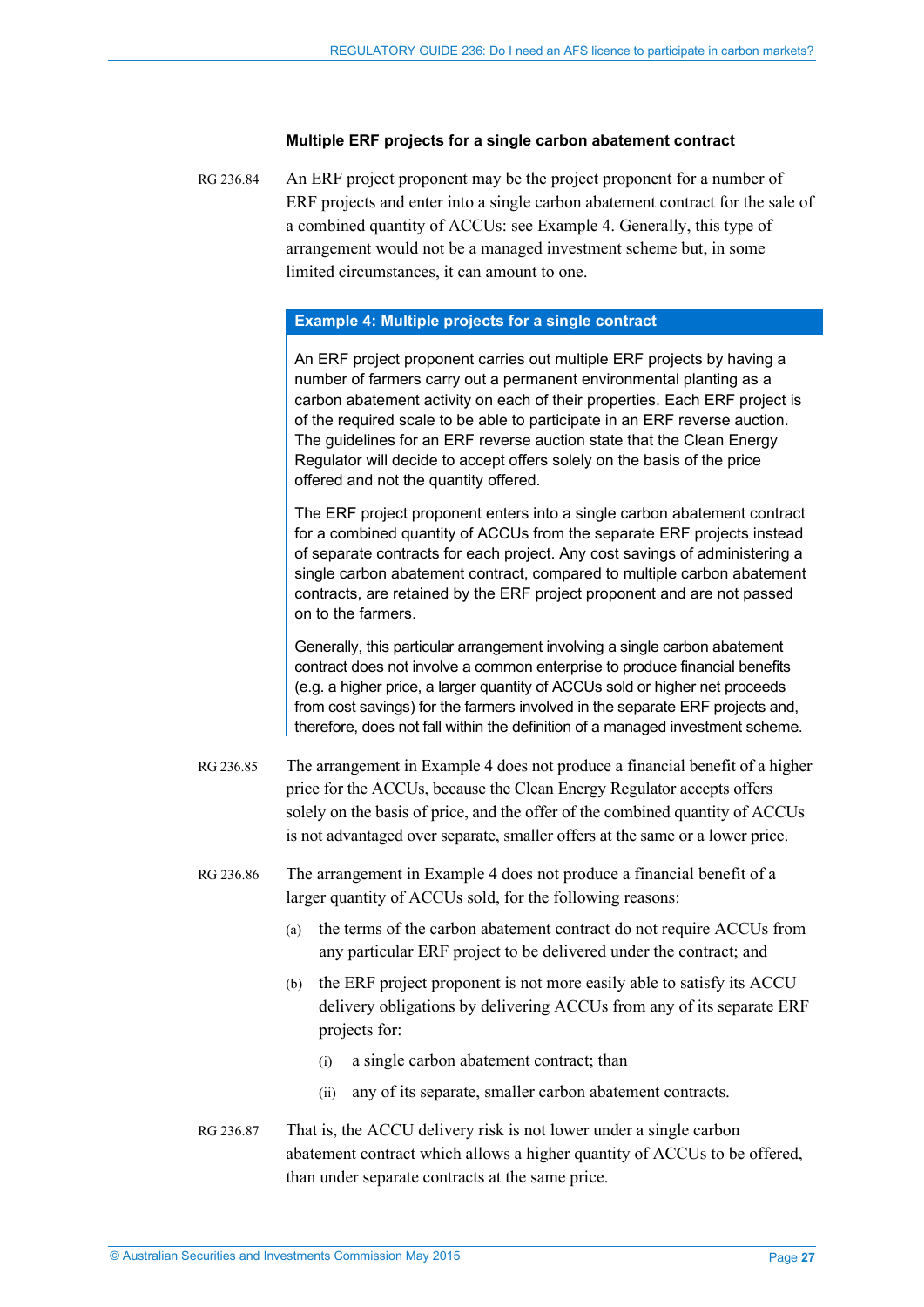RG 236.88 However, a single carbon abatement contract arrangement may be a managed investment scheme in some circumstances, for example, if:

- (a) the ERF projects are not of the required scale to be able to separately participate in an ERF reverse auction and are pooled, or used in common enterprise, for the purposes of participating in the auction; or
- (b) there is a reduction in contract management or other costs that is passed on to contributors and results in the contributors benefiting from higher net proceeds from the sale of the ACCUs.
- RG 236.89 In circumstances other than an ERF reverse auction—such as a single contract arrangement for a transaction with a safeguard entity—similar considerations apply as to whether a single contract arrangement may be a managed investment scheme, including whether the arrangement produces financial benefits for the contributors in terms of, for example:
	- (a) being of a sufficient scale for a buyer to be able to, in practice, contract with that buyer;
	- (b) reductions in contract management or other costs that are passed on to contributors as higher net ACCU sale proceeds; or
	- (c) a buyer paying a higher price for ACCUs in a single contract than for separate, smaller contracts.

### <span id="page-27-1"></span><span id="page-27-0"></span>**Other emissions and environmental units**

RG 236.90 There are a variety of other emissions and environmental units currently traded in markets in Australia and overseas, including:

- (a) Renewable Energy Certificates (RECs) issued under the *Renewable Energy (Electricity) Act 2000*;
- (b) Energy Savings Certificates (ESCs) issued under the NSW *Electricity Supply Act 1995*;
- (c) Victorian Energy Efficiency Certificates (VEECs) issued under the *Victorian Energy Efficiency Target Act 2007*;
- (d) European Union Allowances (EUAs) issued by a member state of the European Union, or by other jurisdictions participating in the EU ETS;
- (e) New Zealand Emissions Units (NZUs) issued by the New Zealand Government under the NZ Emissions Trading Scheme; and
- (f) Voluntary Carbon Units (VCUs) issued according to the international Verified Carbon Standard.
- RG 236.91 We consider that these other emissions and environmental units are generally not financial products. Unlike ACCUs and EIEUs, they have not been specifically listed as financial products in the Corporations Act: s764A.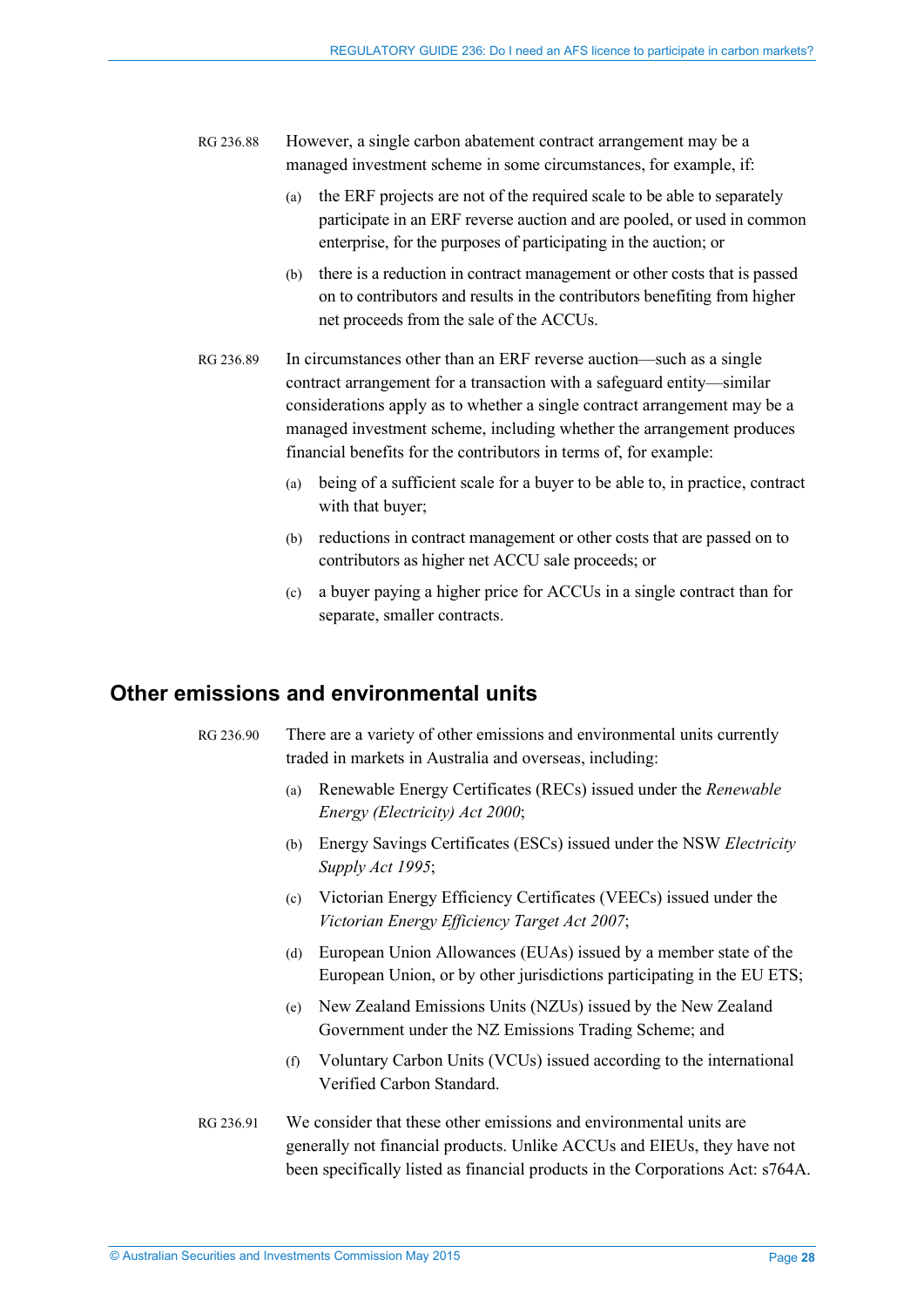- RG 236.92 We do not consider these types of units to fall within the general definition of a financial product (i.e. a facility for making a financial investment or managing a financial risk: s763A). These types of units are ordinarily acquired to prevent a particular outcome from occurring (e.g. the imposition of liability to pay a charge), not to manage the financial consequences that may flow if it happens. Therefore, we do not consider that these units are used to manage a financial risk, and no AFS licensing obligations apply to activities conducted directly in relation to these other emissions and environmental units.
- <span id="page-28-0"></span>RG 236.93 However, if a derivative is created over one of these types of other emissions or environmental units, the derivative itself is likely to be a financial product regulated under the Corporations Act. Additionally, if such emissions or environmental units are held as part of the scheme property of a registered managed investment scheme, the responsible entity will need to comply with the relevant requirements of the Corporations Act: se[e RG 236.39–](#page-14-0)[RG 236.42.](#page-15-3)

Note: Although the products described i[n RG 236.90](#page-27-1)[–RG 236.93](#page-28-0) are not financial products for the purposes of the Corporations Act, we may nevertheless take into account previous experience relating to such products when assessing the knowledge and skills of your responsible managers: see [RG 236.160](#page-49-0)[–RG 236.164.](#page-49-1)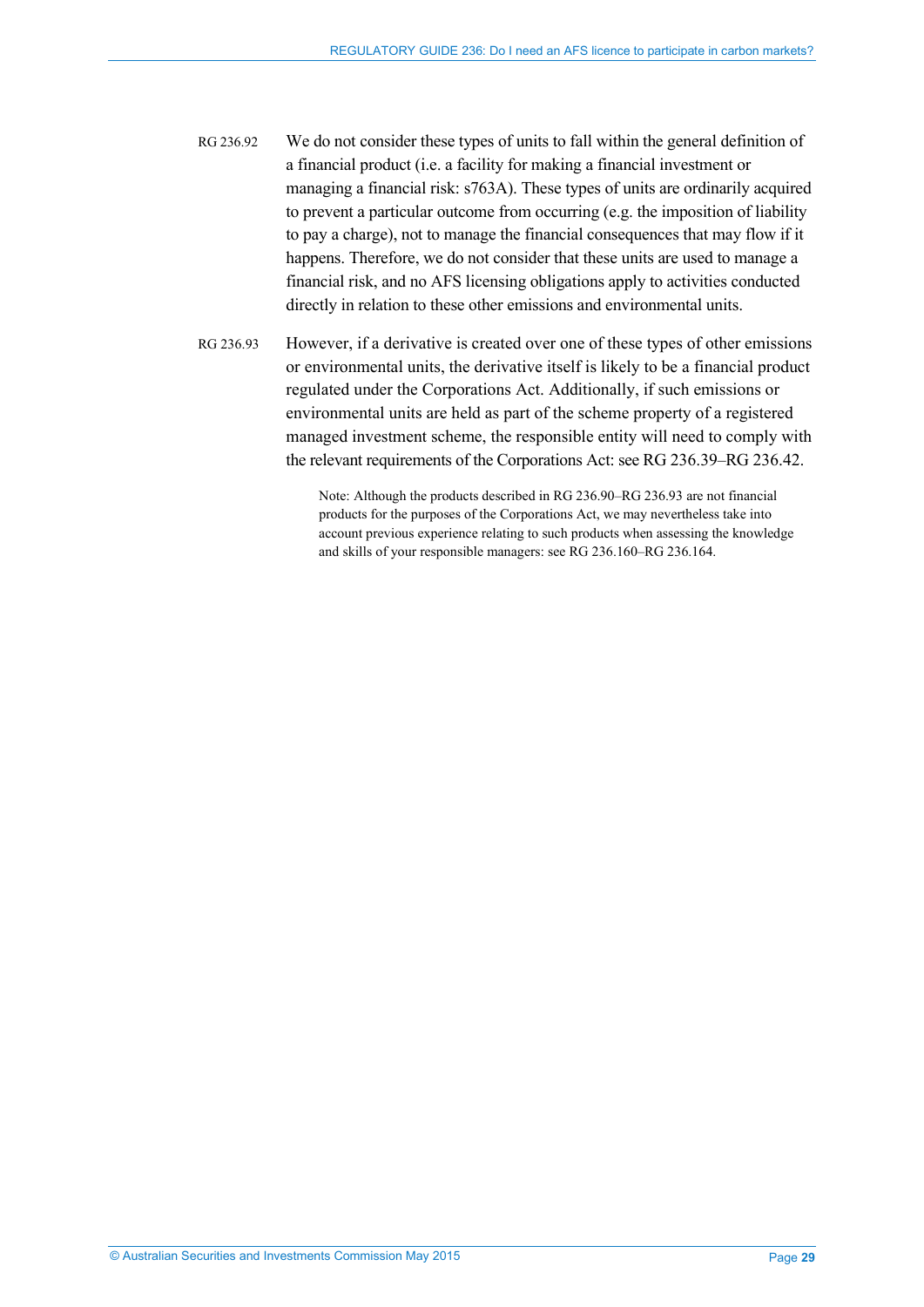## <span id="page-29-0"></span>**D When will I be providing a financial service for regulated emissions units?**

#### **Key points**

Generally, you are providing a financial service if you:

- provide financial product advice;
- deal in a financial product;
- make a market for a financial product;
- operate a registered managed investment scheme; or
- provide a custodial or depository service.

This section explains when an activity relating to regulated emissions units is likely to amount to one or more of these types of financial service.

- RG 236.94 Because ACCUs and EIEUs are financial products, financial services activities relating to these emissions units are regulated under the Corporations Act. This section explains how the financial services provisions of the Corporations Act outlined in Section [B](#page-9-0) apply to ACCUs and EIEUs. A summary of when you may be providing a financial service for these regulated emissions units is provided in [Table 4.](#page-29-1)
- RG 236.95 Additionally, emissions units may be associated with another financial product in various ways (e.g. derivatives over emissions units and managed investment schemes holding emissions units as scheme property). These arrangements are regulated as the associated financial product, rather than as an emissions unit: see [RG 236.120](#page-36-2)[–RG 236.131.](#page-40-0)

| <b>Financial service</b>                     | Key questions to ask                                    | <b>Types of activities to consider</b>                                                                                                                                                                                                                                |
|----------------------------------------------|---------------------------------------------------------|-----------------------------------------------------------------------------------------------------------------------------------------------------------------------------------------------------------------------------------------------------------------------|
| <b>Providing financial</b><br>product advice | What is the nature of any<br>information being given to | Providing an opinion or recommendation that may<br>influence a client's decision about a financial product can                                                                                                                                                        |
| See RG 236.96-                               | a client?                                               | constitute financial product advice.                                                                                                                                                                                                                                  |
| RG 236.108                                   | What is the purpose of<br>giving the information?       | The following may not be financial product advice:                                                                                                                                                                                                                    |
|                                              |                                                         | • technical advice about an offset project; and                                                                                                                                                                                                                       |
|                                              |                                                         | • objective factual information about financial products.                                                                                                                                                                                                             |
|                                              |                                                         | In addition, advice that is solely intended, and may be<br>reasonably regarded as solely intended, to influence a<br>decision about a carbon abatement contract is not<br>financial product advice because a carbon abatement<br>product is not a financial contract. |

#### <span id="page-29-1"></span>**Table 4: When you may be providing a financial service for regulated emissions units**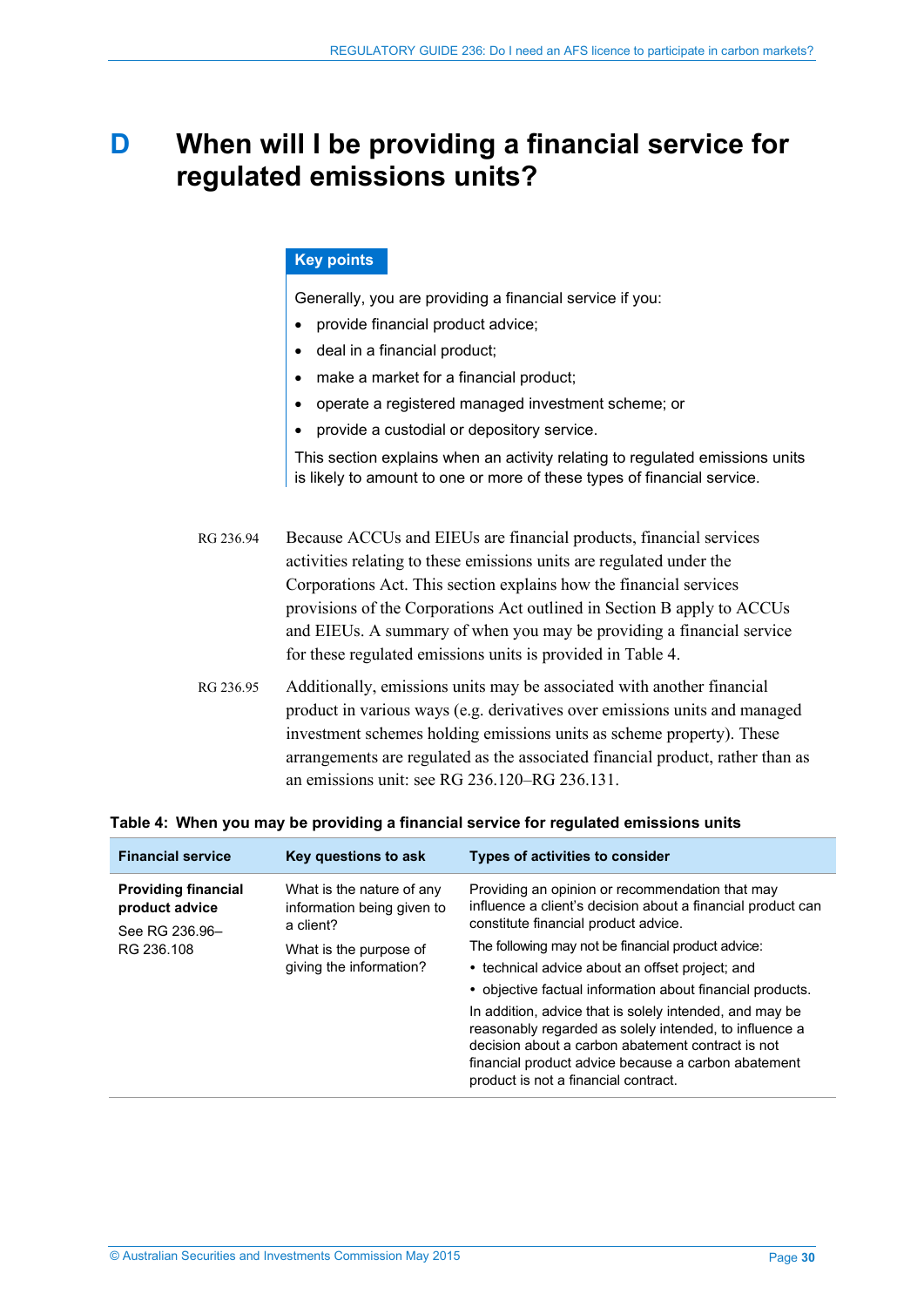| <b>Financial service</b>                                                                       | Key questions to ask                                                                                                                                                                                                                                                                                                                                                                                            | Types of activities to consider                                                                                                                                                                                                                                                                                                                                                                                                                                                                                                                                                                                                                                                                                                                                                                                           |
|------------------------------------------------------------------------------------------------|-----------------------------------------------------------------------------------------------------------------------------------------------------------------------------------------------------------------------------------------------------------------------------------------------------------------------------------------------------------------------------------------------------------------|---------------------------------------------------------------------------------------------------------------------------------------------------------------------------------------------------------------------------------------------------------------------------------------------------------------------------------------------------------------------------------------------------------------------------------------------------------------------------------------------------------------------------------------------------------------------------------------------------------------------------------------------------------------------------------------------------------------------------------------------------------------------------------------------------------------------------|
| Dealing in a financial<br>product<br>See RG 236.112-<br>RG 236.117                             | Who is undertaking the<br>transaction?<br>What is the purpose of the<br>transaction?                                                                                                                                                                                                                                                                                                                            | Some activities that would otherwise be dealing, which are<br>done on your own behalf, are not considered to be dealing.<br>However, this generally excludes dealing by issuing<br>derivatives and interests in a managed investment scheme.<br>Arranging for another person to deal is also generally<br>a dealing.<br>Some AFS licensing exemptions apply to persons<br>dealing: see Section E.                                                                                                                                                                                                                                                                                                                                                                                                                         |
| Making a market for a<br>financial product<br>See RG 236.118-<br>RG 236.119                    | Are you quoting prices of<br>regulated emissions units<br>on your own behalf?                                                                                                                                                                                                                                                                                                                                   | Generally, activity involving a person quoting prices at<br>which they are prepared to buy or sell ACCUs or EIEUs,<br>or derivatives over ACCUs or EIEUs, on their own behalf,<br>will mean that the person is making a market.                                                                                                                                                                                                                                                                                                                                                                                                                                                                                                                                                                                           |
| <b>Operating a registered</b><br>managed investment<br>scheme<br>See RG 236.124-<br>RG 236.131 | Has a person contributed<br>money or other<br>consideration to obtain a<br>financial benefit from an<br>arrangement?<br>Are the contributions of<br>more than one person<br>pooled or used in a<br>common enterprise to<br>obtain benefits for those<br>involved?<br>Do those contributing to<br>the arrangement have<br>day-to-day control over its<br>operation?<br>Does the scheme need to<br>be registered? | If a managed investment scheme is a registered scheme,<br>the operator of the scheme must be a responsible entity.<br>Examples of schemes operating in carbon markets<br>may include:<br>• schemes that pool money to benefit members through<br>the acquisition of emissions units;<br>• schemes that pool emissions units to benefit members<br>through the collective disposal of emissions units; and<br>• schemes that pool, or use in common enterprise,<br>contributions of carbon abatement to benefit members<br>by generating and selling emissions units.                                                                                                                                                                                                                                                      |
| Providing a custodial<br>or depository service<br>See RG 236.132-RG<br>236.135                 | Do you hold financial<br>products or beneficial<br>interests in financial<br>products in trust for, or on<br>behalf of, another person?<br>Do you and your<br>associates provide these<br>services for more than 20<br>clients?                                                                                                                                                                                 | Holding financial products or beneficial interests in<br>financial products in trust for, or on behalf of, another<br>person is generally providing a custodial or depository<br>service, unless the provider and its associates have no<br>more than 20 clients in aggregate for all custodial or<br>depository services that they provide.<br>An ERF project proponent may provide a custodial or<br>depository service where it holds ACCUs or derivatives<br>over ACCUs, and another person has a beneficial interest<br>in those financial products (e.g. the person benefits from<br>a share in the proceeds from disposal of the products by<br>the ERF project proponent).<br>Some exemptions apply to certain services that may<br>otherwise be a custodial or depository service: see RG<br>236.132-RG 236.133. |

Note: Traditional trustee company services may also be provided where an ACCU or EIEU is an asset of an estate. However, the specific regulation of traditional trustee company services provided by licensed trustee companies under Ch 5D means that this financial service is generally not likely to be relevant for such emissions units.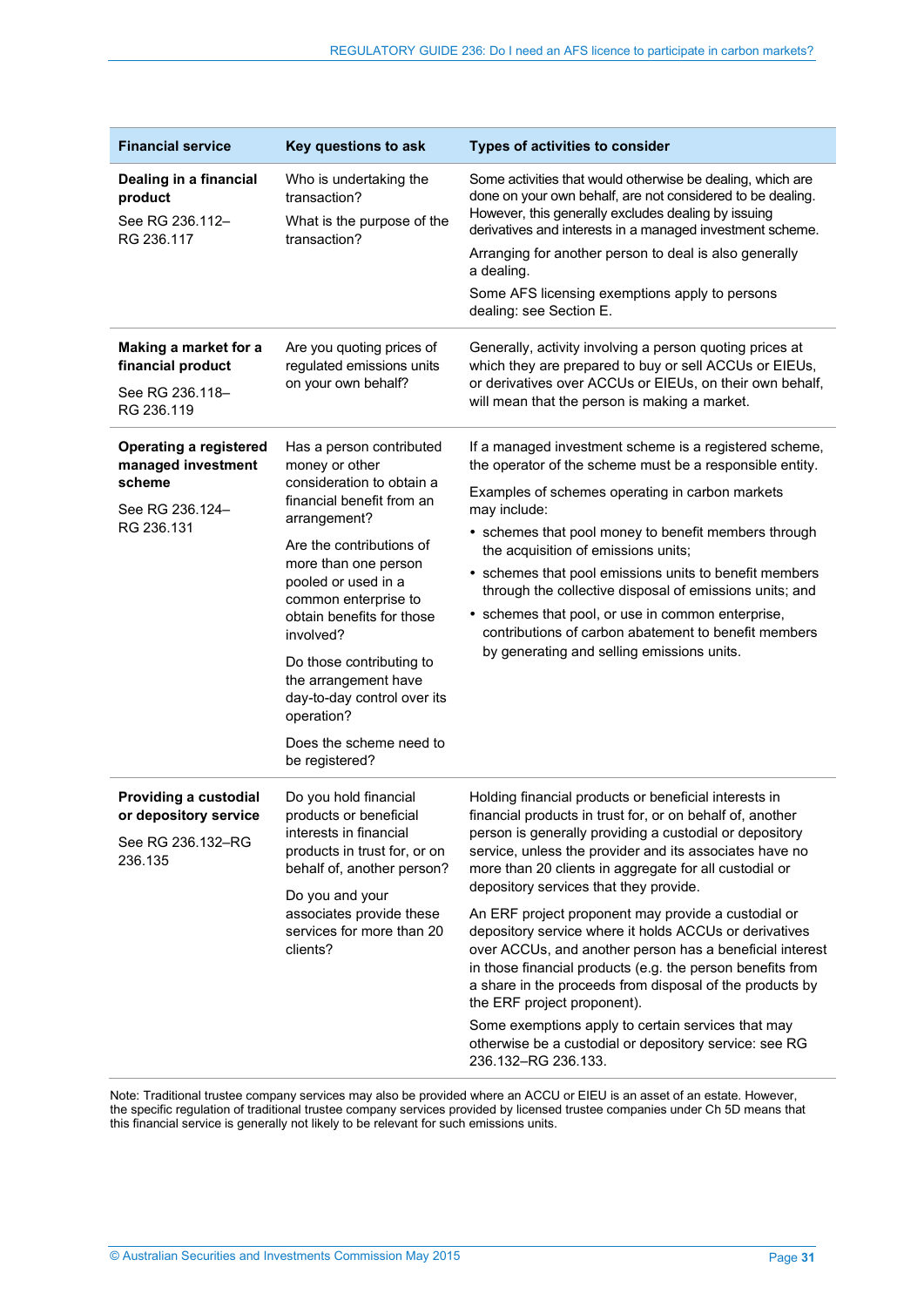### <span id="page-31-1"></span><span id="page-31-0"></span>**When will I be providing financial product advice on regulated emissions units?**

RG 236.96 If you provide information to another person on ACCUs or EIEUs, this can constitute financial product advice in circumstances where the information is provided with the intention of influencing the person's decision on regulated emissions units, or could reasonably be regarded as being intended to have such an influence.

- RG 236.97 Such advice may be provided to a wide range of persons. For example:
	- (a) advice relating to an ERF project, or to persons seeking to produce EIEUs through the development or operation of international offset projects;

Note: Not all advice about projects will constitute financial product advice: see [RG](#page-32-0)  [236.102](#page-32-0)[–RG 236.108](#page-34-0) for more information about when advice relating to an offset project may constitute financial product advice.

- (b) advice to persons engaged in voluntary offsetting of their emissions (voluntary offsetters) on approaches to, or strategies for, acquiring or disposing of regulated emissions units for this purpose;
- (c) advice to entities covered by the safeguard mechanism to assist them to make a decision about acquiring or disposing of regulated emissions units; and
- (d) advice to any person about regulated emissions units or financial products associated with emissions units or environmental units (e.g. derivatives or interests in managed investment schemes).

Note: Advice that may be reasonably regarded as only intended to influence a decision about a carbon abatement contract is not financial product advice because a carbon abatement contract is not a financial product.

RG 236.98 There are additional obligations under Pt 7.7 if advice is provided to retail clients. These obligations vary depending on whether the advice is personal advice or general advice.

> Note: See [RG 236.28](#page-12-0) and [RG 236.49,](#page-16-1) respectively, for more detail on the distinction between personal and general advice, and information on which clients are considered to be retail clients.

- RG 236.99 Generally, if you are providing personal advice to retail clients, you must meet the conduct obligations under Div 2 of Pt 7.7A, to:
	- (a) act in the best interests of the client;
	- (b) provide the client with appropriate advice;
	- (c) warn the client if your advice is based on incomplete or inaccurate information; and
	- (d) where there is a conflict with your own interests, or those of one of your related parties, prioritise the interests of the client.

Note: See RG 175 for more details about meeting these requirements.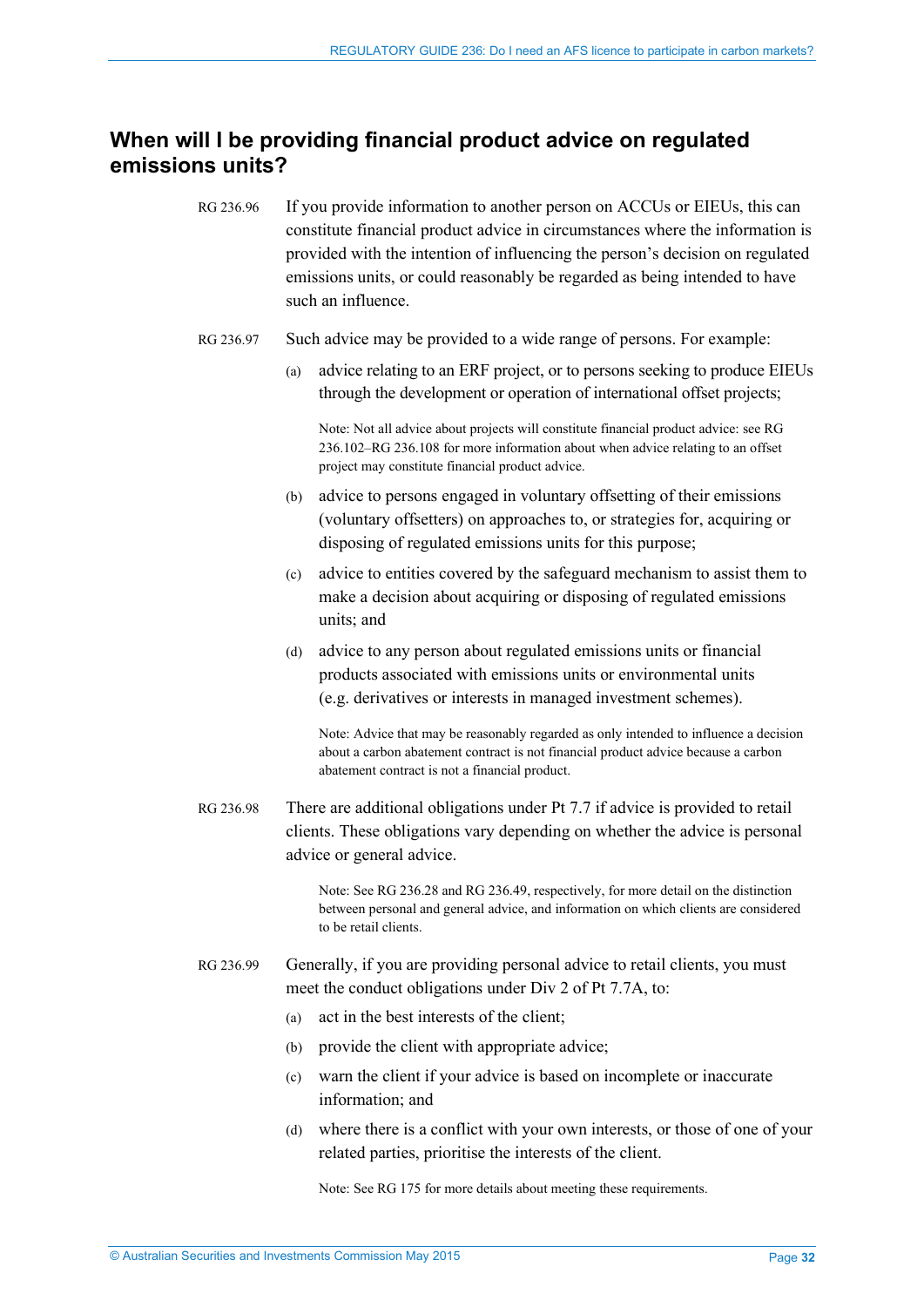RG 236.100 In most cases, where an adviser recommends a product to a retail client the adviser must also provide the client with a PDS. However, where an adviser recommends ACCUs or EIEUs to a retail client, the adviser must instead direct the client to the description of the relevant unit that is published on the Clean Energy Regulator's website: see [RG 236.173.](#page-52-0)

> Note: For further information about complying with these additional obligations, see Sections C and D of RG 175.

RG 236.101 If your activities amount to providing financial product advice in relation to regulated emissions units, this does not necessarily mean you will require an AFS licence. You only require an AFS licence to provide financial services while carrying on a financial services business (and only if none of the exemptions apply to you): see [RG 236.137](#page-42-2)[–RG 236.143.](#page-43-2)

#### **Advice on offset projects**

- <span id="page-32-0"></span>RG 236.102 For advice on an Australian eligible offset project or an international offset project, it is important to distinguish between:
	- (a) advice of a technical nature about the project or potential project, which does not influence a decision about a particular financial product or class of financial product (e.g. regulated emissions units) and which is not, therefore, financial product advice (see [RG 236.103](#page-32-1)[–RG 236.105\)](#page-33-0); and
	- (b) advice that is intended to influence a person's decision on a financial product or class of financial products emanating from the project or potential project (i.e. the regulated emissions units derived from the project), which is likely to be financial product advice (see [RG](#page-33-1)  [236.106](#page-33-1)[–RG 236.108\)](#page-34-0).

Note: The advice may also relate to a person's decision on other types of financial products that are related to a project, such as derivatives over ACCUs (other than a carbon abatement contract) or interests in a managed investment scheme that is an ERF aggregated project.

- <span id="page-32-1"></span>RG 236.103 The following activities are examples of advice of a technical nature about a project or potential project which, in isolation, may not represent financial product advice because they are not reasonably regarded as intended to influence a decision about a financial product:
	- (a) advice about options for technology that may be used for a project, or the technical feasibility of implementing the physical characteristics of a project (e.g. advice on the technical feasibility of establishing a particular forestry project in Australia);
	- (b) advice about the implementation, construction and costs of a project (e.g. advice about site selection, site preparation, species selection, technology procurement, project design, costs and construction);
	- (c) advice about the potential quantity of carbon abatement that does not include advice about the income that may be derived from ACCUs or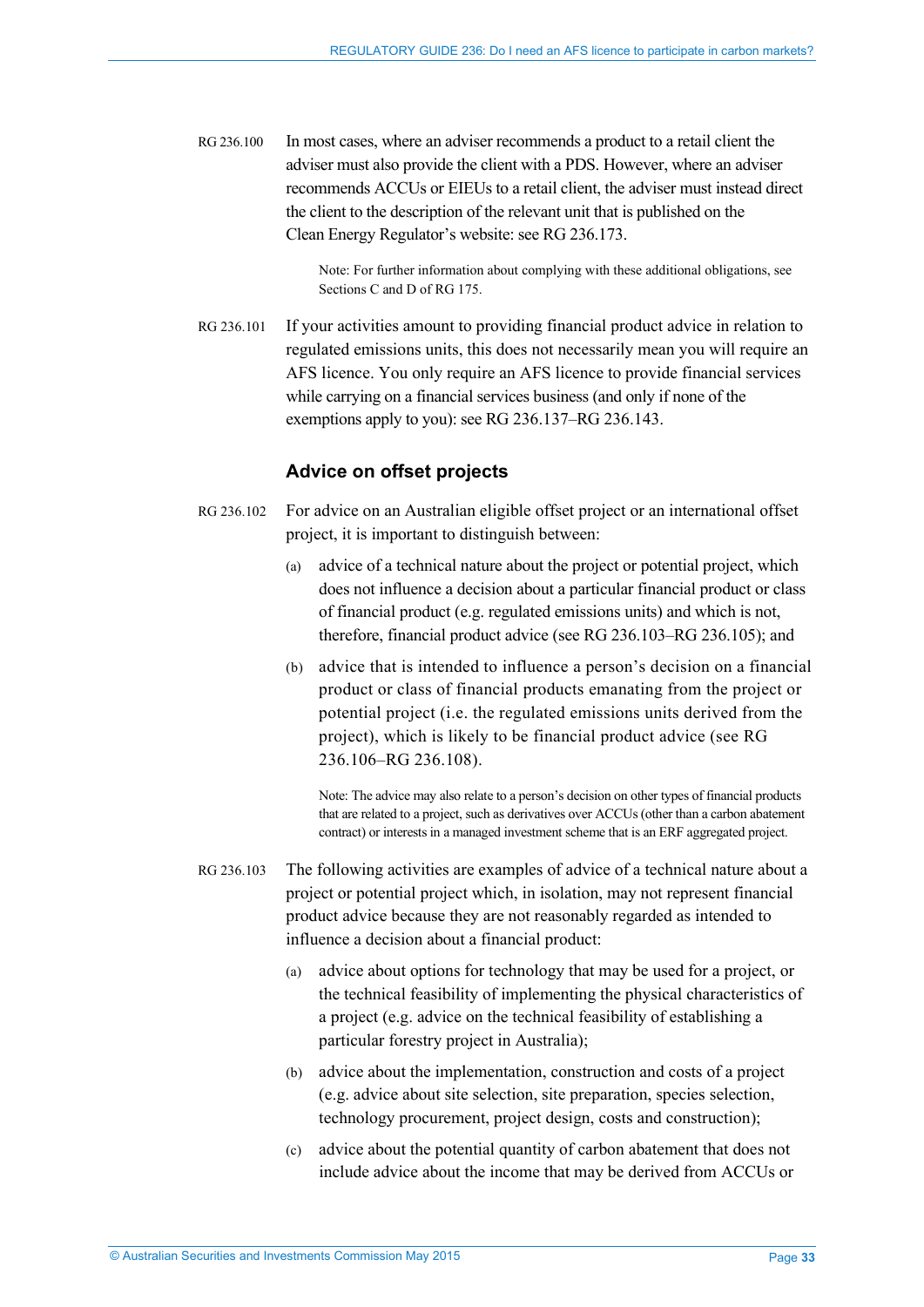EIEUs generated by a project (e.g. advice restricted to a forecast of the potential physical performance of a project, including that it may be possible to generate emissions units through the project, but not including a prediction of the potential income from sales of the units);

- (d) advice about the potential financial returns of a project that are not returns related to carbon abatement or ACCUs (e.g. advice about cost savings from reduced energy consumption); and
- (e) advice about the ongoing operations of a project (e.g. advice about a maintenance or asset management plan for a project).
- RG 236.104 It is also important to consider the overall context in which the information is presented to determine whether that information associated with other material that you provide may together constitute financial product advice: see [RG 236.27.](#page-11-0)
- <span id="page-33-0"></span>RG 236.105 Additionally, other information provided about a project may not amount to financial product advice. This may occur if the information is of a factual nature and is not presented in a manner that suggests or implies a recommendation to make a decision about a financial product (e.g. to buy, sell or hold a regulated emissions unit). Examples of these types of advice include:
	- (a) advice about the eligibility of a project to gain approval as an offsetting project;
	- (b) advice about the process of gaining such approval;
	- (c) advice about the monitoring of the carbon abatement of the project; or
	- (d) advice about, or the conduct of, a verification or audit of the carbon abatement of the project.
- <span id="page-33-1"></span>RG 236.106 Technical advice about the potential for a project to lead to carbon abatement is different to advice about the potential commercial benefits of a project through the generation of ACCUs or EIEUs. The latter type of advice relates to a financial product (i.e. ACCUs or EIEUs) and may reasonably be regarded as intended to influence a decision on that product—it is, therefore, likely to constitute financial product advice.
- RG 236.107 Other types of financial product advice that may be provided in the context of offset projects (i.e. advice intending to influence decisions in relation to ACCUs) include:
	- (a) forecasts of potential financial returns from an investment in an offset project, which may be influential in a decision on whether to invest or not;
	- (b) recommendations on whether to buy, sell or hold ACCUs emanating from a project;
	- (c) strategies or transaction terms for dealing in ACCUs; and
	- (d) the outlook for, or forecast of, ACCU prices—including where thirdparty forecasts are used in advice—because a forecast could be quite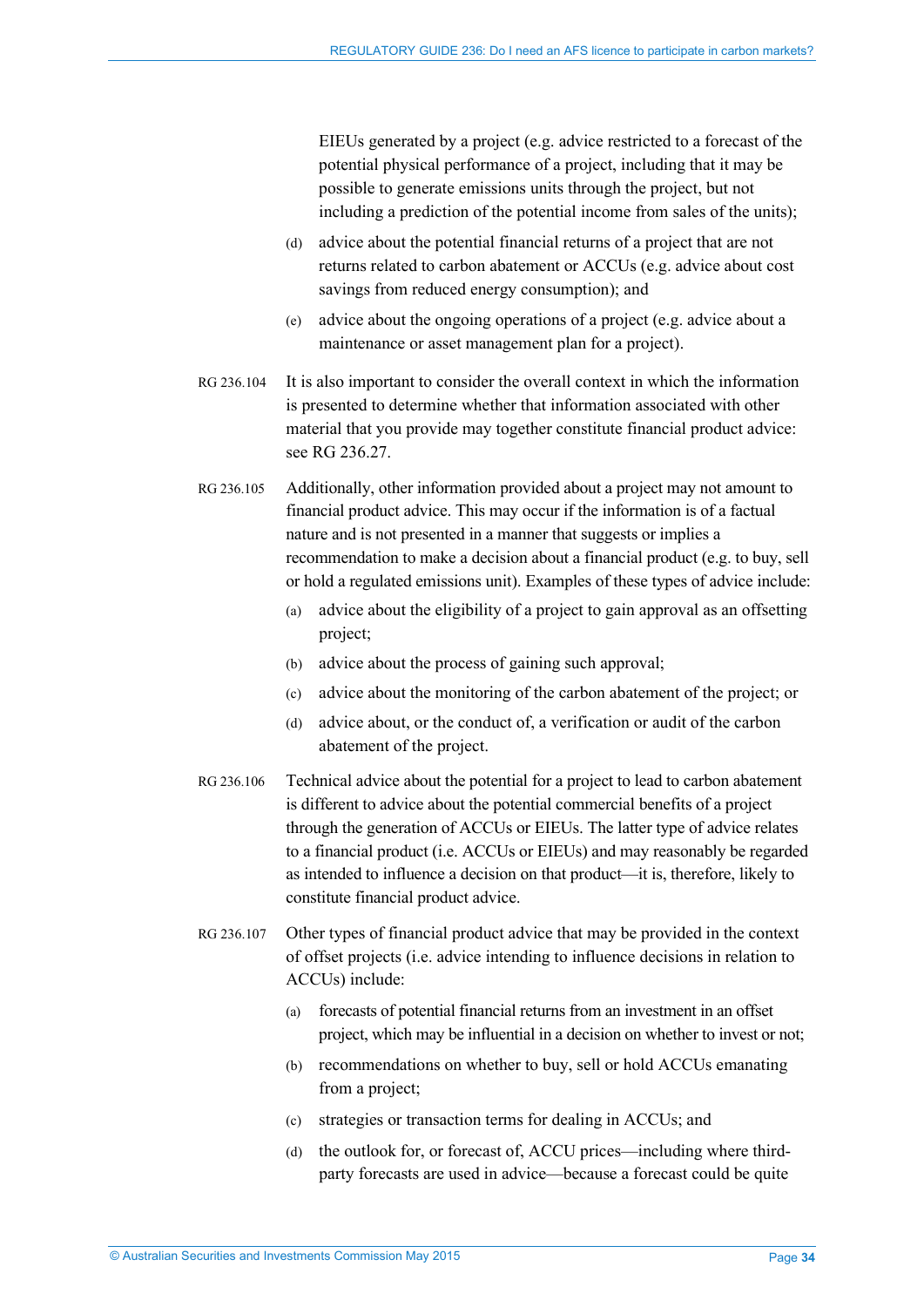influential to a person's decision in relation to ACCUs (e.g. selecting a forecast of higher rather than lower prices).

<span id="page-34-0"></span>RG 236.108 The advice does not need to be acted on, or to have succeeded in influencing, to be financial product advice.

#### **Advice to entities covered by the safeguard mechanism**

- RG 236.109 For advice provided to entities covered by the safeguard mechanism, there is also a distinction between:
	- (a) advice of a technical nature that does not influence a decision about ACCUs (e.g. advice about measuring emissions or technological improvements to reduce a person's own emissions); and
	- (b) advice that is intended to influence a person's decision about ACCUs (e.g. advice about whether to acquire emissions units now, or wait to acquire them at some future time).
- RG 236.110 Similarly to the examples provided in [RG 236.103](#page-32-1)[–RG 236.105](#page-33-0) about advice on offset projects, the following activities are examples of advice of a technical nature, which, in isolation, are not likely to represent financial product advice:
	- (a) advice about the monitoring, measurement and reporting of a person's own emissions;
	- (b) advice about options for technological improvements that may be used to reduce a person's own emissions; or
	- (c) advice about the potential carbon abatement performance of a person's internal project to reduce their own emissions, that does not include advice about the relative financial benefits which might influence a decision to either implement the project to reduce emissions or to acquire and surrender regulated emissions units.
- RG 236.111 Conversely, advice that is likely to represent financial product advice includes, for example:
	- (a) advice about strategies for acquiring or disposing of ACCUs;
	- (b) advice about particular transactions for acquiring or disposing of ACCUs; or
	- (c) advice about the relative financial costs of either reducing emissions or acquiring and surrendering ACCUs.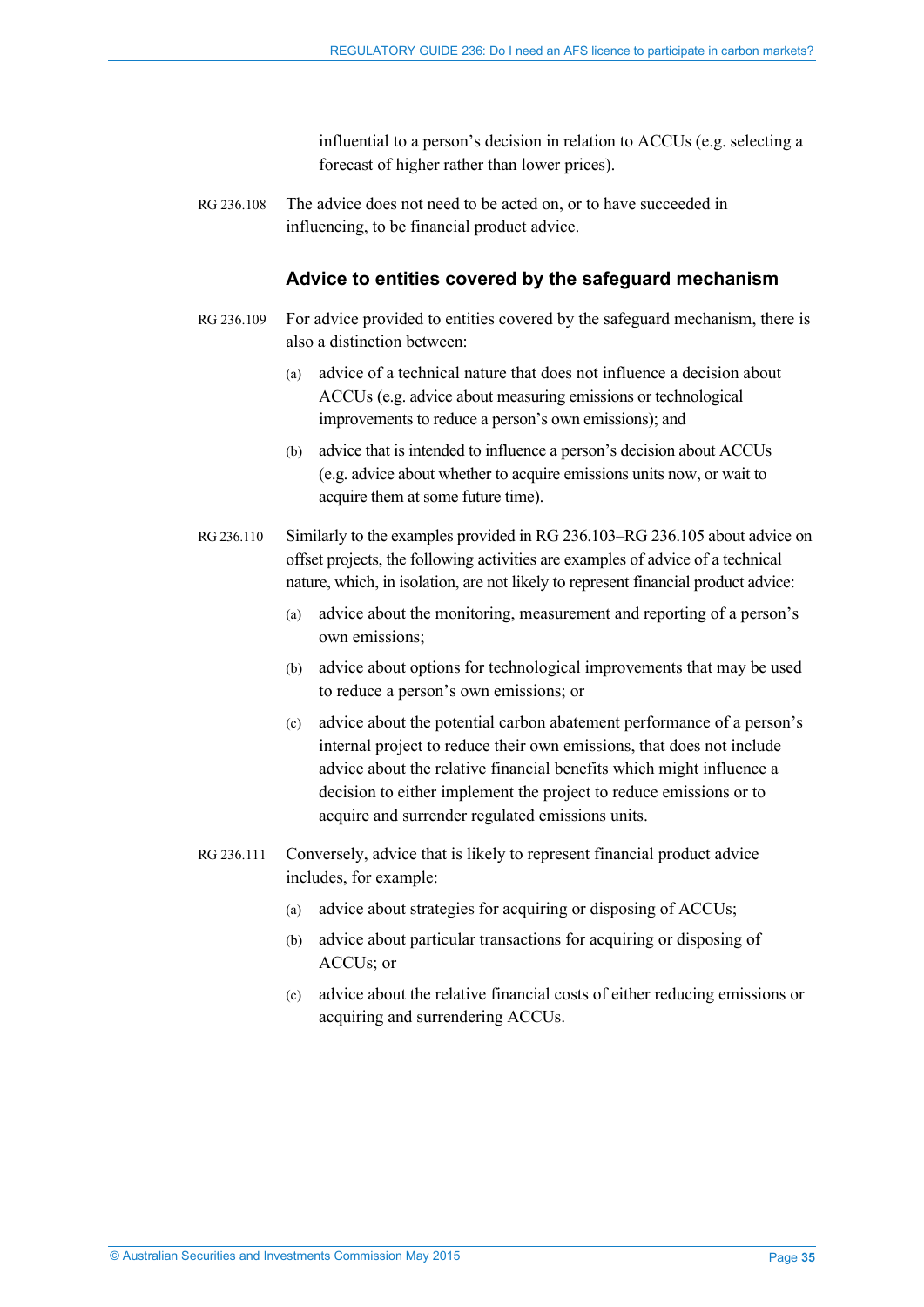### <span id="page-35-1"></span><span id="page-35-0"></span>**When will I be dealing in ACCUs or EIEUs?**

- RG 236.112 Some activities you may undertake in carbon markets may constitute dealing in a financial product, including where you arrange a dealing: see [RG 236.33.](#page-13-0)
- RG 236.113 Activities that would otherwise be dealing in ACCUs or EIEUs, but are done by a person on their own behalf, are not considered to be dealing in a financial product. You may be dealing on your own behalf if you are:
	- (a) a person generating ACCUs through your own activities in ERF projects, or generating EIEUs by participating in international offset projects;
	- (b) an entity acquiring and disposing of ACCUs under the safeguard mechanism, or of EIEUs under an overseas emissions compliance scheme—this could include the surrender or transfer of regulated emissions units;
	- (c) a person acquiring and disposing of regulated emissions units for the purposes of voluntarily offsetting your own emissions—this could include the transfer or voluntary cancellation of regulated emissions units; and
	- (d) an investor trading on their own behalf in regulated emissions units.
- RG 236.114 Examples of dealing on behalf of others that may occur in relation to regulated emissions units include:
	- (a) brokering a transaction relating to regulated emissions units between two parties; and
	- (b) an ERF project proponent dealing in ACCUs to provide payments, as a share in the proceeds of the sales of ACCUs, for carbon abatement contributed to the ERF project by other persons.
- RG 236.115 For most types of financial products, a key form of dealing is 'issuing' the product—that is, the act by which the product is first generated and made available to another person. Regulated emissions units are generated by an act of the Clean Energy Regulator (in the case of ACCUs) or through the mechanism of various international rules (in the case of EIEUs), and not by any other person, such as an ERF project proponent. However, the act of issuing an ACCU by the Clean Energy Regulator, and of issuing an EIEU under international rules, is deemed not to be a financial service for the purposes of the Corporations Act: reg 7.1.35B.
- RG 236.116 In deciding whether a particular activity constitutes dealing in a regulated emissions unit, it is important to examine the activity itself, and not whether the activity relates to a particular scheme or program. The crucial question is whether the dealing involves a financial product that is a regulated emissions unit. Whether or not that dealing occurs under the ERF or using some other mechanism, arrangement or facility, is not relevant to the question of whether there is a dealing in a financial product.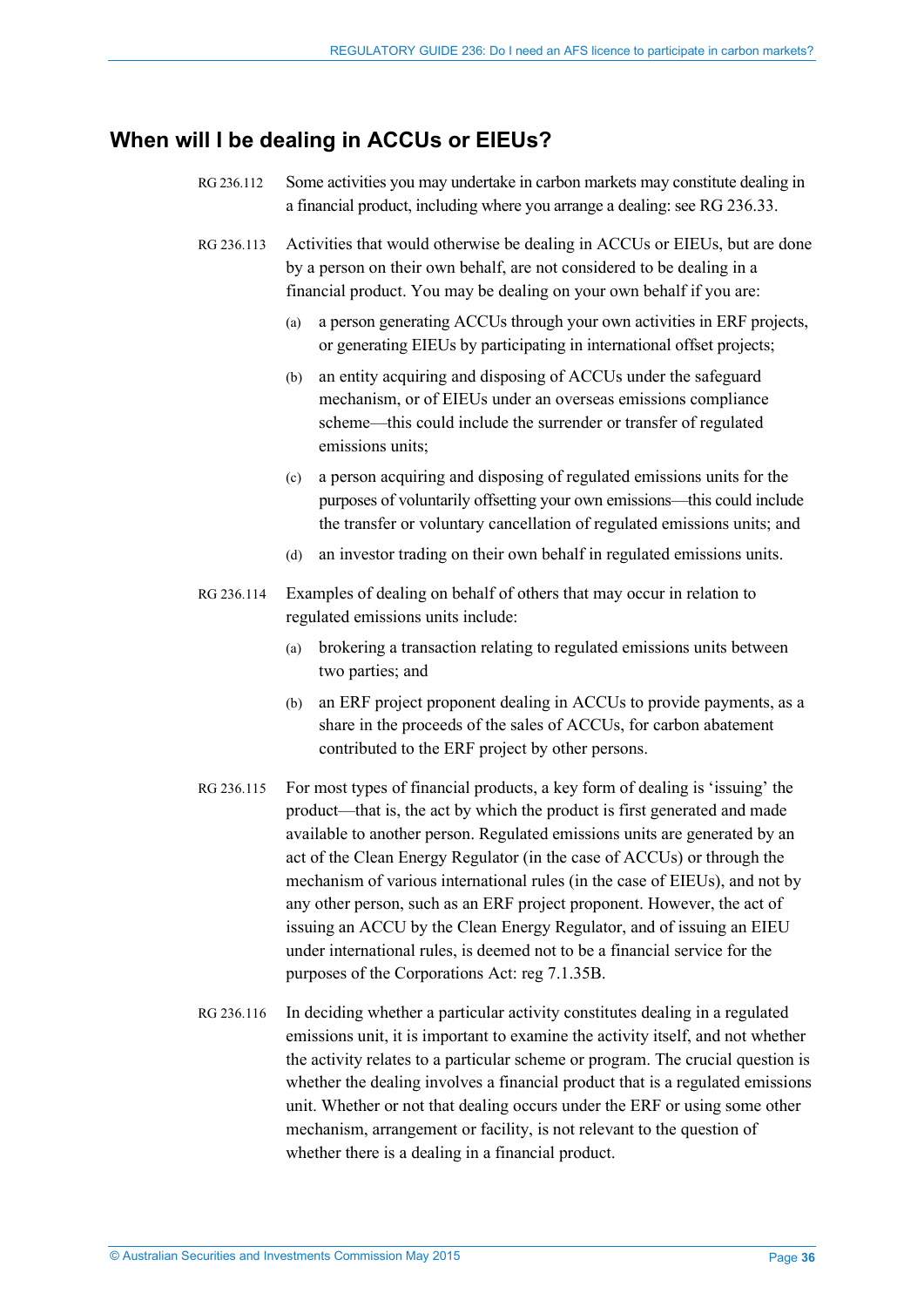<span id="page-36-3"></span>RG 236.117 If your activities amount to dealing in regulated emissions units, this does not necessarily mean you will require an AFS licence. You only require an AFS licence to provide financial services while carrying on a financial services business: see [RG 236.137](#page-42-2)[–RG 236.143.](#page-43-2) Additionally, there are some exemptions from the requirement to hold a licence for dealings in regulated emissions units or in other derivatives over emissions units: see [Table 6](#page-45-0) in Section [E.](#page-42-0)

### <span id="page-36-4"></span><span id="page-36-0"></span>**When will I be making a market in regulated emissions units?**

- RG 236.118 Generally, a person will be making a market in regulated emissions units if:
	- (a) they regularly state the prices at which they propose to buy or sell regulated emissions units on their own behalf; and
	- (b) other persons can reasonably expect to be able to effect transactions at the stated prices.
- <span id="page-36-5"></span>RG 236.119 Market making in regulated emissions units is likely to be undertaken by the following:
	- (a) financial institutions or specialist emissions unit trading entities that regularly state prices at which they are prepared to acquire or dispose of regulated emissions units as a financial service to their clients;
	- (b) ERF project proponents that regularly state prices in order to dispose of, or acquire, ACCUs to meet their ACCU delivery obligations under a carbon abatement contract; and
	- (c) safeguard mechanism entities and voluntary offsetters that regularly state prices to acquire regulated emissions units.

### <span id="page-36-2"></span><span id="page-36-1"></span>**Other financial products and services related to emissions units**

RG 236.120 Emissions units (whether specifically financial products or not) may be associated with another financial product in various ways (e.g. a derivative or as the scheme property of a managed investment scheme). In this case, the other product (e.g. the derivative or the interest in a managed investment scheme) will be regulated, rather than the emissions unit.

#### **Derivatives over emissions units**

- RG 236.121 Derivatives over emissions units are financial products. Consequently, you will be providing a financial service if you:
	- (a) provide financial product advice about derivatives over emissions units;
	- (b) deal in a derivative over emissions units; or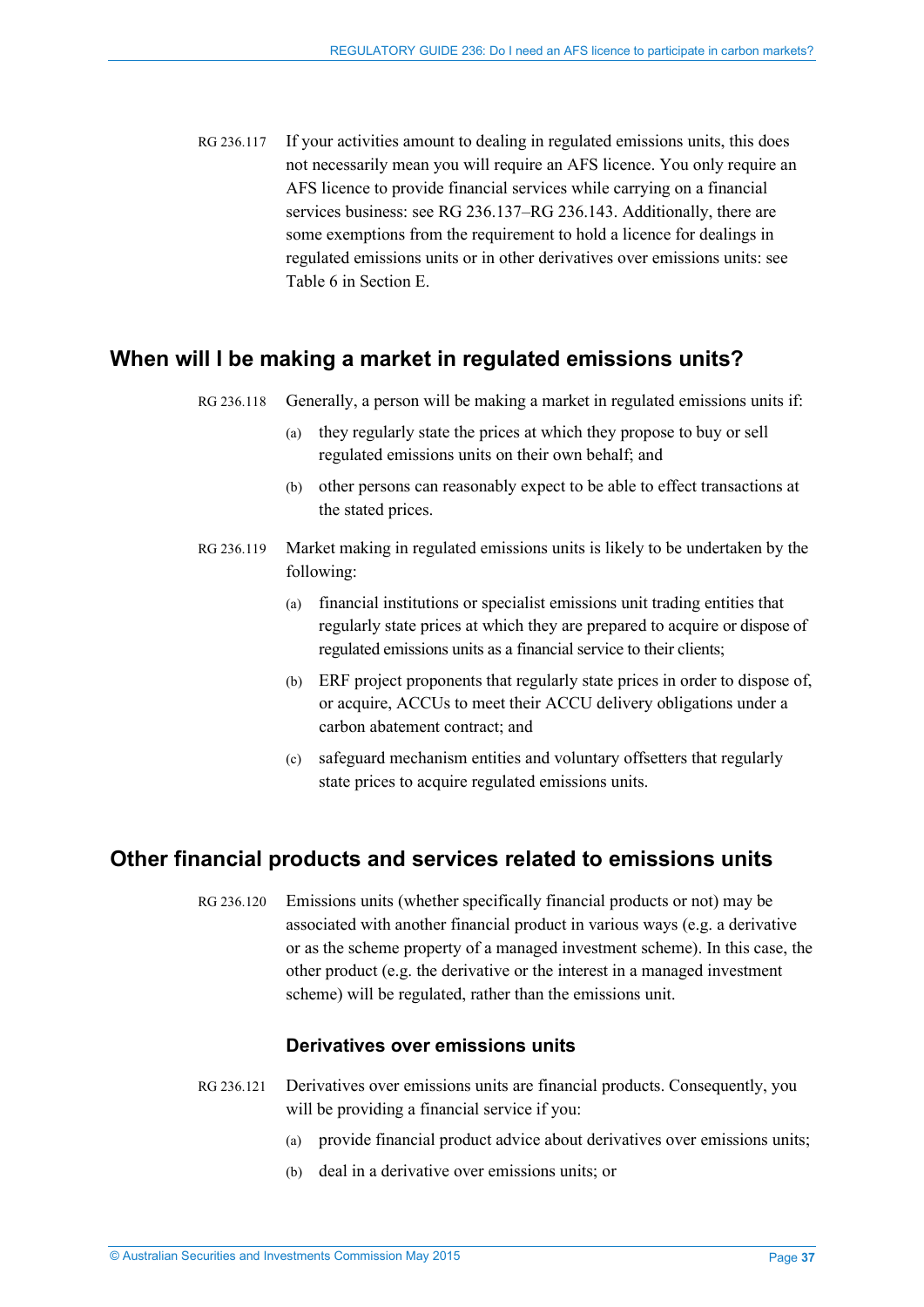(c) make a market for derivatives over emissions units.

Note: A carbon abatement contract is neither a derivative nor a financial product: regs 7.1.04(8)(d) and 7.1.07J.

RG 236.122 Similar factors apply to derivatives as to other financial products when determining whether a person is providing financial product advice about, or dealing or making a market in, derivatives. However, a key distinction in relation to derivatives is that when two persons enter into a derivative contract, both are considered to be issuing a financial product, even if acting on their own behalf (unless they contract on a financial market). Therefore, they may need to hold an AFS licence if they are carrying on a financial services business and no licensing exemption applies to them: see Sectio[n E.](#page-42-0)

Note: See s761E for when a derivative is issued.

RG 236.123 A person offering, issuing, selling or recommending a derivative to a retail client may need to provide the client with a PDS for that derivative product: see [RG 236.172.](#page-52-1)

#### **Managed investment schemes**

- <span id="page-37-0"></span>RG 236.124 If a scheme operating in the carbon market meets the definition of a managed investment scheme, it will be regulated in the same way as managed investment schemes that operate in other industry sectors.
- RG 236.125 There are a range of financial services that may be provided by the operator of a managed investment scheme, and by agents of the operator or other persons. The financial services provided, and the person providing the financial services, will depend on a range of factors, including:
	- (a) whether the interest in a scheme is a financial product;
	- (b) whether the scheme is required to be registered;
	- (c) who advises the contributors in the marketing of the interests in the scheme;
	- (d) who is responsible for dealing in the property of the scheme and whether the property is a financial product; and
	- (e) who is responsible for holding the scheme property and whether the property is a financial product.
- RG 236.126 Interests in managed investment schemes are issued by the person or persons who agree to operate the scheme. Where an interest in a scheme is a financial product (see [RG 236.77\)](#page-23-0), the operator deals in a financial product when they issue the interest in the scheme.

Note: An operator does not make a market for an interest in a managed investment for which they are the issuer when they state prices at which they propose to acquire or dispose of those interests: s766D(2).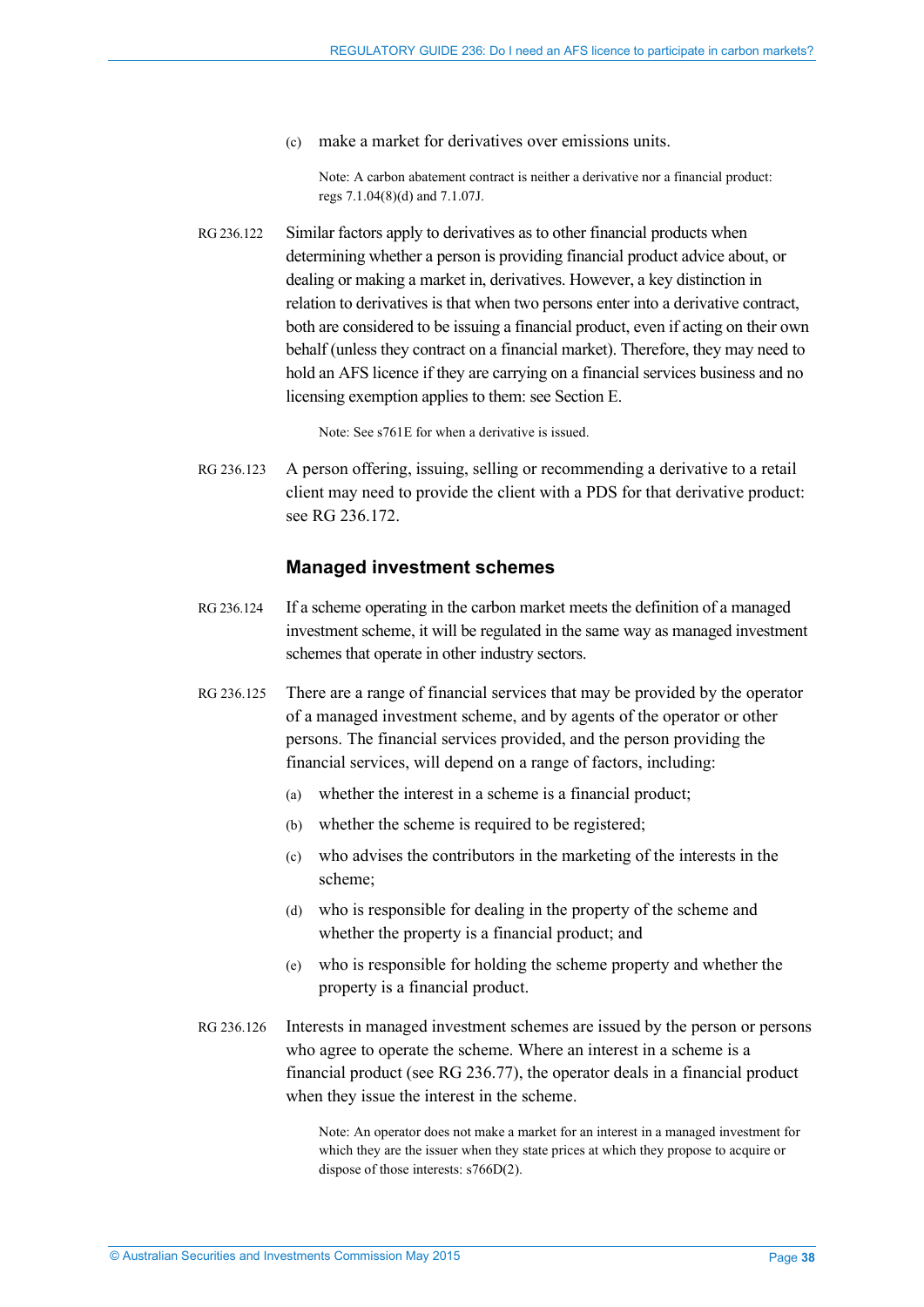- RG 236.127 Where the managed investment scheme is required to be registered, the scheme is required to be operated by a single responsible entity that will be providing the financial service of operating a registered scheme.
- RG 236.128 However, other financial services may be provided by the operator or by other persons, depending on the arrangements between the operator and those other persons. There are a range of different combinations of financial services that an operator and other persons may agree to provide.
- RG 236.129 [Table 5](#page-39-0) gives a simplified overview of the financial services that may be provided using two examples of different combinations of business arrangements for an ERF aggregated project that is a managed investment scheme:
	- (a) *Combination 1*: The ERF project proponent is the operator of the scheme and provides all of the financial services related to the scheme.
	- (b) *Combination 2*: A responsible entity is the operator of the scheme, a custodian separately holds the scheme property and the ERF project proponent is responsible for marketing the interests in the scheme and dealing in the property of the scheme.

Note 1[: Table 5](#page-39-0) is a simplified overview and the financial services provided will depend on the particular arrangements of each scheme and the types of financial products held under the scheme. For example, in certain circumstances, a responsible entity may be providing financial product advice to members, and the custodian and responsible entity may also be dealing by acquiring a financial product when the ERF project proponent arranges deals in the property of the scheme.

Note 2: Other related financial services may be provided in addition to the financial services listed in [Table 5.](#page-39-0) For example, in the marketing of an interest in a managed investment scheme, a person may also provide financial product advice about ACCUs and require an AFS licence with an authorisation for that financial service. Similarly, in dealing in the scheme property, a person may also provide financial product advice or make a market in a financial product to market counterparties.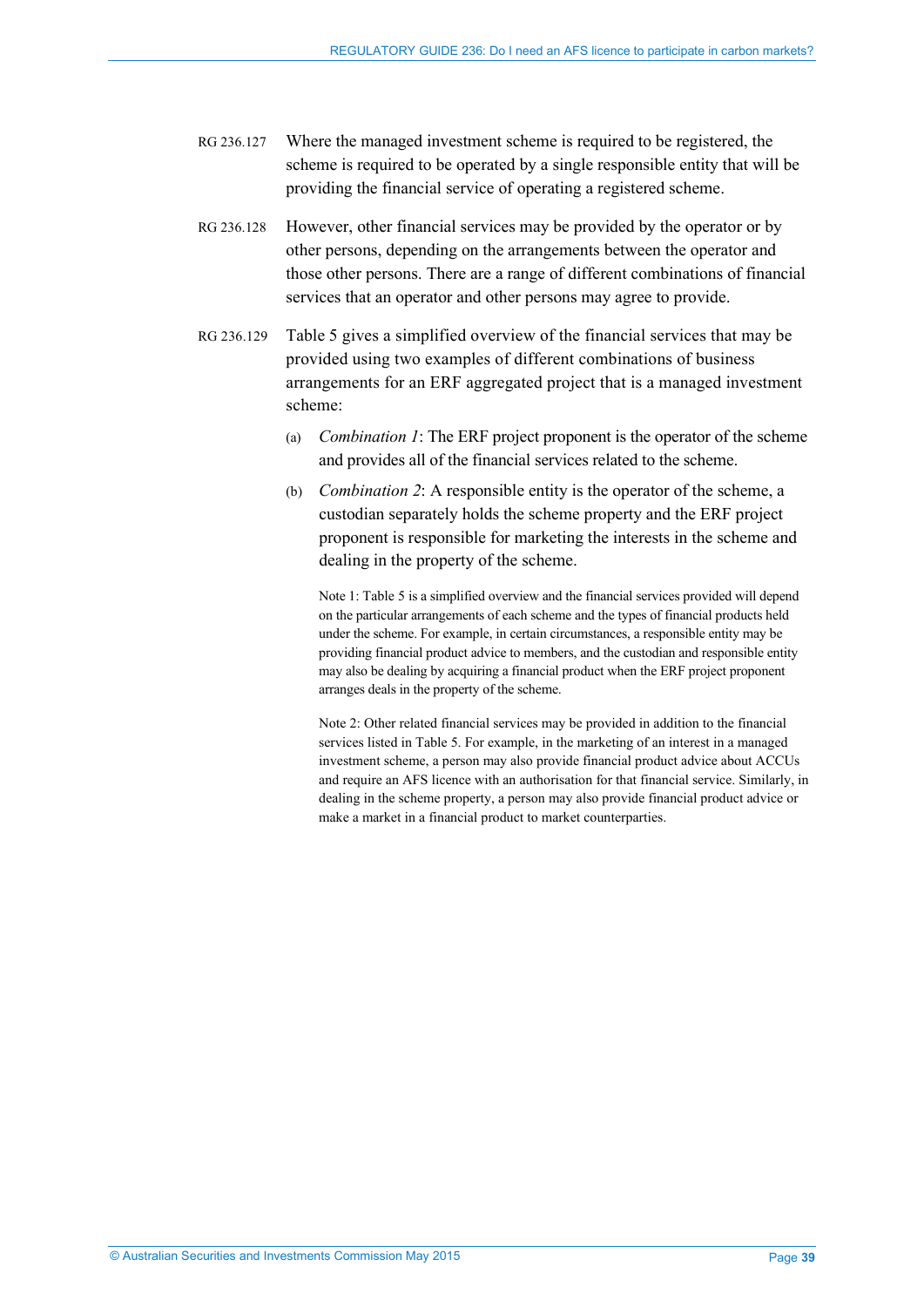|                                                                                                      | <b>Combination 1</b>         | <b>Combination 2</b>                                |                                 |                                  |
|------------------------------------------------------------------------------------------------------|------------------------------|-----------------------------------------------------|---------------------------------|----------------------------------|
| <b>Type of financial service</b>                                                                     | All services provided by the | Services provided separately by different entities: |                                 |                                  |
|                                                                                                      | ERF project proponent        | <b>Responsible</b><br>entity                        | <b>ERF</b> project<br>proponent | <b>Custodian</b>                 |
| Operating a registered managed investment scheme                                                     | Yes                          | <b>Yes</b>                                          | $N/A^*$                         | $N/A^*$                          |
| Dealing by issuing an interest in a managed investment scheme                                        | <b>Yes</b>                   | <b>Yes</b>                                          | $N/A^*$                         | $N/A^*$                          |
| Dealing by arranging the issue of an interest in a managed investment scheme                         | $N/A^*$                      | $N/A^*$                                             | <b>Yes</b>                      | $N/A^*$                          |
| Providing financial product advice about interests in a managed investment scheme                    | <b>Yes</b>                   | Yes, in certain<br>circumstances                    | Yes                             | $N/A^*$                          |
| Dealing in the scheme property by dealing in ACCUs or derivatives over ACCUs on<br>behalf of another | Yes                          | Yes, in certain<br>circumstances                    | Yes                             | Yes, in certain<br>circumstances |
| Providing a custodial or depository service for ACCUs or derivatives over ACCUs:                     | Exempt <sup>†</sup>          | $N/A^*$                                             | $N/A^*$                         | Exempt <sup>†</sup>              |
| • for a registered scheme, or                                                                        |                              |                                                     |                                 |                                  |
| • a scheme that is not registered                                                                    | Yes                          | $N/A^*$                                             | $N/A^*$                         | Yes                              |

#### **Table 5: When you may be providing a financial service in carrying out an ERF aggregated project**

<span id="page-39-0"></span>\* Not applicable.

† Exempt from providing a custodial or depository service: s766E(3).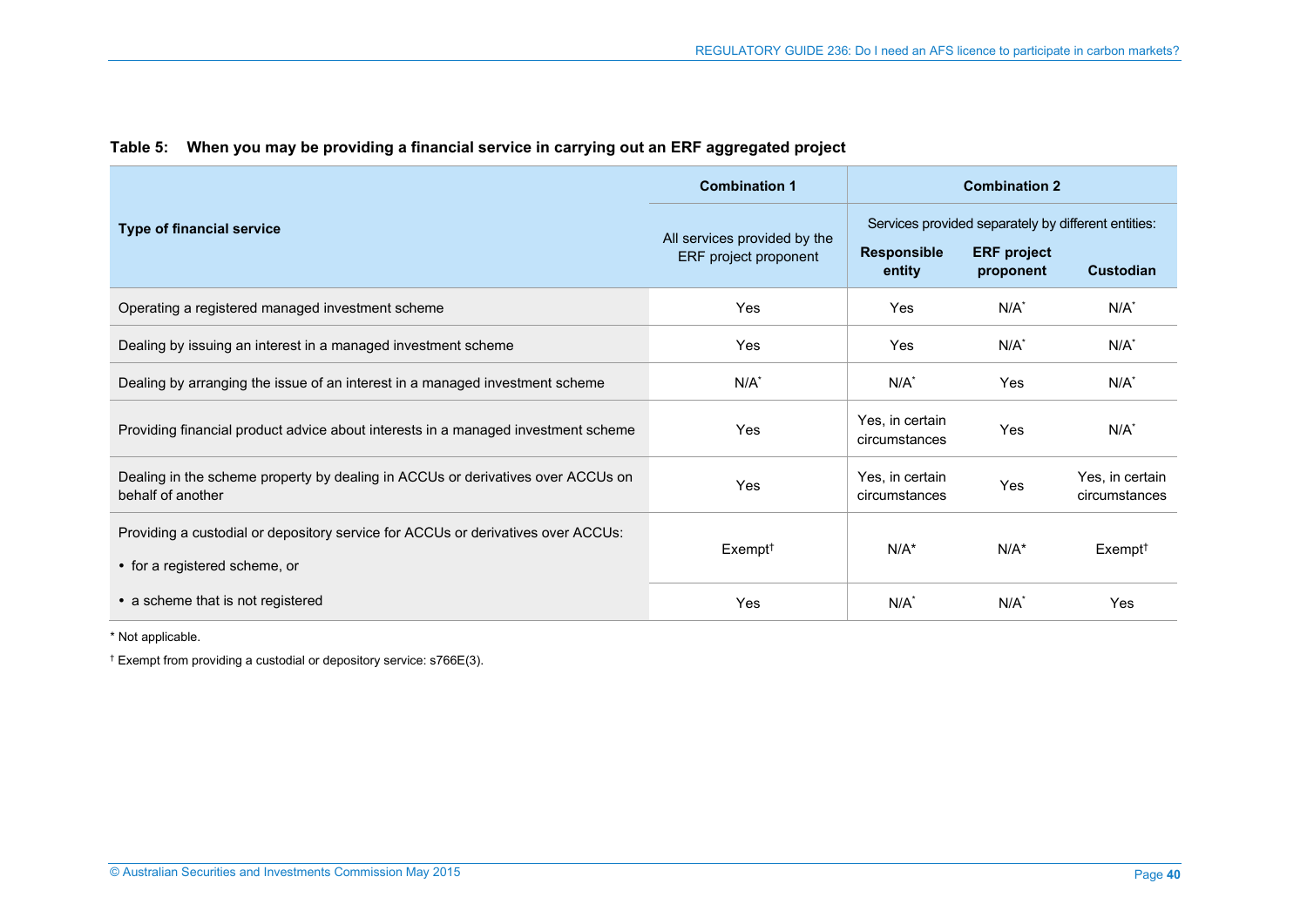- RG 236.130 Generally, a person offering, issuing or recommending an interest in a managed investment scheme that is a financial product to a retail client will need to provide the client with a PDS for that product: see [RG 236.172.](#page-52-1) This also applies to the sale of certain interests in a managed investment scheme that are financial products: s1012C.
- <span id="page-40-0"></span>RG 236.131 In addition to the minimum financial resources requirements that AFS licensees are required to meet there are, generally, higher financial resources requirements applicable to responsible entities and providers of custodial or depository services: see RG 166.

#### **Custodial or depository services**

- <span id="page-40-1"></span>RG 236.132 Generally, holding financial products or beneficial interests in financial products in trust for or on behalf of another person is providing a custodial or depository service. However, a custodial or depository service will not be provided where:
	- (a) the provider of the service and its associates have no more than 20 clients in aggregate for all custodial or depository services that they provide (reg  $7.1.40(1)(c)$ ); or
	- (b) the provider is operating a registered scheme or holding the assets of a registered scheme (s766E(3)).
- <span id="page-40-3"></span>RG 236.133 A custodial or depository service will also not be provided for an ACCU issued to a special native title account or a nominee account in the ANREU: see [RG 236.44.](#page-15-1)
- RG 236.134 A person may otherwise provide a custodial or depository service where, for example:
	- (a) they provide the service in addition to providing other financial services to clients (e.g. providing financial product advice about regulated emissions units or dealing in regulated emissions units); or
	- (b) they provide the service for regulated emissions units as part of the custodial or depository services they provide for other financial products.
- <span id="page-40-2"></span>RG 236.135 An ERF project proponent may also provide a custodial or depository service where it holds ACCUs or derivatives over ACCUs on trust for, or on behalf of, another person (e.g. a person who benefits from a share in the proceeds from disposal of the products by the ERF project proponent). This may occur, for example, where an ERF project proponent carries out a project by having another person conduct a carbon abatement activity, and the other person is entitled to a share in the proceeds of the sales of the ACCUs issued for the carbon abatement—even though they may not have a proprietary interest in the ACCUs.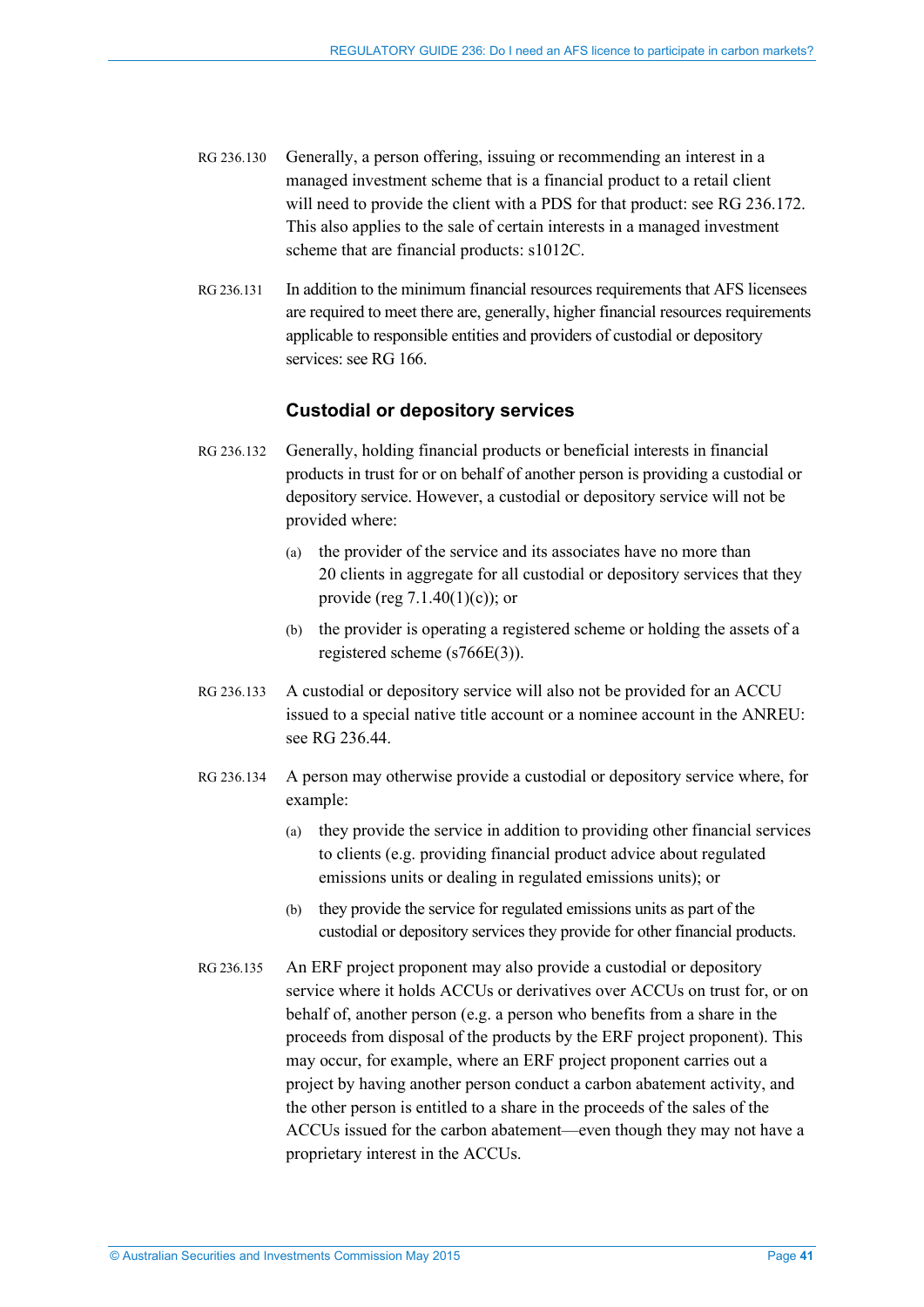### <span id="page-41-0"></span>**Foreign financial services providers**

- RG 236.136 In some cases, the activities of a person from outside Australia may amount to the provision of a financial service within Australia. This will depend on factors such as:
	- (a) the extent that the person's activities have a connection with Australia; and
	- (b) the extent that the person's conduct is likely to induce people in Australia to use the financial services they provide.

Note: See RG 121 for more information on when a person from outside Australia may be providing a financial service within Australia.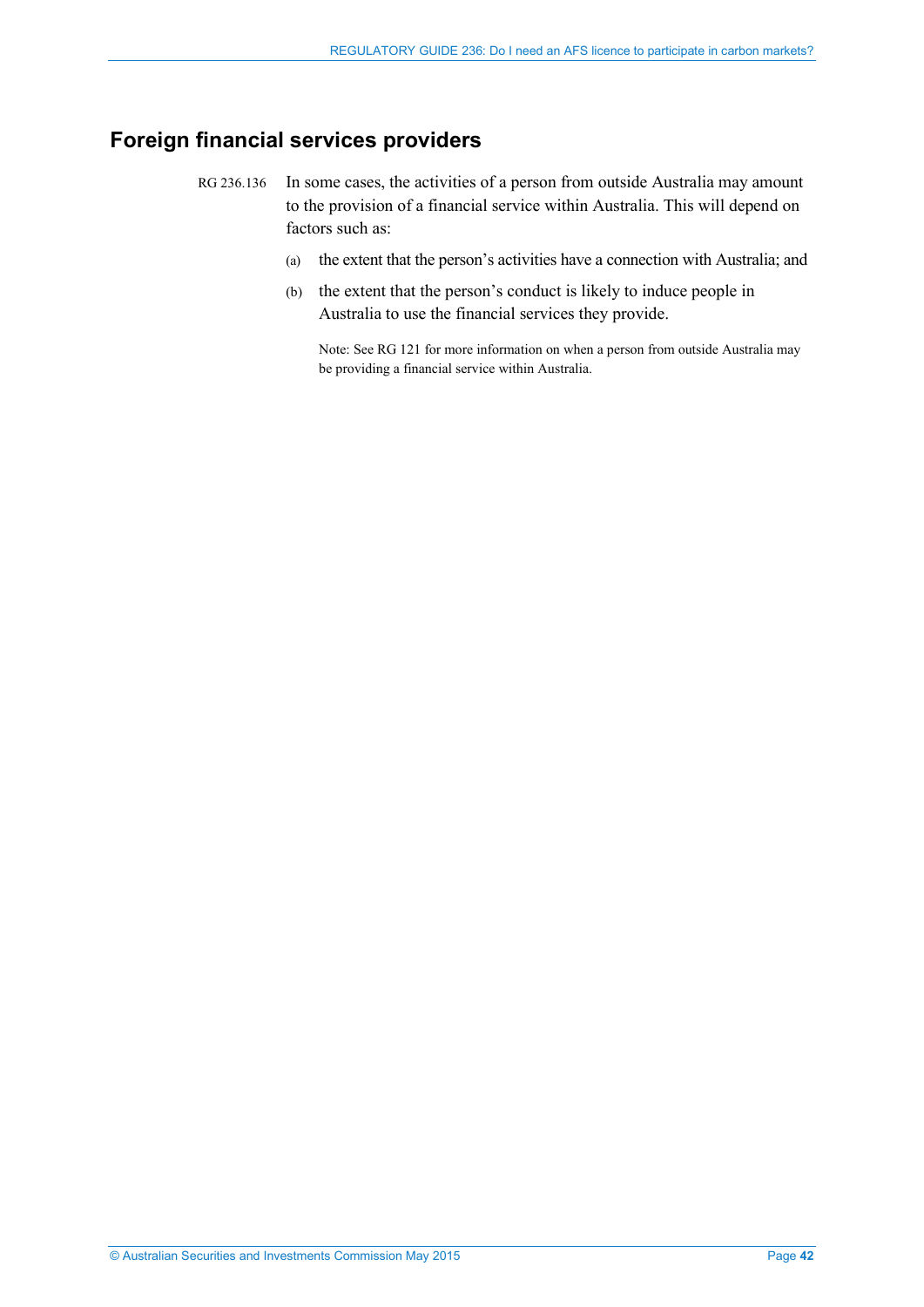## <span id="page-42-0"></span>**E If I provide financial services relating to regulated emissions units, do I need a licence?**

#### **Key points**

Not all persons providing financial services require an AFS licence. Relevant considerations are:

- whether a person is carrying on a financial services business;
- whether the business is being conducted in Australia; and
- whether an exemption applies, so that a licence is not required.

You will require an AFS licence to provide financial services while carrying on a financial services business in Australia (see [RG 236.137–](#page-42-2) [RG 236.143\)](#page-43-2) or acting as a responsible entity of a registered scheme, unless an exemption applies to you so that you do not require a licence: see [RG 236.144–](#page-43-1)[RG 236.152.](#page-46-0)

### <span id="page-42-2"></span><span id="page-42-1"></span>**'Carrying on a financial services business in Australia'**

- RG 236.137 If you engage in providing a financial service, other than operating a registered scheme, you will need to determine whether you are 'carrying on a financial services business' by considering:
	- (a) what the Corporations Act says about the meaning of 'carrying on a financial services business in Australia'; and
	- (b) how the courts have interpreted 'carrying on a business in Australia'.
- RG 236.138 You will be deemed to carry on a business in Australia if, among other factors, you have a place of business in Australia: s21(1)–(2) and 761C.
- RG 236.139 There are a number of statutory provisions that qualify the general concept of carrying on a business, including that:
	- (a) a person may carry on a business even if they are not carrying on that business for profit;
	- (b) a 'business' may include different kinds of businesses carried on in conjunction with each other; and
	- (c) a business may be carried out by a single person, or together with other persons.

Note: See s18, 19 and 20.

RG 236.140 However, these statutory provisions dealing with 'carrying on a business' are not exhaustive. Subject to these provisions, the common law test of 'carrying on a business' will need to be applied to the activity.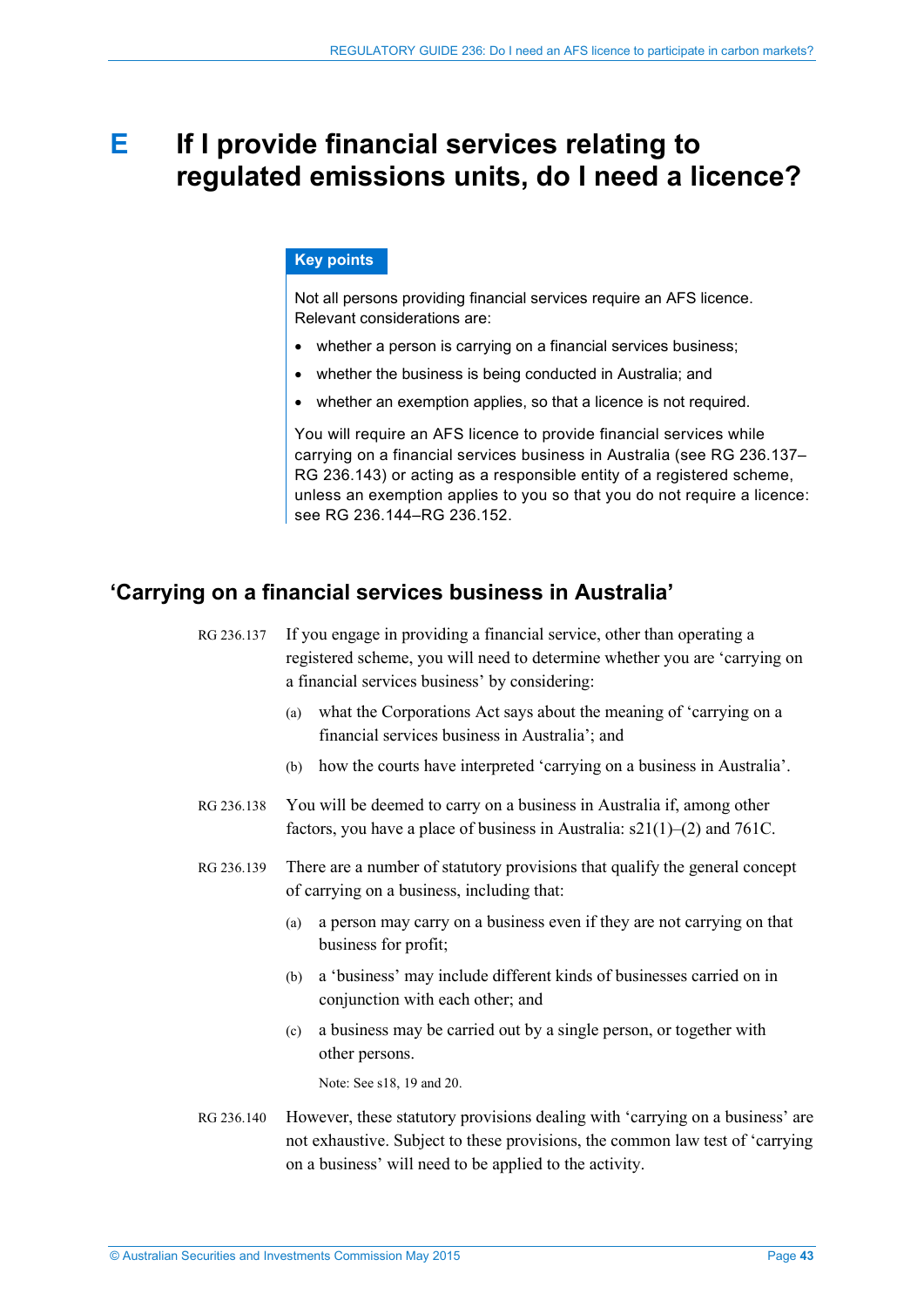RG 236.141 The courts stress that whether a body corporate's activities constitute 'carrying on a business in Australia' depends on the factual circumstances. Cases indicate that the degree to which a body corporate's activities in Australia are conducted with *system, regularity and continuity* generally determines whether the activities can be characterised as 'carrying on a business in Australia'.

Note: Relevant cases are listed in the ['Related information'](#page-61-0) at the end of this guide.

- RG 236.142 If the financial services you provide are more than very minor (and, in particular, have elements of *system*, *repetition* and *continuity*), then it is likely that you will need an AFS licence. However, *system*, *repetition* and *continuity* are not the only factors. A one-off transaction, if substantial, could also be seen by the courts as carrying on a business in Australia.
- <span id="page-43-2"></span>RG 236.143 Acts of an agent are generally attributed to their principal for the purposes of Ch 7, if the agent is acting within their actual or apparent authority: s769B. The courts have found that the acts of an agent of the company can be attributed to the company, leading to the conclusion that the company carries on a business in Australia through its agent.

### <span id="page-43-1"></span><span id="page-43-0"></span>**Licensing exemptions**

- RG 236.144 Generally, if you provide a financial service in relation to regulated emissions units through a financial services business, you will require an AFS licence. However, in certain specific cases, an exemption may apply to you, meaning that you are not required to hold a licence.
- RG 236.145 While the financial services laws apply a number of exemptions, those exemptions most relevant for carbon markets fall into the following categories:
	- (a) exemptions for persons dealing in regulated emissions units;
	- (b) exemptions for persons dealing in derivatives over regulated emissions units and foreign exchange contracts in some circumstances; and
	- (c) exemptions for foreign financial services providers.

Note: See Pt 7.6 of the Corporations Act and Pt 7.6 of the Corporations Regulations for other exemptions that may apply.

#### **Licensing exemptions for dealings in regulated emissions units and derivatives over regulated emissions units**

RG 236.146 [Table 6](#page-45-0) summarises when an exemption may apply to particular types of dealings in regulated emissions units.

#### **Dealing on one's own behalf or on behalf of a related body corporate**

RG 236.147 If you are simply dealing in regulated emissions units on your own behalf (e.g. acquiring regulated emissions units for your own use), this does not constitute dealing, and is not an activity that requires an AFS licence: s766C(3).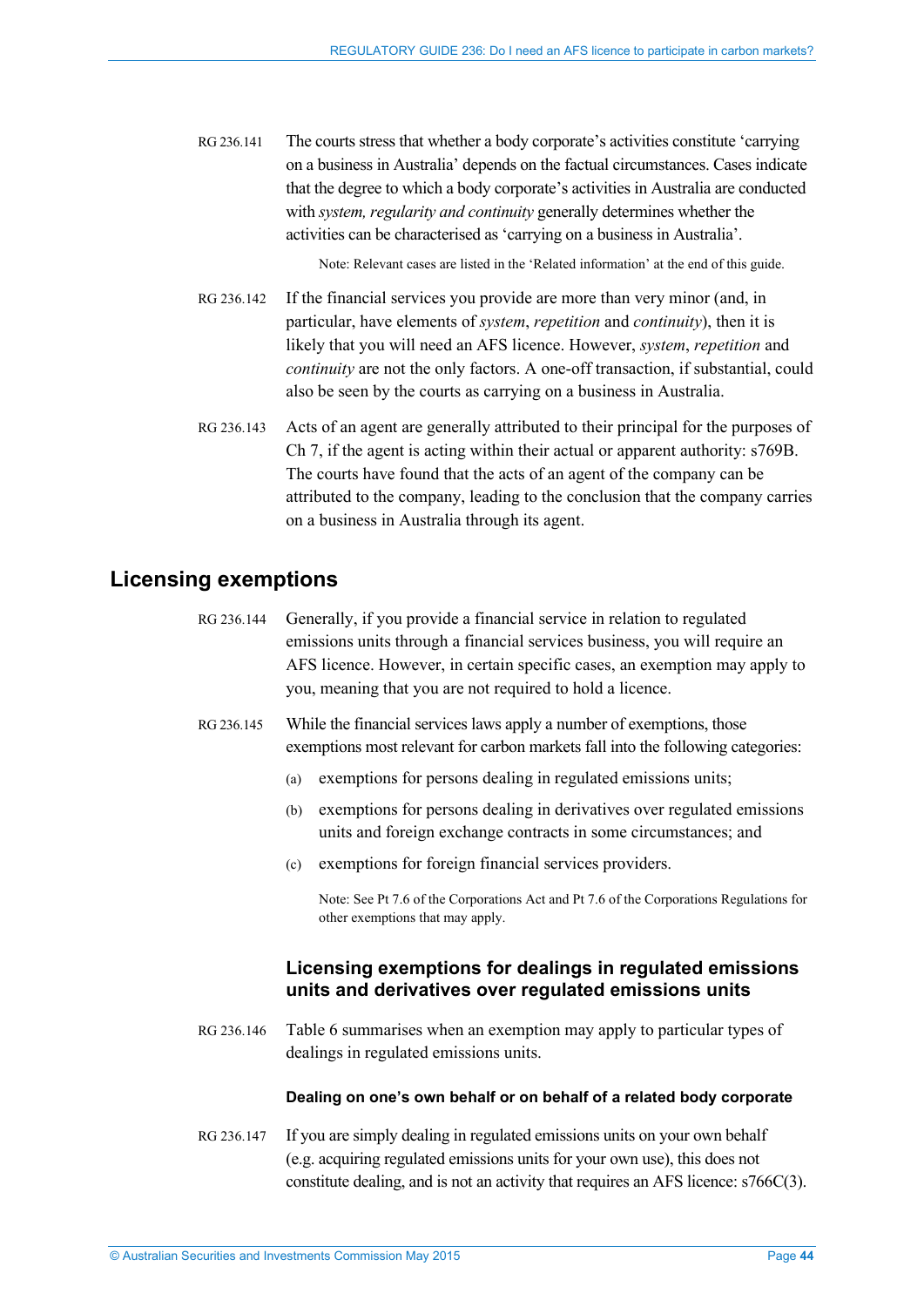A person does also not require an AFS licence to provide financial services to a related body corporate: s911A(2)(i).

RG 236.148 However, the exemption for dealing on one's own behalf does not extend to dealings that involve the issue of derivatives over emissions units or other financial products. When two parties enter into a derivative contract, both are considered to be issuing a financial product. Both parties may require a licence, if they are also carrying on a financial services business.

#### **Dealing for financial risk management purposes**

- RG 236.149 A licensing exemption applies for certain dealings for the purpose of managing a financial risk in relation to the surrender, cancellation or relinquishment of regulated emissions units, provided that the dealing is not the principal activity of the person's business and is on their own behalf or on behalf of a related body corporate or associated entity: reg 7.6.01(1)(ma). This exemption may apply, for example, to dealings in regulated emissions units by entities covered by the safeguard mechanism, overseas emissions schemes or voluntary offsetting schemes.
- RG 236.150 In addition, an exemption applies for certain dealings in derivatives or foreign exchange contracts for the purposes of managing a financial risk, provided that the dealing in is not a significant part of the person's business: reg 7.6.01(1)(m). This exemption may apply, for example, to dealings in derivatives by ERF project proponents on their own behalf for the purposes of managing a financial risk in relation to ACCUs.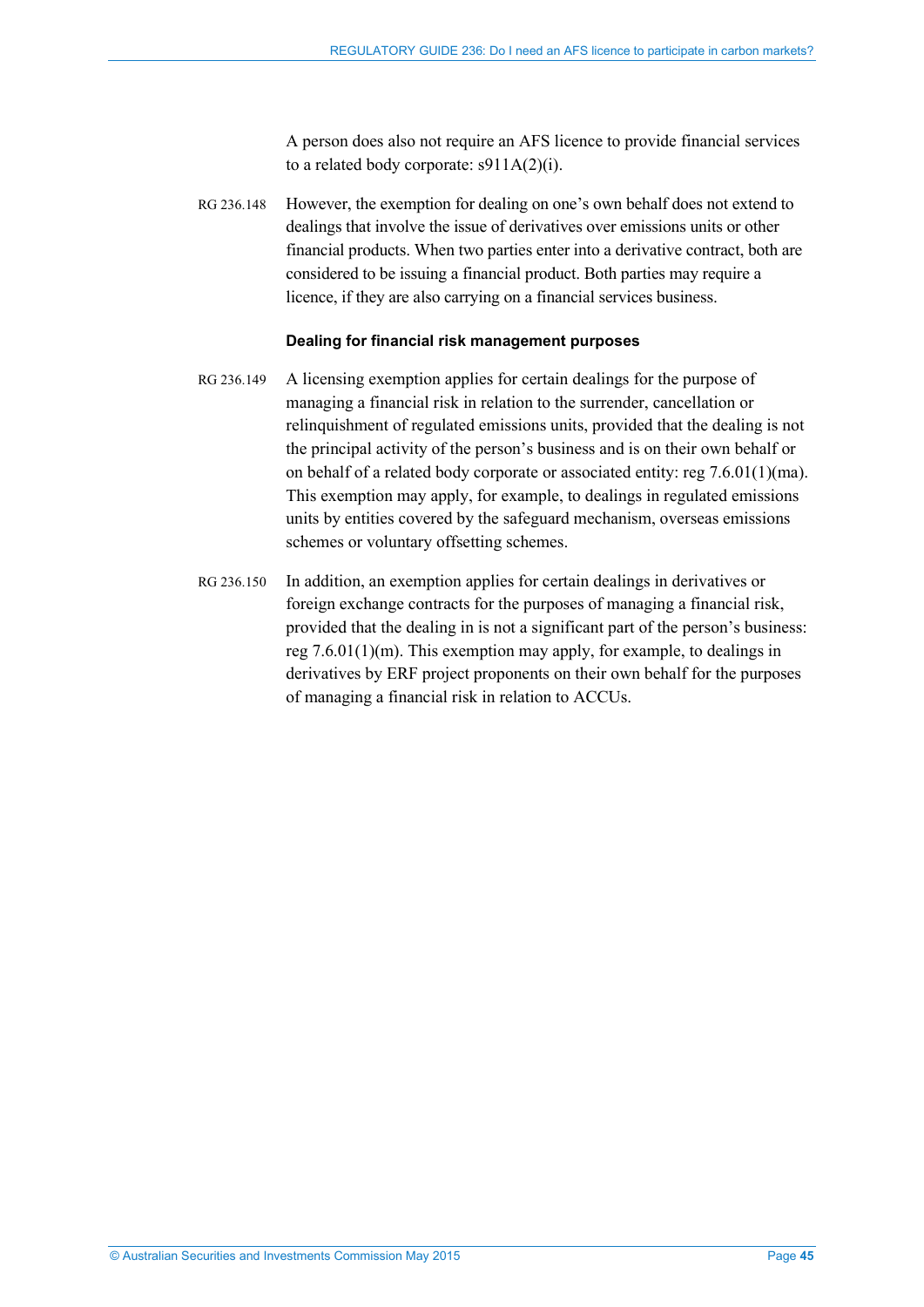<span id="page-45-0"></span>

| <b>Type of dealing</b>                                           |                                                                                                                                                                                                                                                                                                                                                                                                     | <b>Type of entity</b>                                                                                                                                                                                                                    |                                                                                                                                                |  |
|------------------------------------------------------------------|-----------------------------------------------------------------------------------------------------------------------------------------------------------------------------------------------------------------------------------------------------------------------------------------------------------------------------------------------------------------------------------------------------|------------------------------------------------------------------------------------------------------------------------------------------------------------------------------------------------------------------------------------------|------------------------------------------------------------------------------------------------------------------------------------------------|--|
|                                                                  | Entities dealing for compliance or voluntary purposes:<br>• safeguard mechanism/overseas scheme entities<br>• voluntary offsetters                                                                                                                                                                                                                                                                  | Entities involved in offset projects:<br>• project proponents                                                                                                                                                                            | Intermediaries:<br>• brokers<br>• specialist emissions unit traders<br>• financial institutions                                                |  |
| Dealing in regulated emissions units                             |                                                                                                                                                                                                                                                                                                                                                                                                     |                                                                                                                                                                                                                                          |                                                                                                                                                |  |
| On own behalf                                                    | Licensing exemption applies: s766C(3).                                                                                                                                                                                                                                                                                                                                                              | Licensing exemption applies: s766C(3).                                                                                                                                                                                                   | Licensing exemption applies: s766C(3).                                                                                                         |  |
| On behalf of a related<br>body corporate                         | Licensing exemption applies: s911A(2)(i)                                                                                                                                                                                                                                                                                                                                                            | Licensing exemption applies: s911A(2)(i).                                                                                                                                                                                                | Licensing exemption applies: s911A(2)(i).                                                                                                      |  |
| On behalf of a related<br>body corporate or<br>associated entity | Licensing exemption applies if dealing in regulated emissions units<br>done for the purposes of managing a financial risk in relation to the<br>surrender, cancellation or relinquishment of regulated emissions<br>units, and dealing in regulated emissions units is not the principal<br>activity of the entity's business: reg 7.6.01(1)(ma).                                                   | Licensing exemption applies if dealing<br>on behalf of a related body corporate:<br>s911A(2)(i). Otherwise, generally no<br>exemption applies.                                                                                           | Licensing exemption applies if dealing<br>on behalf of a related body corporate:<br>s911A(2)(i). Otherwise, generally no<br>exemption applies. |  |
| On behalf of any other<br>person                                 | Generally, no exemption applies.                                                                                                                                                                                                                                                                                                                                                                    | Generally, no exemption applies.                                                                                                                                                                                                         | Generally, no exemption applies.                                                                                                               |  |
|                                                                  | Dealing in derivatives over regulated emissions units or foreign exchange contracts                                                                                                                                                                                                                                                                                                                 |                                                                                                                                                                                                                                          |                                                                                                                                                |  |
| On own behalf                                                    | Licensing exemption applies if dealing done for the purposes of<br>managing a financial risk in relation to surrender, cancellation or<br>relinquishment of regulated emissions units, and dealing in<br>derivatives or foreign exchange contracts is not the principal<br>activity of the entity's business: reg 7.6.01(1)(ma).<br>Licensing exemption applies if dealing done for the purposes of | Licensing exemption applies if dealing<br>done for the purposes of managing a<br>financial risk, and dealing in derivatives<br>or foreign exchange contracts is not a<br>significant part of the entity's business:<br>reg 7.6.01(1)(m). | Generally, no exemption applies.                                                                                                               |  |
|                                                                  | managing a financial risk, and dealing in derivatives or foreign<br>exchange contracts is not a significant part of the entity's<br>business: reg 7.6.01(1)(m).                                                                                                                                                                                                                                     |                                                                                                                                                                                                                                          |                                                                                                                                                |  |

#### **Table 6: AFS licensing exemptions for types of dealings in regulated emissions units by particular entities**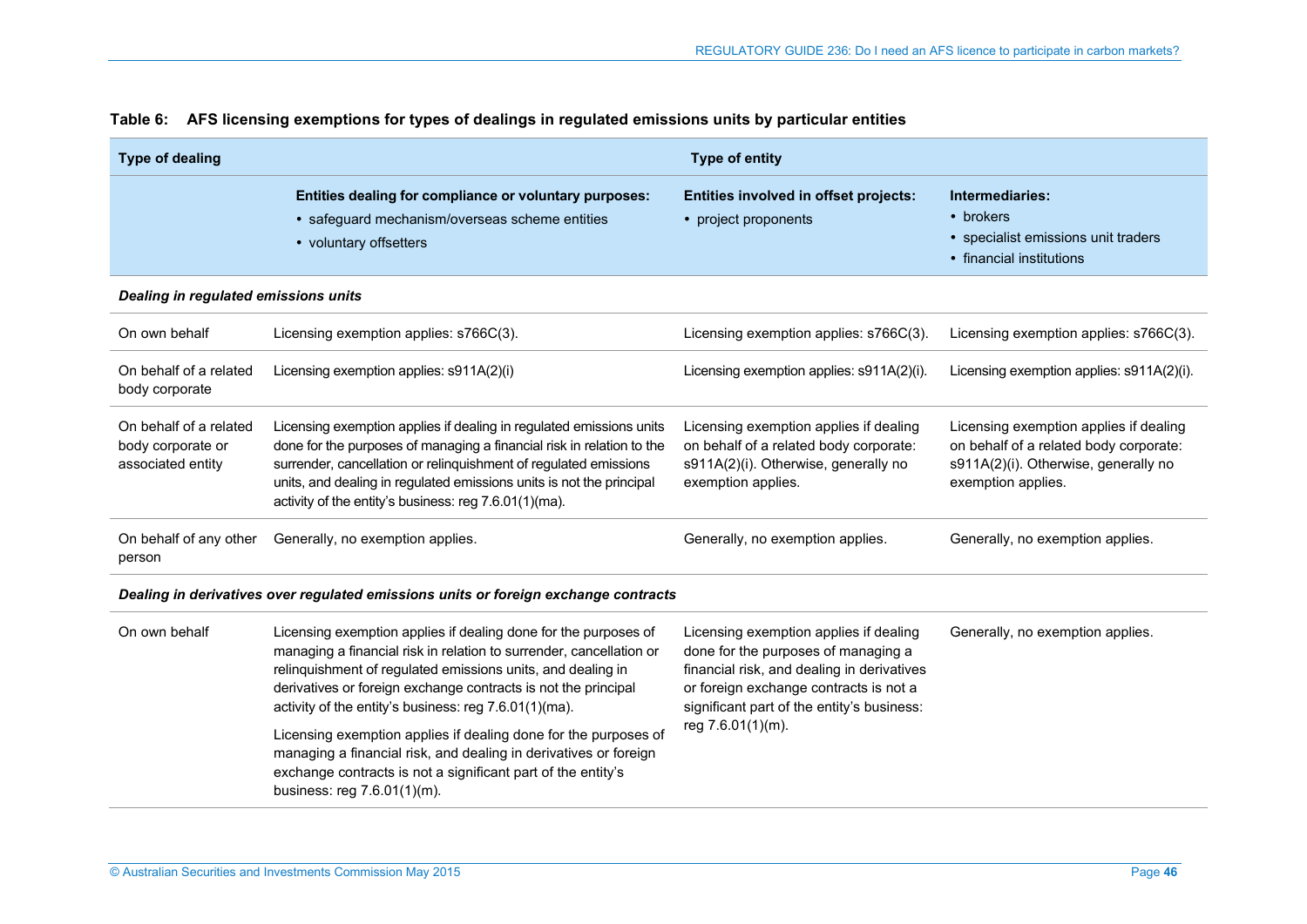| <b>Type of dealing</b>                                           |                                                                                                                                                                                                                                                                                                                                     | <b>Type of entity</b>                                                                                                                          |                                                                                                                                                |  |
|------------------------------------------------------------------|-------------------------------------------------------------------------------------------------------------------------------------------------------------------------------------------------------------------------------------------------------------------------------------------------------------------------------------|------------------------------------------------------------------------------------------------------------------------------------------------|------------------------------------------------------------------------------------------------------------------------------------------------|--|
|                                                                  | Entities dealing for compliance or voluntary purposes:<br>• safeguard mechanism/overseas scheme entities<br>• voluntary offsetters                                                                                                                                                                                                  | <b>Entities involved in offset projects:</b><br>• project proponents                                                                           | Intermediaries:<br>• brokers<br>• specialist emissions unit traders<br>• financial institutions                                                |  |
| On behalf of a related<br>body corporate                         | Licensing exemption applies: $s911A(2)(i)$                                                                                                                                                                                                                                                                                          | Licensing exemption applies: $s911A(2)(i)$                                                                                                     | Licensing exemption applies: $\frac{1}{2}(2)(i)$                                                                                               |  |
| On behalf of a related<br>body corporate or<br>associated entity | Licensing exemption applies if dealing done for the purposes of<br>managing a financial risk in relation to surrender, cancellation or<br>relinguishment of regulated emissions units, and dealing in<br>derivatives or foreign exchange contracts is not the principal<br>activity of the entity's business: reg $7.6.01(1)(ma)$ . | Licensing exemption applies if dealing<br>on behalf of a related body corporate:<br>s911A(2)(i). Otherwise, generally no<br>exemption applies. | Licensing exemption applies if dealing<br>on behalf of a related body corporate:<br>s911A(2)(i). Otherwise, generally no<br>exemption applies. |  |
| On behalf of any other<br>person                                 | Generally, no exemption applies.                                                                                                                                                                                                                                                                                                    | Generally, no exemption applies.                                                                                                               | Generally, no exemption applies.                                                                                                               |  |

RG 236.151 If an entity acquires or disposes of regulated emissions units, either directly or through a derivative, that are excessive to their needs in relation to surrender, cancellation, relinquishment or for managing a financial risk, the entity may not be subject to an AFS licensing exemption. This conduct may be wholly or partly for trading purposes and, therefore, not wholly for risk management purposes.

### **Foreign financial services providers**

<span id="page-46-0"></span>RG 236.152 Various AFS licensing exemptions apply to foreign financial services providers. These include the situation where a person or company located outside Australia provides a financial service to a professional investor in relation to a dealing in derivatives, foreign exchange contracts or regulated emissions units: s911A(2E)(c), inserted by reg 7.6.02AG. See the appendix to RG 121 for more details on exemptions that may apply to foreign financial services providers.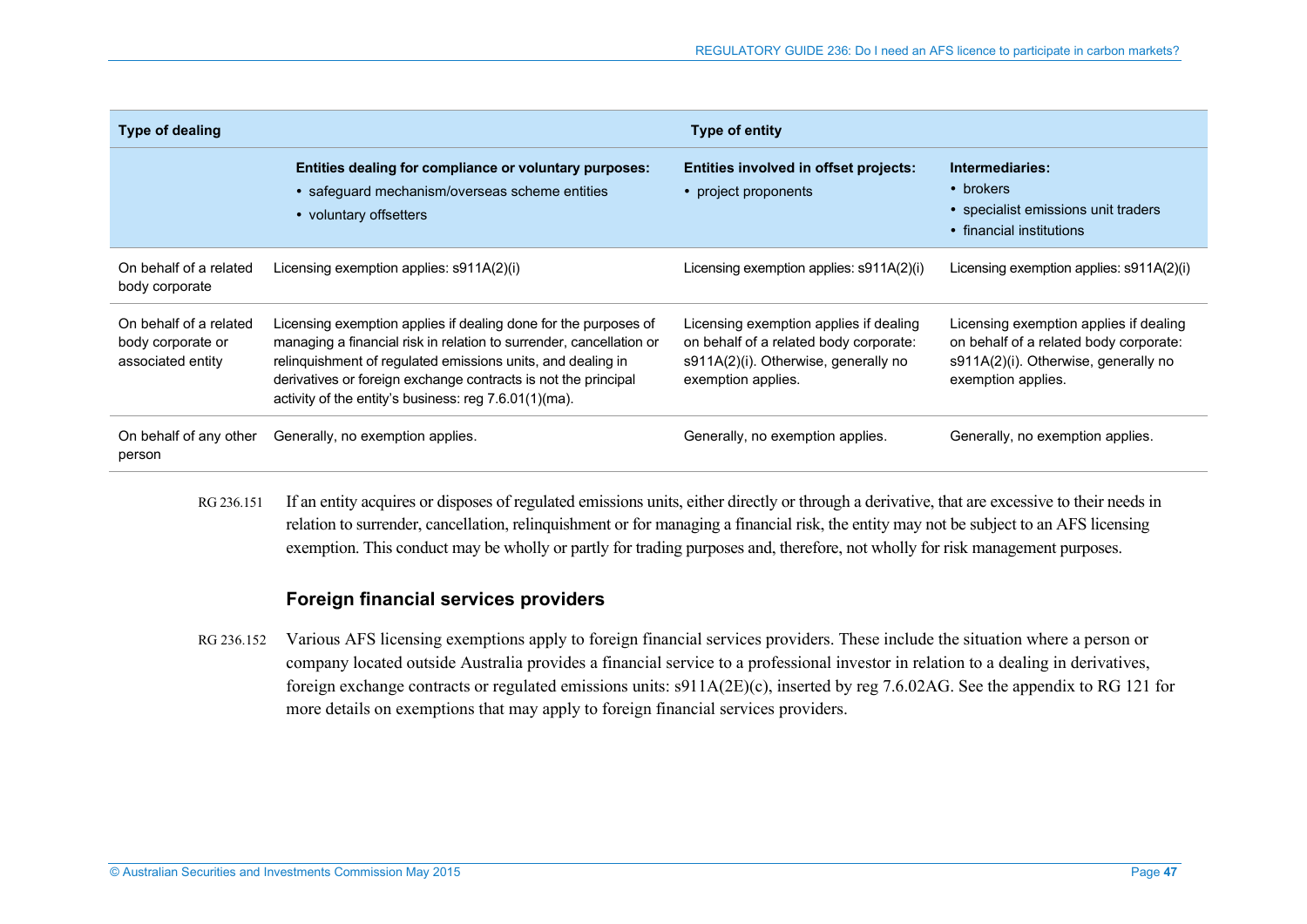## <span id="page-47-0"></span>**F Getting and holding an AFS licence**

#### **Key points**

To provide financial services for regulated emissions units, or other products that relate to emissions units (e.g. derivatives and managed investment schemes), you may need to apply for a new AFS licence or, if you are already a licensee, apply for a variation to your existing licence to ensure that your licence carries the authorisations relevant to regulated emissions units: see [RG 236.153–](#page-47-2)[RG 236.159.](#page-48-0)

Once you have been granted an AFS licence, you will need to meet ongoing conduct obligations, as well as specific obligations that apply in certain circumstances: see [RG 236.165](#page-50-1)[–RG 236.175.](#page-53-0)

### <span id="page-47-2"></span><span id="page-47-1"></span>**Applying for an AFS licence or variation**

RG 236.153 We have provided detailed information on how the licensing process works and what questions you will need to answer: see INFO 156, to be read with RGs 1–3, which are Parts 1–3 of the *AFS Licensing Kit*.

> Note: See [RG 236.154](#page-47-3)[–RG 236.164](#page-49-1) for an overview of the key steps in applying for an AFS licence or variation.

### **Making an application**

<span id="page-47-3"></span>RG 236.154 If you need an AFS licence you must complete an application form (Form FS01 *Application for AFS licence*), lodge it with ASIC and pay the application fee. To vary your licence you must complete and lodge Form FS03 *Application for variation of authorisation and other conditions*. The process for this is very similar to the process for completing and lodging an application for a new licence.

#### **How we assess an AFS licence application**

- RG 236.155 When we assess an AFS licence application we consider whether you:
	- (a) are 'competent' to carry on the kind of financial services business you are applying for;
	- (b) have sufficient financial resources to carry on the business you are proposing—unless you are regulated by the Australian Prudential Regulation Authority (APRA) and, from 1 July 2015, are not both a trustee of a regulated superannuation entity and a responsible entity of a registered scheme; and
	- (c) can meet your other obligations as a licensee if we grant you a licence.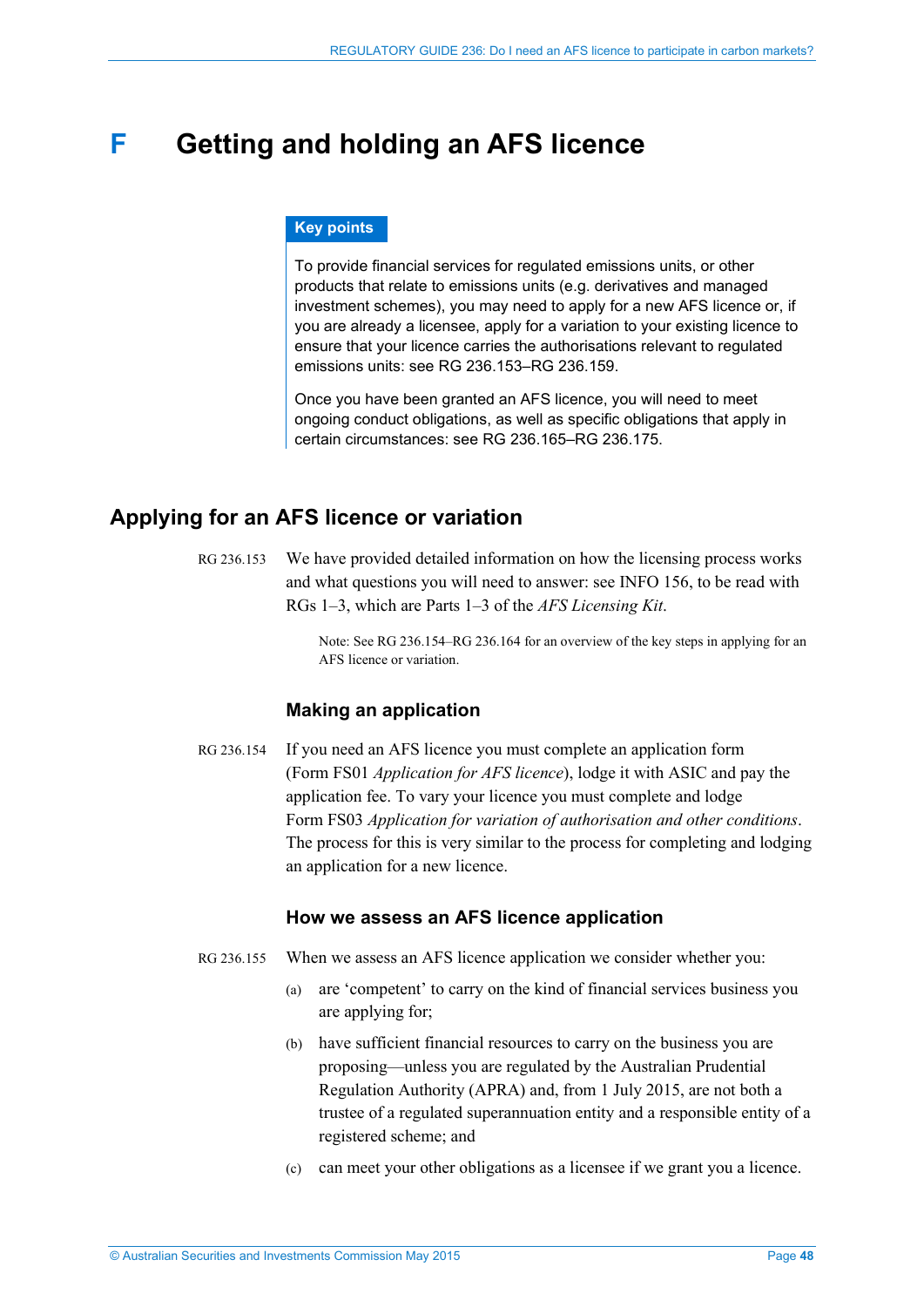- RG 236.156 How long it takes us to decide your application for an AFS licence will vary depending on our analysis of your business and the market you propose to operate in, as well as the completeness of your application.
- RG 236.157 However, you can also minimise the time we will need to spend on your application through preparation, and ensuring that your application is complete and contains all relevant information. Make sure you:
	- (a) understand which financial services and products you need to select in your application to enable you to carry on that business;
	- (b) understand the obligations of an AFS licensee and have appropriate systems and processes in place to meet them; and
	- (c) are able to support your application with any documents we request to prove that you can meet the AFS licensee obligations—we call these supporting documents 'proofs'.
- RG 236.158 If your application is incomplete, it may delay our decision or we might not even accept your application for lodgement.

#### **Applying for the right authorisations for your business**

<span id="page-48-0"></span>RG 236.159 Holding an AFS licence does not authorise you to provide any kind of financial service. Each licence that we issue comes with specific 'authorisations'. These broadly relate to the different types of financial services, and are further broken down into the various types of financial products. When you complete your licence or variation application form, you should apply for only the specific authorisations you will require.

#### **Example 5: AFS licence authorisations**

If you wish to be authorised only to arrange dealings in ACCUs on behalf of wholesale clients, as well as providing general financial product advice to those clients, you should select the following authorisations on your AFS licence application:

- 'Arrange for a person to deal in a financial product—Apply for, acquire, vary or dispose of financial products on behalf of another—Australian carbon credit units';
- 'Provide general financial product advice only to wholesale clients— Australian carbon credit units'; and
- 'What type of client group(s) will the applicant's current or intended business service?—Wholesale clients'.

Note: See Part 2 of the *AFS Licensing Kit* for more details on selecting authorisations, as well as PF 209 for the standard licence conditions that usually apply to each licence, depending on the authorisations selected. You can also find a sample licence application o[n our website.](http://www.asic.gov.au/)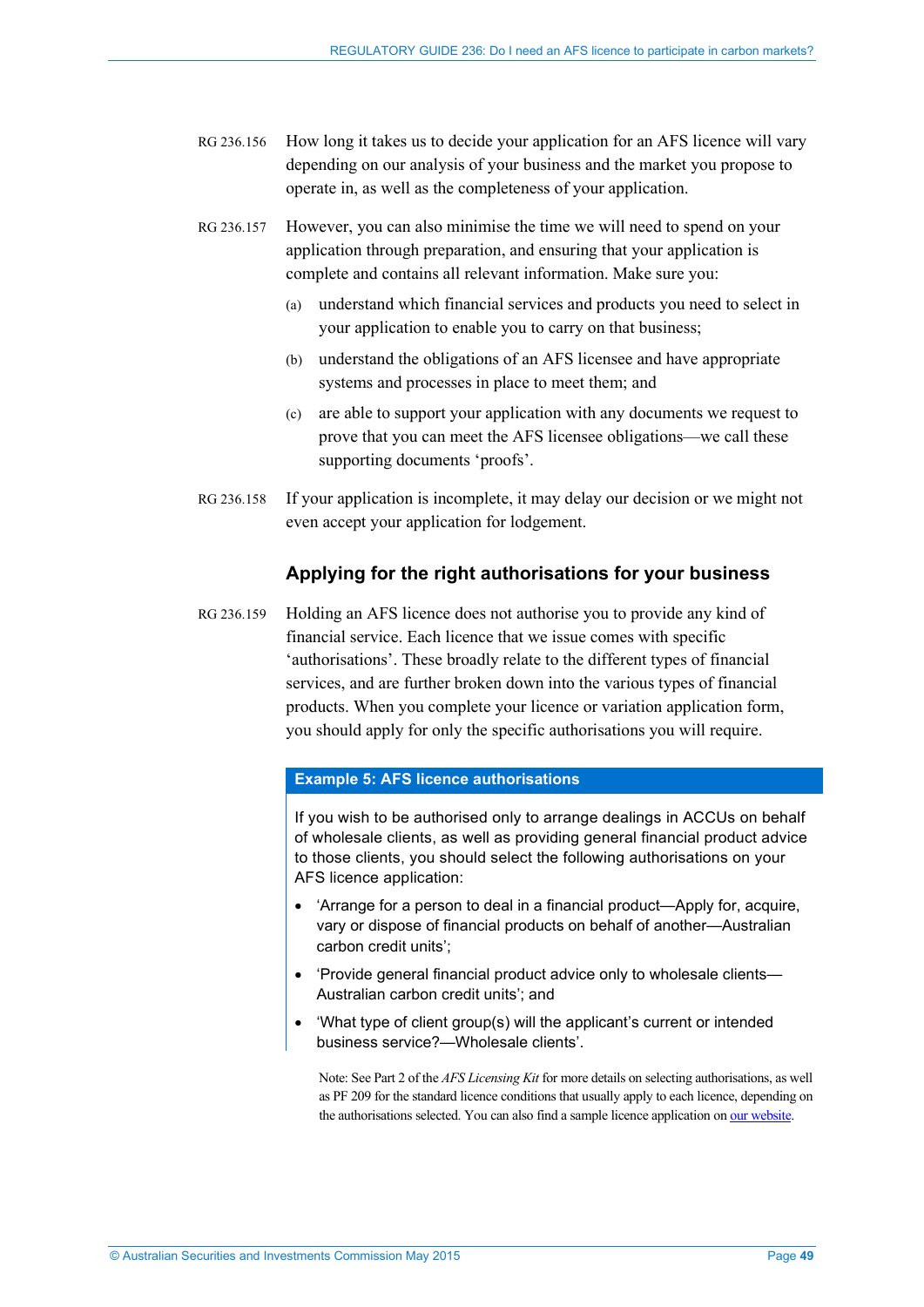#### **Demonstrating your organisational competence**

- <span id="page-49-0"></span>RG 236.160 We assess the competence of your organisation to provide financial services by looking at the knowledge and skills of people who manage your financial services business. We refer to these people as your 'responsible managers'.
- RG 236.161 In assessing the competency of your nominated responsible managers, we will look at a combination of their relevant experience, training and qualifications. Regulatory Guide 105 *Licensing: Organisational competence* (RG 105) details the different options you may select to demonstrate the competency of your responsible managers: see Section C of RG 105. These different options provide sufficient flexibility to account for responsible managers with a range of different educational and occupational backgrounds.
- RG 236.162 People who you nominate to be responsible managers need to have knowledge and skills that collectively correspond with the types of financial services and products you will provide: see RG 105.45. In the context of regulated emissions units, product knowledge might include a combination of relevant qualifications and training, and experience in voluntary carbon markets or in emissions or environmental products that are not financial products: see [RG 236.90](#page-27-1)[–RG 236.93.](#page-28-0) In some cases responsible managers are able to supplement their existing experience with a relevant short industry course: see RG 105.59–RG 105.60.
- RG 236.163 If we are satisfied with your organisational competence, but we think you are heavily dependent on the knowledge and skills of one or two responsible managers, we will generally impose a 'key person condition' on your AFS licence. The key person condition will name those responsible managers whose competence we think you heavily depend on, and you will need to inform us if that person leaves the business: see RG 105.83.
- <span id="page-49-1"></span>RG 236.164 If you are applying for a new AFS licence, or adding new responsible managers for a variation to your existing licence, you will need to provide us with information about your nominated responsible managers: see RG 2.261– RG 2.293. You should ensure that this information explains as precisely as possible how the knowledge and skills of each nominated responsible manager will support the particular financial services for which you wish to be authorised.

Note: If you are varying your AFS licence and intend to nominate additional responsible managers to meet the competencies of the new authorisation, you will first need to complete Form FS20 *Change of details for an Australian financial services licence*.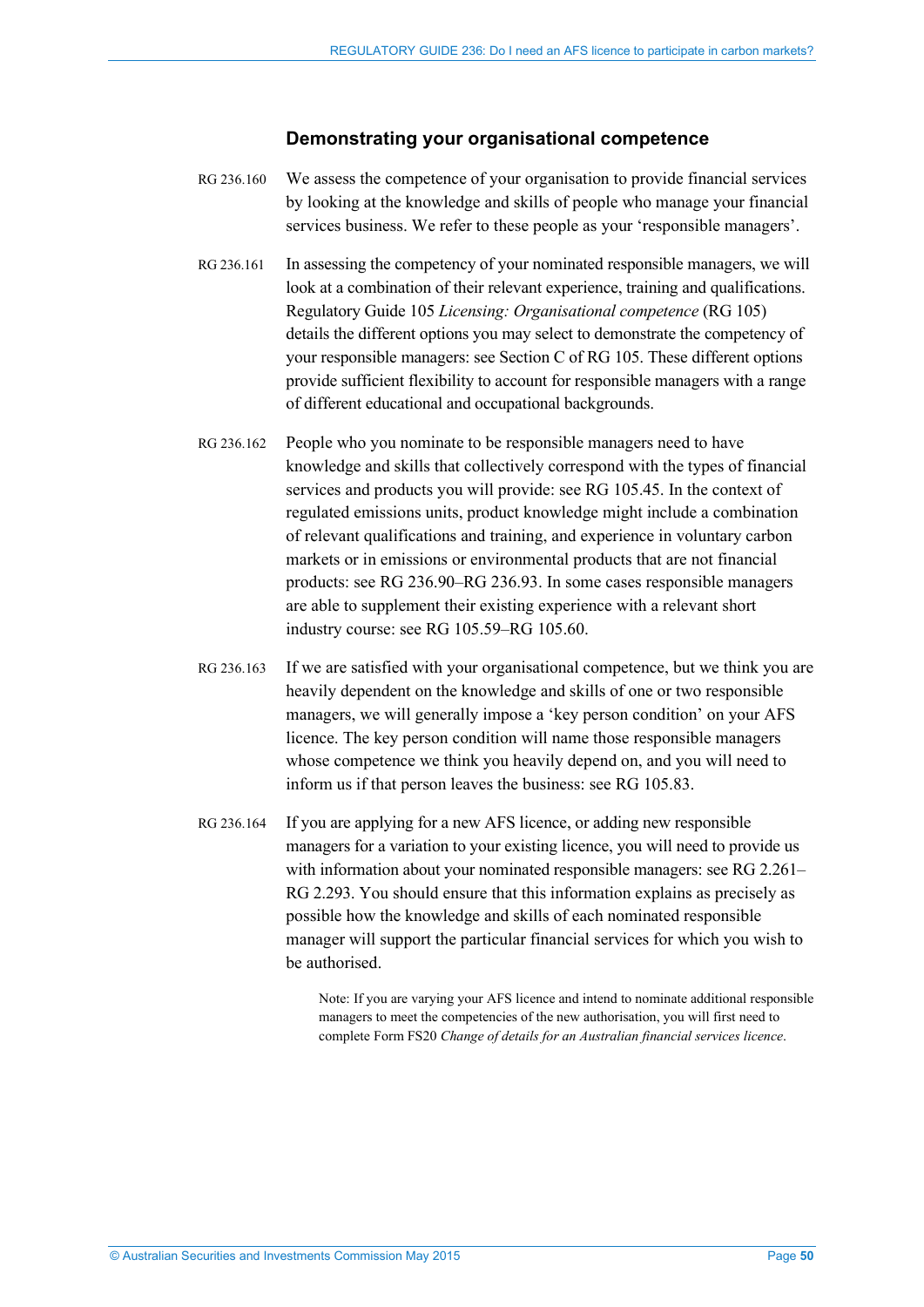### <span id="page-50-1"></span><span id="page-50-0"></span>**AFS licensee obligations**

RG 236.165 AFS licensees are subject to conduct and disclosure obligations. If you are applying for a new licence or licence variation, you must be able to demonstrate in your application that you will be able to comply with them.

#### **Conduct obligations**

RG 236.166 [Table 7](#page-50-2) sets out the key obligations AFS licensees must meet, as well as the guidance we have provided on how to meet each obligation. A key obligation for licensees is to ensure that all financial services are provided efficiently, honestly and fairly.

#### <span id="page-50-2"></span>**Table 7: AFS licensee obligations and ASIC guidance#**

| <b>Type of obligation</b>                                                                                                                                                                                                                                  | <b>Requirements</b>                                                                                                                                                                                                                                                                                                                                                                        | <b>Guidance</b>                                                                                                                                                |
|------------------------------------------------------------------------------------------------------------------------------------------------------------------------------------------------------------------------------------------------------------|--------------------------------------------------------------------------------------------------------------------------------------------------------------------------------------------------------------------------------------------------------------------------------------------------------------------------------------------------------------------------------------------|----------------------------------------------------------------------------------------------------------------------------------------------------------------|
| General                                                                                                                                                                                                                                                    | You must:<br>• do all things necessary to ensure that the<br>financial services covered by your licence<br>are provided efficiently, honestly and fairly;<br>• comply with your licence conditions;<br>• comply with the financial services laws; and<br>• take reasonable steps to ensure that your<br>representatives comply with the financial<br>services laws.                        | Regulatory Guide 104 Licensing:<br>Meeting the general obligations<br>(RG 104)                                                                                 |
| <b>Capacity to provide</b><br>financial services<br>Note: These obligations<br>do not generally apply if<br>you are a body<br>regulated by APRA<br>within the meaning of<br>s3(2) of the Australian<br><b>Prudential Regulation</b><br>Authority Act 1998. | You must:<br>• have available adequate resources to provide<br>the financial services authorised by your<br>licence, including financial resources; and<br>• have adequate risk management systems.                                                                                                                                                                                        | Regulatory Guide 104 Licensing:<br>Meeting the general obligations<br>(RG 104)<br>Regulatory Guide 166 Licensing:<br>Financial requirements (RG 166)           |
| Competence                                                                                                                                                                                                                                                 | You must:<br>• maintain the competence of your business<br>to provide the financial services authorised<br>by your licence; and<br>• adequately train your representatives and<br>ensure that they are competent to provide<br>the financial services.<br>If financial product advice is provided to retail<br>clients, you must meet the minimum training<br>standards set out in RG 146. | Regulatory Guide 105 Licensing:<br>Organisational competence (RG 105)<br>Regulatory Guide 146 Licensing:<br>Training of financial product advisers<br>(RG 146) |
| <b>Conflicts of interest</b>                                                                                                                                                                                                                               | You must have adequate arrangements in<br>place to manage your conflicts of interest.                                                                                                                                                                                                                                                                                                      | Regulatory Guide 181 Licensing:<br>Managing conflicts of interest (RG 181)                                                                                     |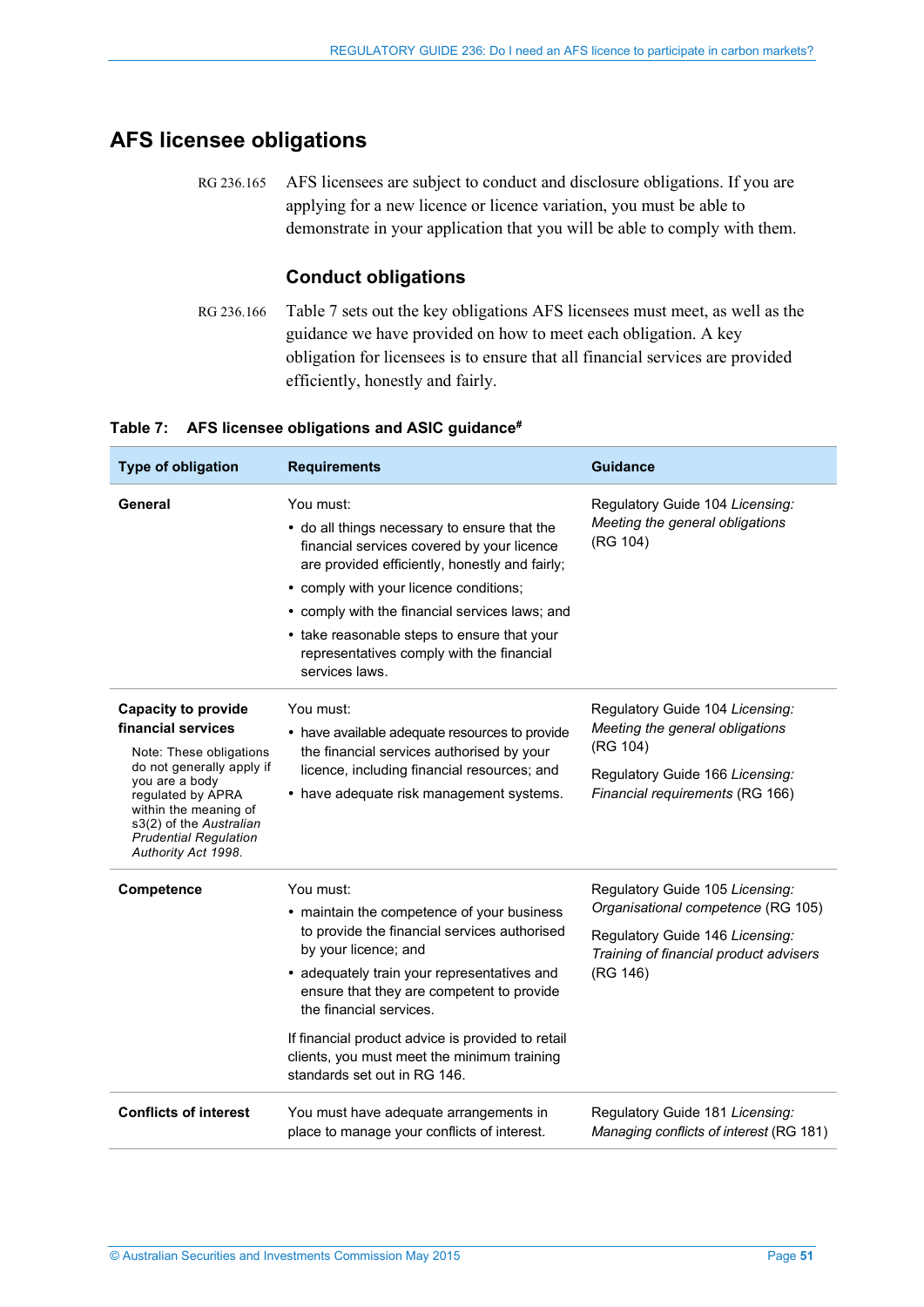| Type of obligation                                                                                                                   | <b>Requirements</b>                                                                                                                                                                                                                                                                                                                                                                                                                                                                       | <b>Guidance</b>                                                                                                                                                                                                                                                                               |
|--------------------------------------------------------------------------------------------------------------------------------------|-------------------------------------------------------------------------------------------------------------------------------------------------------------------------------------------------------------------------------------------------------------------------------------------------------------------------------------------------------------------------------------------------------------------------------------------------------------------------------------------|-----------------------------------------------------------------------------------------------------------------------------------------------------------------------------------------------------------------------------------------------------------------------------------------------|
| <b>Resolving complaints</b><br>Note: These requirements<br>only apply where<br>financial services are<br>provided to retail clients. | You must have a dispute resolution system for<br>handling retail client complaints.<br>This dispute resolution system must consist of:<br>• internal dispute resolution processes; and<br>• membership of one or more ASIC-approved<br>external dispute resolution schemes.<br>You must have in place compensation<br>arrangements if financial services are<br>provided to retail clients, which must generally<br>consist of holding adequate professional<br>indemnity (PI) insurance. | Regulatory Guide 165 Licensing:<br>Internal and external dispute<br>resolution (RG 165)<br>Regulatory Guide 139 Approval and<br>oversight of external dispute<br>resolution schemes (RG 139)<br>Regulatory Guide 126 Compensation<br>and insurance arrangements for AFS<br>licensees (RG 126) |

# See s912A–B for more details on the key AFS licensee obligations.

<span id="page-51-0"></span>RG 236.167 As an AFS licensee, you may need to comply with various other conduct obligations, including:

> (a) preparing and lodging annual profit and loss statements and balance sheets with ASIC, and appointing an auditor to audit these documents within one month of beginning to hold a licence;

Note: See Subdivs C and D of Div 6 of Pt 7.8 for more information about these requirements.

(b) notifying ASIC of reportable situations;

Note: Section 912DAA sets out the obligation to notify ASIC of reportable situations. For guidance on complying with this obligation, se[e Regulatory Guide 78](http://asic.gov.au/regulatory-resources/find-a-document/regulatory-guides/rg-78-breach-reporting-by-afs-licensees/) *Breach reporting by AFS licensees and credit licensees* (RG 78).

- (c) assisting us in our regulatory oversight of you as a licensee;
- (d) quoting your licence number in documents; and

Note: See s912F and reg 7.6.01C.

(e) complying with certain procedures for holding client money separately when the money is received in connection with a financial product or service (as opposed to money simply paid as remuneration to the licensee).

Note: See Section A of Regulatory Guide 212 *Client money relating to dealing in OTC derivatives* (RG 212) for a discussion of the client money provisions.

RG 236.168 AFS licensees are prohibited from engaging in market misconduct and other conduct that is contrary to the prohibitions in the Corporations Act, including in relation to regulated emissions units. Additionally, the consumer protection provisions of the ASIC Act apply to prohibit a person from engaging in misleading or deceptive conduct in relation to financial services, and prohibit unconscionable conduct. Under the ASIC Act, a term in a consumer contract may also be rendered void if it is deemed to be unfair.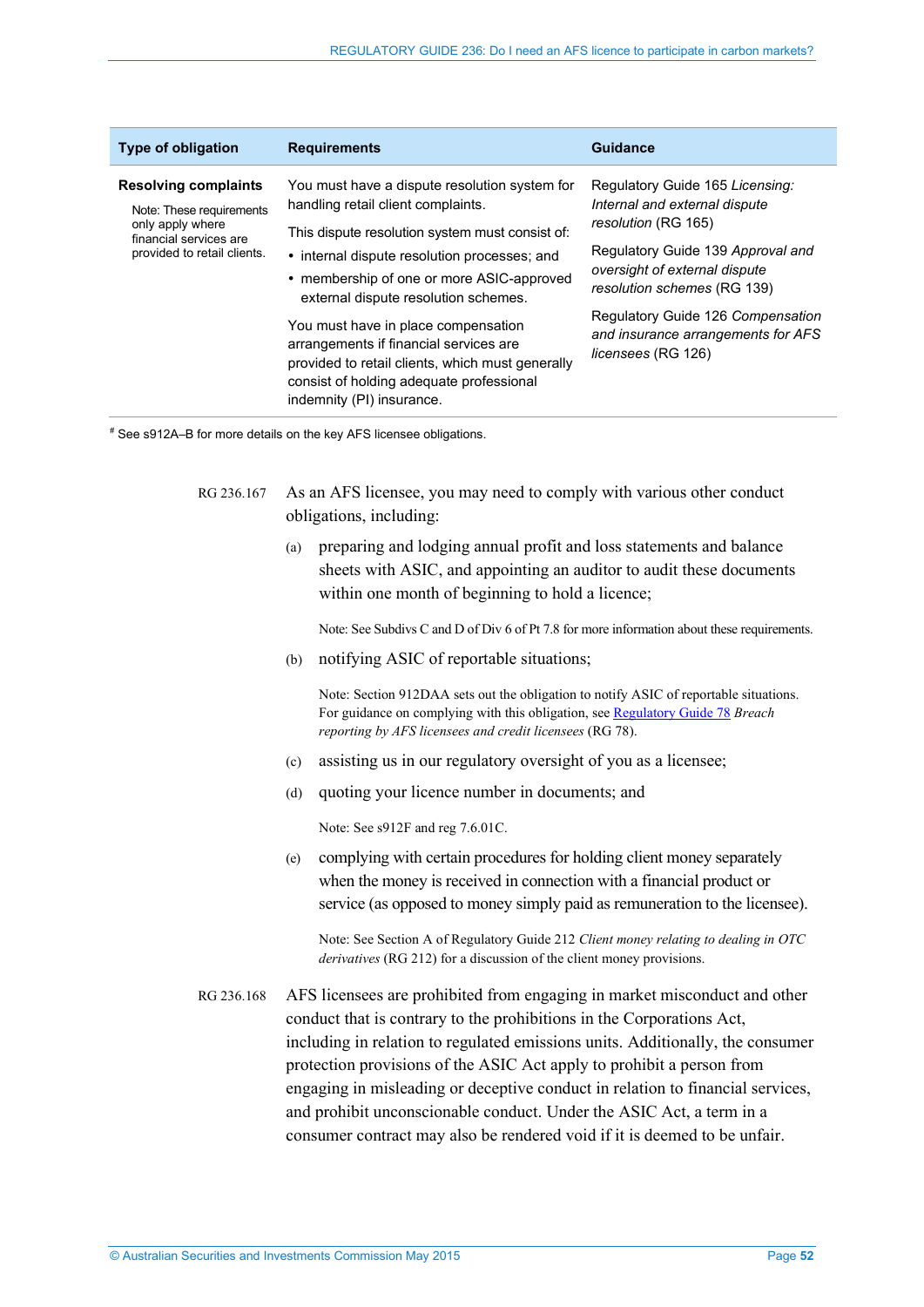Note: See Pt 7.10 in relation to these prohibitions. Some of these obligations also apply to persons other than AFS licensees. See Div 2 of Pt 2 of the ASIC Act for more details on these provisions.

RG 236.169 For those types of emissions units that are not financial products, the provisions of the Australian Consumer Law may still apply to conduct in relation to such units, including the provisions on misleading and deceptive conduct.

> Note: The Australian Consumer Law is set out in Sch 2 to the *Competition and Consumer Act 2010*.

#### **Disclosure obligations**

- RG 236.170 As an AFS licensee, if you provide financial services to retail clients, you will need to comply with certain disclosure obligations.
- RG 236.171 You will generally need to provide retail clients with a Financial Services Guide (FSG) as soon as possible after it becomes apparent that you may provide a financial service to them. The FSG is a document that provides general information about you, and the types of financial services you provide. Its purpose is to assist a retail client to decide whether to obtain financial services from you.

Note: For information about complying with the FSG and other disclosure obligations in Pt 7.7, see RG 175.

<span id="page-52-1"></span>RG 236.172 Generally, where an AFS licensee issues or, in some cases, sells a financial product to a retail client they must also provide the client with a PDS (unless exempt from that obligation). Advisers who recommend a financial product are also usually obliged to pass on a PDS prepared by the issuer or, in some cases, the seller of the product.

> Note: For information about complying with the PDS and other disclosure obligations in Pt 7.9, see Regulatory Guide 168 *Disclosure: Product Disclosure Statements (and other disclosure obligations)* (RG 168).

- <span id="page-52-0"></span>RG 236.173 However, the PDS requirement does not apply to regulated emissions units. Concise descriptions of each type of unit are required to be published on the website of the Clean Energy Regulator. In a situation where a regulated emissions unit is sold or recommended to a retail client, and a PDS would ordinarily be required, a client must instead be directed to consider the relevant description for the type of emissions unit in question: see Pt 19 of Sch 10A to the Corporations Regulations.
- RG 236.174 As discussed in [RG 236.120–](#page-36-2)[RG 236.131,](#page-40-0) emissions units may sometimes be associated with another product in some way (e.g. derivatives over emissions units and some types of managed investment schemes). These products are not regulated as emissions units, but as the other product (i.e. as a derivative or managed investment scheme). As the PDS requirement generally applies to these financial products, if you offer, issue, sell or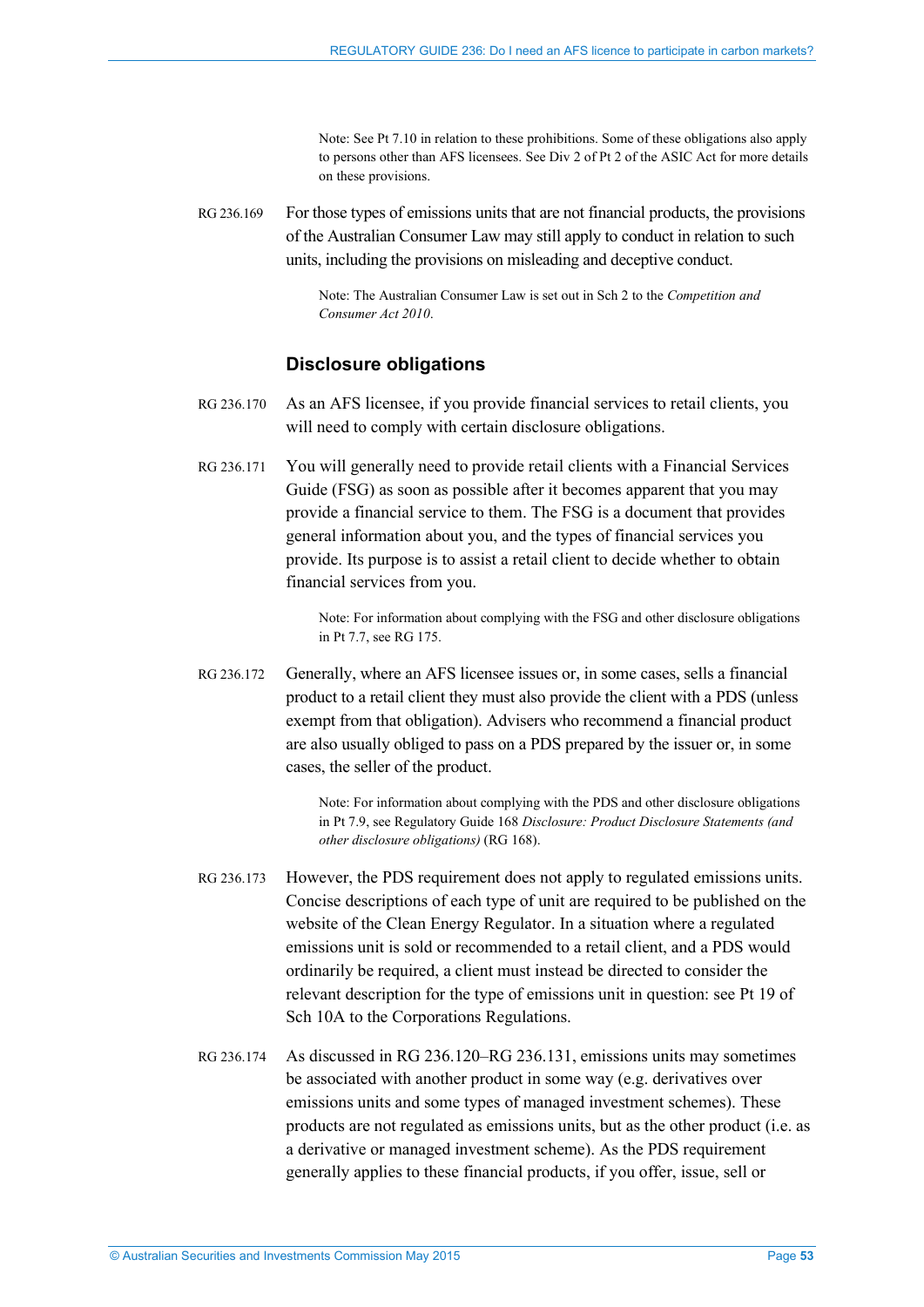recommend such a product to a retail client, you may need to provide a PDS: see RG 168 for more details about when a PDS must be given.

<span id="page-53-0"></span>RG 236.175 It is important to note that the PDS requirement applies to persons that would have required an AFS licence, had they not been subject to a licensing exemption, including those subject to exemptions listed in [Table 6](#page-45-0) in Section [E.](#page-42-0) If you are exempt from holding a licence, but offer, issue, sell or recommend a product (other than a regulated emissions unit) to a retail client, you may still need to give the client a PDS.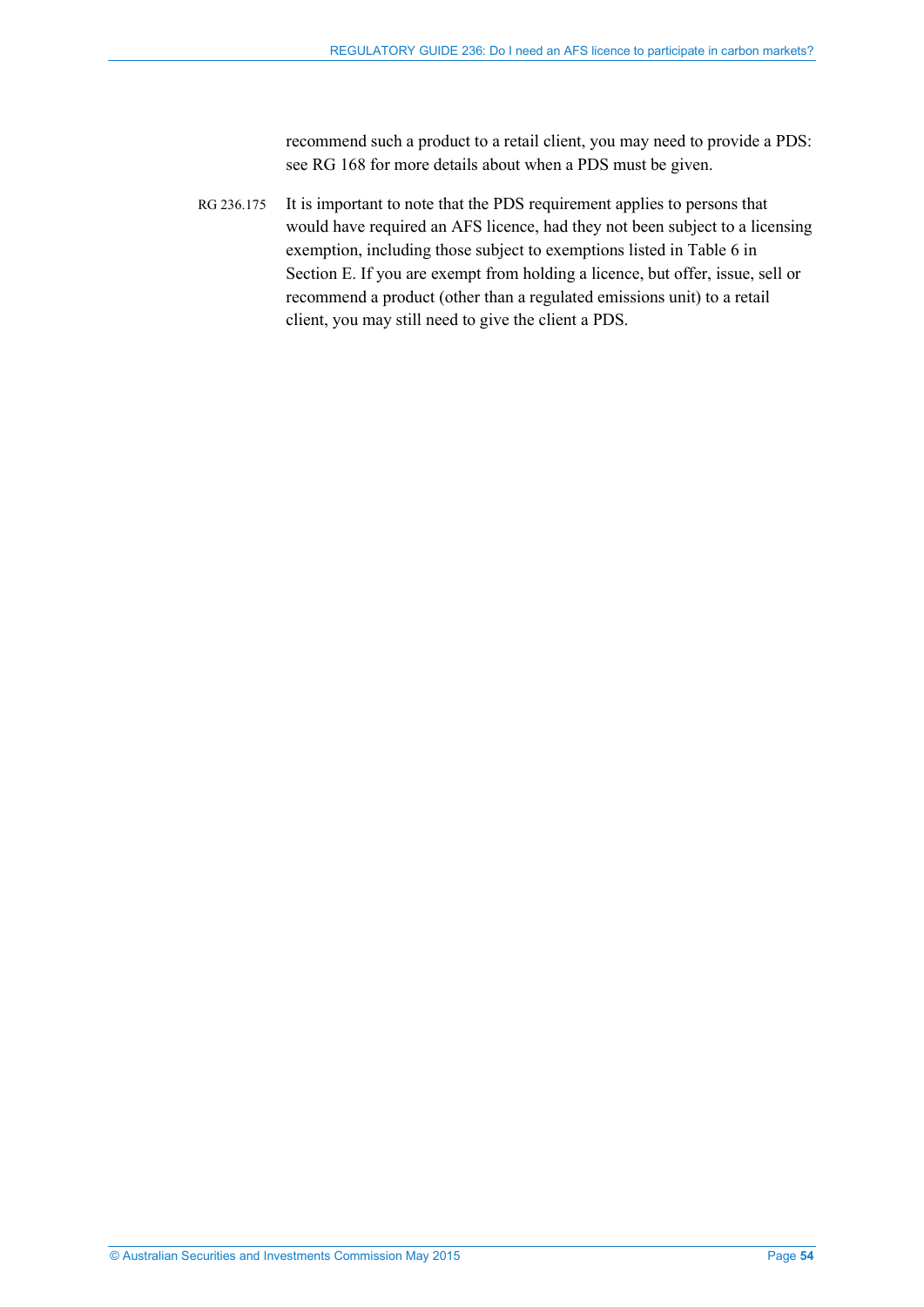## <span id="page-54-0"></span>**Key terms**

| Term                                                                        | <b>Meaning in this document</b>                                                                                                                                                                                                                                     |
|-----------------------------------------------------------------------------|---------------------------------------------------------------------------------------------------------------------------------------------------------------------------------------------------------------------------------------------------------------------|
| ACCU                                                                        | Australian carbon credit unit                                                                                                                                                                                                                                       |
| adviser                                                                     | A natural person who provides financial product advice to<br>a retail client and is:<br>• an AFS licensee; or<br>• a representative of an AFS licensee                                                                                                              |
| AFS licence                                                                 | An Australian financial services licence under s913B of the<br>Corporations Act that authorises a person who carries on<br>a financial services business to provide financial services<br>Note: This is a definition contained in s761A of the<br>Corporations Act. |
| AFS licensee                                                                | A person who holds an AFS licence under s913B of the<br><b>Corporations Act</b><br>Note: This is a definition contained in s761A of the                                                                                                                             |
| AFS licensee<br>obligations                                                 | Corporations Act.<br>The obligations of an AFS licensee as set out in s912A and<br>912B of the Corporations Act, and the requirement to be of<br>good fame and character as included in s913B of the<br><b>Corporations Act</b>                                     |
| ANREU                                                                       | Australian National Registry of Emissions Units                                                                                                                                                                                                                     |
| ANREU Act                                                                   | Australian National Registry of Emissions Units Act 2011                                                                                                                                                                                                            |
| APRA                                                                        | Australian Prudential Regulation Authority                                                                                                                                                                                                                          |
| <b>ASIC</b>                                                                 | Australian Securities and Investments Commission                                                                                                                                                                                                                    |
| Australian carbon<br>credit unit (ACCU)                                     | A unit issued under s147 of the CFI Act                                                                                                                                                                                                                             |
| Australian market<br>licence                                                | An Australian market licence under s795B of the<br>Corporations Act that authorises a person to operate a<br>financial market                                                                                                                                       |
| <b>Australian National</b><br><b>Registry of Emissions</b><br>Units (ANREU) | A secure electronic system operated by the Clean Energy<br>Regulator designed to accurately track the location and<br>ownership of emissions units issued under the Kyoto<br>Protocol and ACCUs issued under the CFI Act.                                           |
| baseline emissions<br>number                                                | Has the meaning given in s22XL of the NGER Act, as<br>inserted by the CFI Amendment Act                                                                                                                                                                             |
| cancellation                                                                | For voluntary carbon markets, the process by which<br>voluntary offsetters arrange the cancellation of emissions<br>units to offset their emissions                                                                                                                 |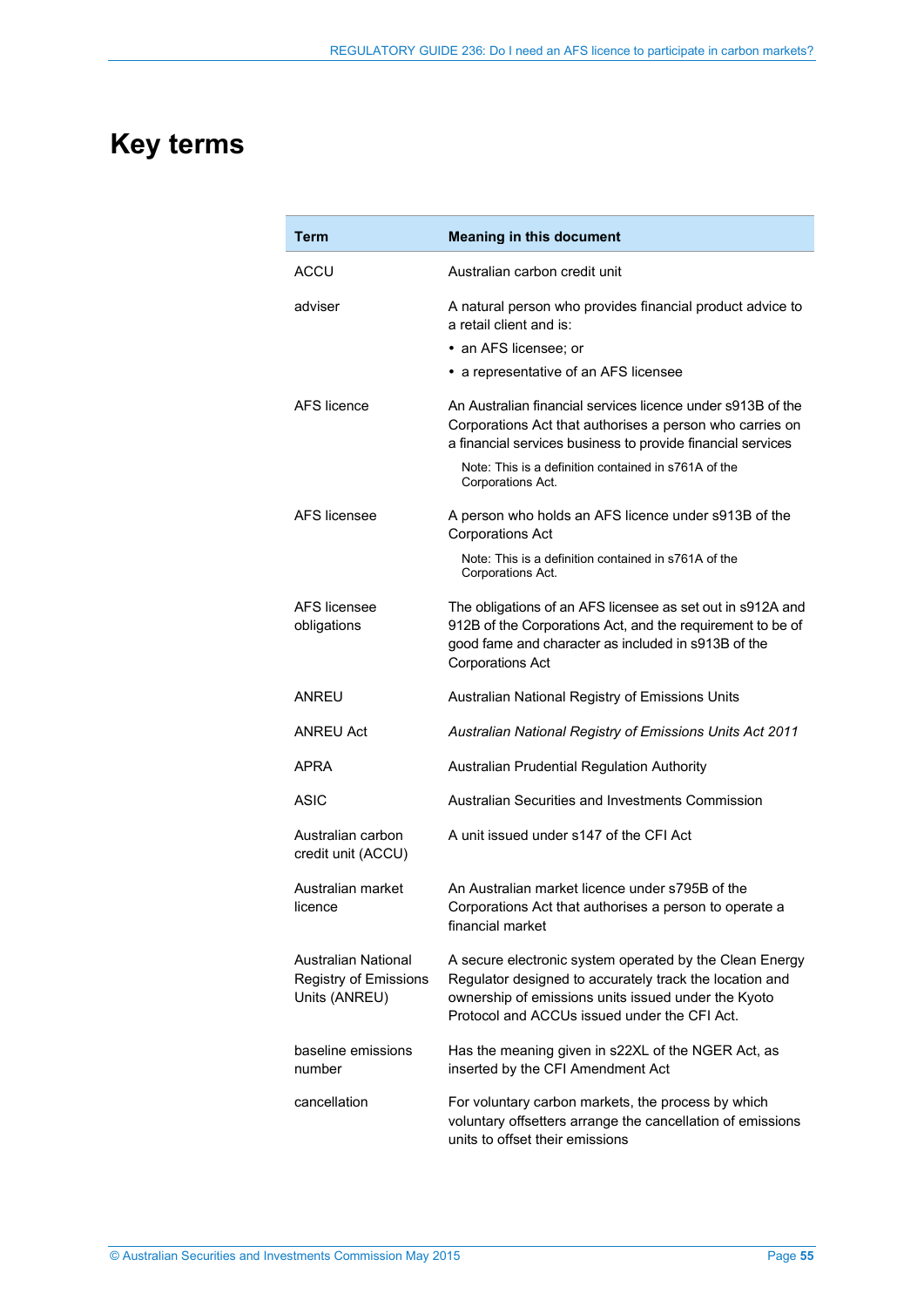| Term                                  | <b>Meaning in this document</b>                                                                                                                                                                                                                                           |
|---------------------------------------|---------------------------------------------------------------------------------------------------------------------------------------------------------------------------------------------------------------------------------------------------------------------------|
| carbon abatement                      | The removal of one or more greenhouse gases from the<br>atmosphere or the avoidance of emissions of one or more<br>greenhouse gases                                                                                                                                       |
|                                       | Note: This is a definition contained in s5 of the CFI Act                                                                                                                                                                                                                 |
| carbon abatement<br>contract          | A contract entered into by the Clean Energy Regulator,<br>on behalf of the Australian Government for the purchase<br>of ACCUs, or other eligible carbon credits, by the<br>Australian Government                                                                          |
|                                       | Note: This is a definition contained in s20B of the CFI Act.                                                                                                                                                                                                              |
| carbon markets                        | Activities involving emissions units, including those<br>generated under the ERF, as well as voluntary carbon<br>markets                                                                                                                                                  |
| carbon pricing<br>mechanism           | A scheme administered by the Clean Energy Regulator<br>under which certain entities (liable entities) faced a<br>charge for their carbon emissions unless they acquired<br>and surrendered the number of emissions units that<br>represented their total annual emissions |
|                                       | Note: The carbon pricing mechanism was repealed in<br>July 2014 and the final emissions unit surrender date for the<br>2013-14 financial year was 2 February 2015.                                                                                                        |
| <b>CER</b>                            | Certified emission reduction                                                                                                                                                                                                                                              |
| certified emission<br>reduction (CER) | A certified emission reduction issued outside of Australia in<br>accordance with the relevant provisions of the Kyoto rules<br>Note: This is a definition contained in s4 of the ANREU Act.                                                                               |
| CFI Act                               | Carbon Credits (Carbon Farming Initiative) Act 2011                                                                                                                                                                                                                       |
| <b>CFI Amendment Act</b>              | Carbon Farming Initiative Amendment Act 2014                                                                                                                                                                                                                              |
| Ch 7 (for example)                    | A chapter of the Corporations Act (in this example,<br>numbered 7), unless otherwise specified                                                                                                                                                                            |
| Clean Energy<br>Regulator             | A statutory authority that administers the Emissions<br>Reduction Fund, National Greenhouse and Energy<br>Reporting Scheme and the Renewable Energy Target                                                                                                                |
| complaint                             | Has the meaning given in AS ISO 10002-2006                                                                                                                                                                                                                                |
| <b>Corporations Act</b>               | Corporations Act 2001, including regulations made for the<br>purposes of that Act                                                                                                                                                                                         |
| Corporations<br>Regulations           | <b>Corporations Regulations 2001</b>                                                                                                                                                                                                                                      |
| derivative                            | An arrangement under which the amount of the<br>consideration, or the value of the arrangement, is<br>ultimately determined, derived from or varies by reference<br>to the value or amount of something else, subject to<br>certain exceptions                            |
|                                       | Note: See s761D of the Corporations Act for the exact<br>definition.                                                                                                                                                                                                      |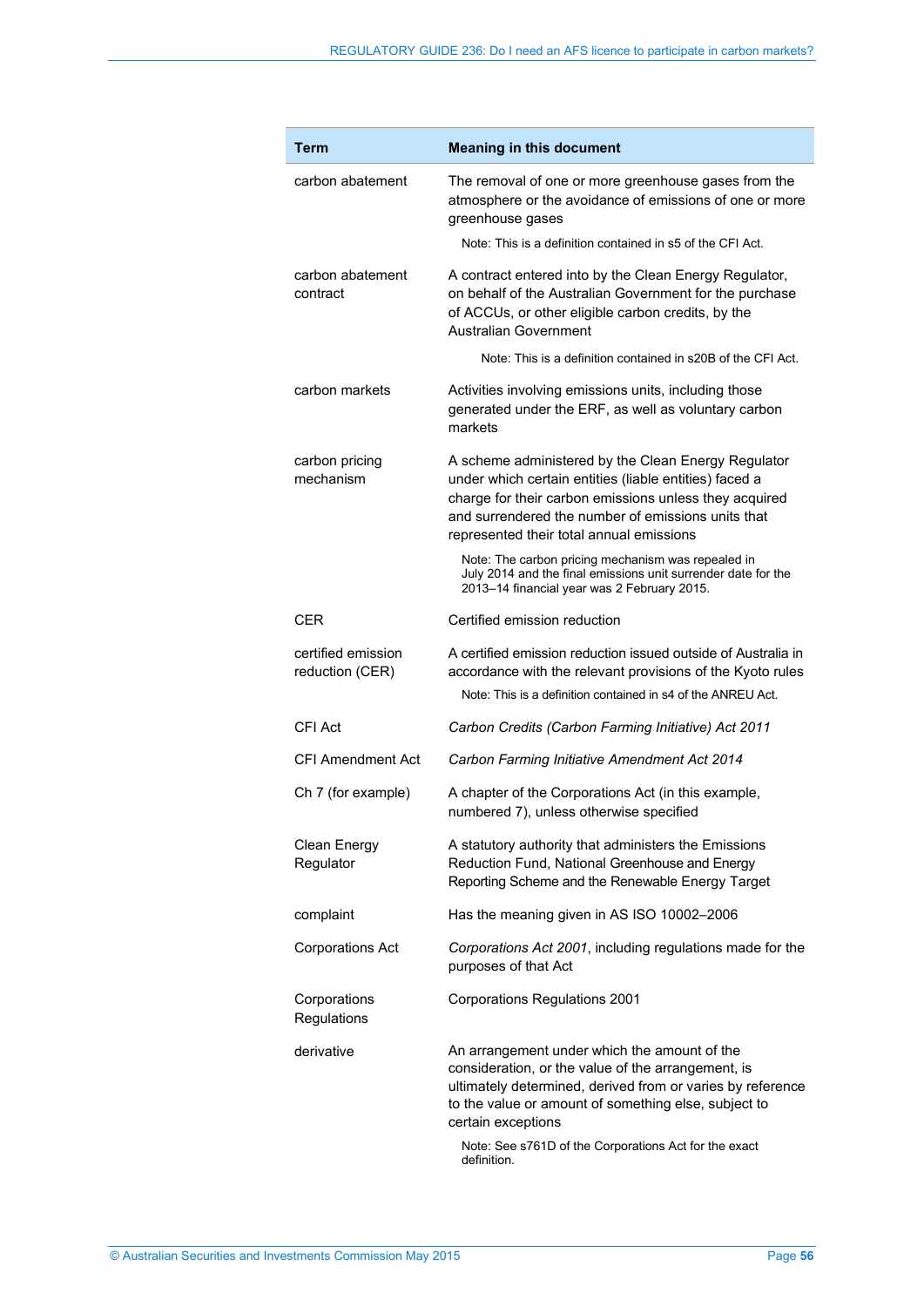| <b>Term</b>                                     | <b>Meaning in this document</b>                                                                                                                                                                                                                                                                                                                   |
|-------------------------------------------------|---------------------------------------------------------------------------------------------------------------------------------------------------------------------------------------------------------------------------------------------------------------------------------------------------------------------------------------------------|
| Directive 2003/87/EC                            | Directive 2003/87/EC of the European Parliament and of the<br>Council of 13 October 2003 establishing a scheme for<br>greenhouse gas emission allowance trading within the<br>Community and amending Council Directive 96/61/EC (EU)                                                                                                              |
| external dispute<br>resolution scheme           | A scheme approved by ASIC under the Corporations Act<br>(see s912A(2)(b) and 1017G(2)(b)) and/or the National<br>Consumer Credit Protection Act 2009 (see s11(1)(a)) in<br>accordance with our requirements in RG 139                                                                                                                             |
| EIEU                                            | Eligible international emissions unit                                                                                                                                                                                                                                                                                                             |
| eligible international<br>emissions unit (EIEU) | Means:<br>• a certified emission reduction (other than a temporary<br>certified emission reduction or a long-term certified<br>emission reduction);<br>• an emission reduction unit;<br>• a removal unit; or<br>• a prescribed unit issued in accordance with the Kyoto<br>rules.<br>Note: This is a definition contained in s4 of the ANREU Act. |
| emission reduction<br>unit (ERU)                | An emission reduction unit issued in accordance with the<br>relevant provisions of the Kyoto rules                                                                                                                                                                                                                                                |
| emissions reduction<br>safeguard<br>mechanism   | Note: This is a definition contained in s4 of the ANREU Act.<br>A mechanism to ensure that the net covered emissions of<br>greenhouse gases from the operation of a designated large<br>facility do not exceed the baseline applicable to the facility                                                                                            |
|                                                 | Note: The mechanism is established under Pt 3H of the<br>NGER Act, as inserted by the CFI Amendment Act.                                                                                                                                                                                                                                          |
| emissions unit                                  | One of various types of units recognised under schemes<br>in Australia and overseas, which are associated with<br>greenhouse gas emissions or carbon abatement (e.g. an<br>ACCU or an EUA)                                                                                                                                                        |
| environmental unit                              | One of various types of units recognised under schemes<br>other than the Emissions Reduction Fund, which are<br>associated with various types of energy savings, energy<br>efficiency or renewable energy (e.g. renewable energy<br>certificates issued under the Renewable Energy<br>(Electricity) Act 2000)                                     |
| ERF                                             | <b>Emissions Reduction Fund</b>                                                                                                                                                                                                                                                                                                                   |
| <b>ERF</b> project                              | A project carried out in accordance with the CFI Act that<br>allows the project proponent to be issued with ACCUs for<br>the carbon abatement resulting from the project's activity                                                                                                                                                               |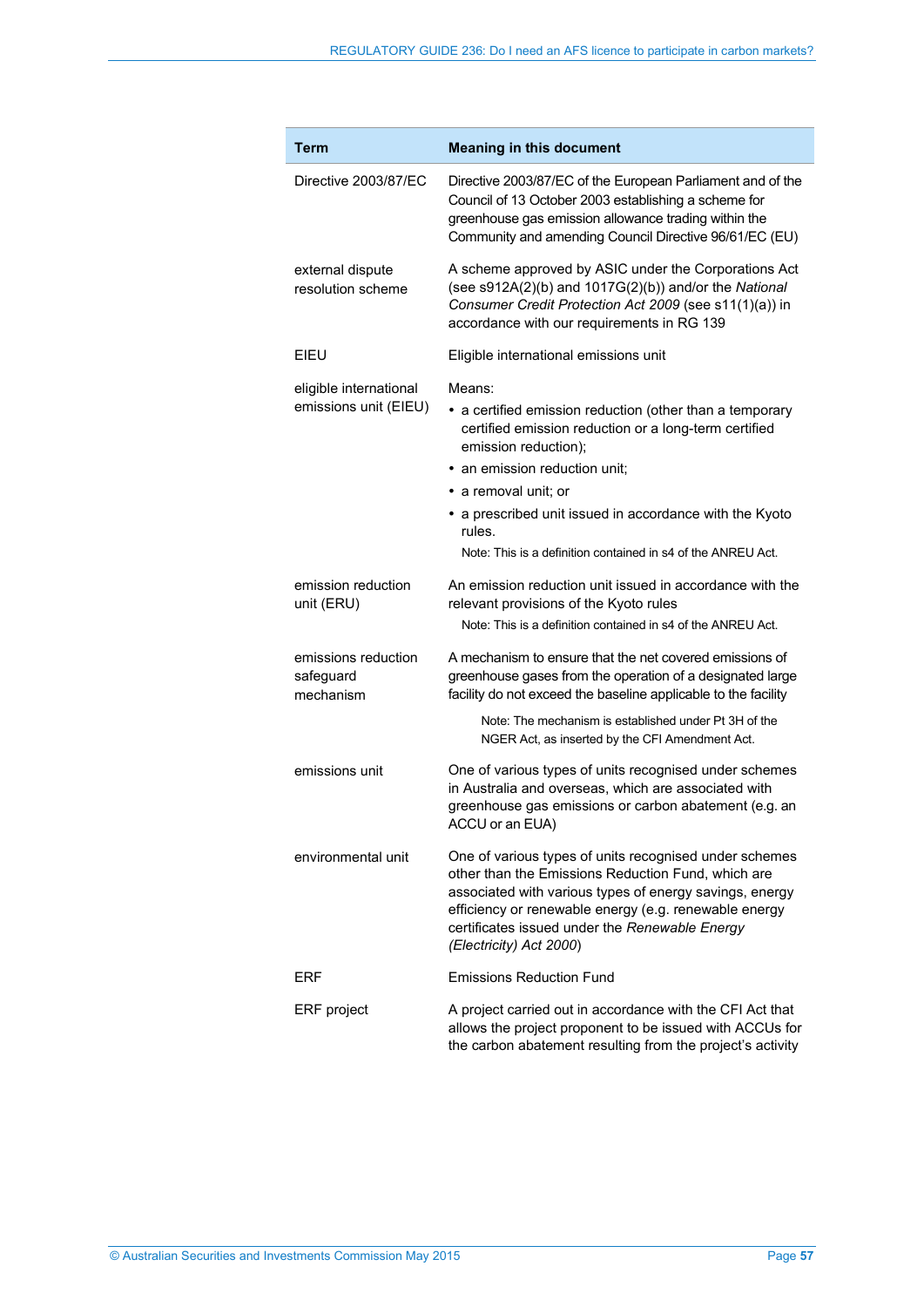| <b>Term</b>                                | <b>Meaning in this document</b>                                                                                                                                                                                                                                     |
|--------------------------------------------|---------------------------------------------------------------------------------------------------------------------------------------------------------------------------------------------------------------------------------------------------------------------|
| ERF aggregated<br>project                  | A project where one or more persons carry out separate<br>carbon abatement activities which could each be an ERF<br>project on their own but which are arranged by a project<br>proponent to be contributions of activities to a single,<br>aggregated ERF project. |
|                                            | An ERF aggregated project may also be arranged as<br>contributions by one or more persons of one (or more) of<br>the means to generate carbon abatement                                                                                                             |
| <b>Energy Savings</b><br>Certificate (ESC) | A unit created by an accredited certificate provider under<br>the NSW Energy Savings Scheme established under the<br>NSW Electricity Supply Act 1995 and administered by the<br>NSW Independent Pricing and Regulatory Tribunal                                     |
| ERU                                        | Emission reduction unit                                                                                                                                                                                                                                             |
| <b>ESC</b>                                 | <b>Energy Savings Certificate</b>                                                                                                                                                                                                                                   |
| EU                                         | European Union                                                                                                                                                                                                                                                      |
| <b>EUA</b>                                 | EU allowance unit                                                                                                                                                                                                                                                   |
| EU allowance unit<br>(EUA)                 | An allowance (within the meaning of Directive<br>2003/87/EC) issued by, or under the authority of, a<br>member state of the European Union or a foreign country<br>that participates in the EU ETS                                                                  |
| EU emissions trading<br>system (EU ETS)    | The emissions trading system established by the<br>European Union under Directive 2003/87/EC                                                                                                                                                                        |
| <b>EU ETS</b>                              | EU emissions trading system                                                                                                                                                                                                                                         |
| financial product                          | A facility through which, or through the acquisition of which,<br>a person does one or more of the following:                                                                                                                                                       |
|                                            | • makes a financial investment (s763B);                                                                                                                                                                                                                             |
|                                            | • manages financial risk (s763C); or                                                                                                                                                                                                                                |
|                                            | • makes non-cash payments (s763D)<br>Note: This is a definition contained in s763A of the<br>Corporations Act: see also s763B-765A.                                                                                                                                 |
| financial product<br>advice                | A recommendation or a statement of opinion, or a report<br>of either of those things, that:                                                                                                                                                                         |
|                                            | • is intended to influence a person or persons in making<br>a decision about a particular financial product or class<br>of financial products, or an interest in a particular<br>financial product or class of financial products; or                               |
|                                            | • could reasonably be regarded as being intended to<br>have such an influence.                                                                                                                                                                                      |
|                                            | However, the provision or giving of an exempt document<br>or statement is not to be taken to be a provision of<br>financial product advice                                                                                                                          |
|                                            | Note: This is a definition contained in s766B(1) of the<br>Corporations Act.                                                                                                                                                                                        |
| financial service                          | Has the meaning given in Div 4 of Pt 7.1 of the<br><b>Corporations Act</b>                                                                                                                                                                                          |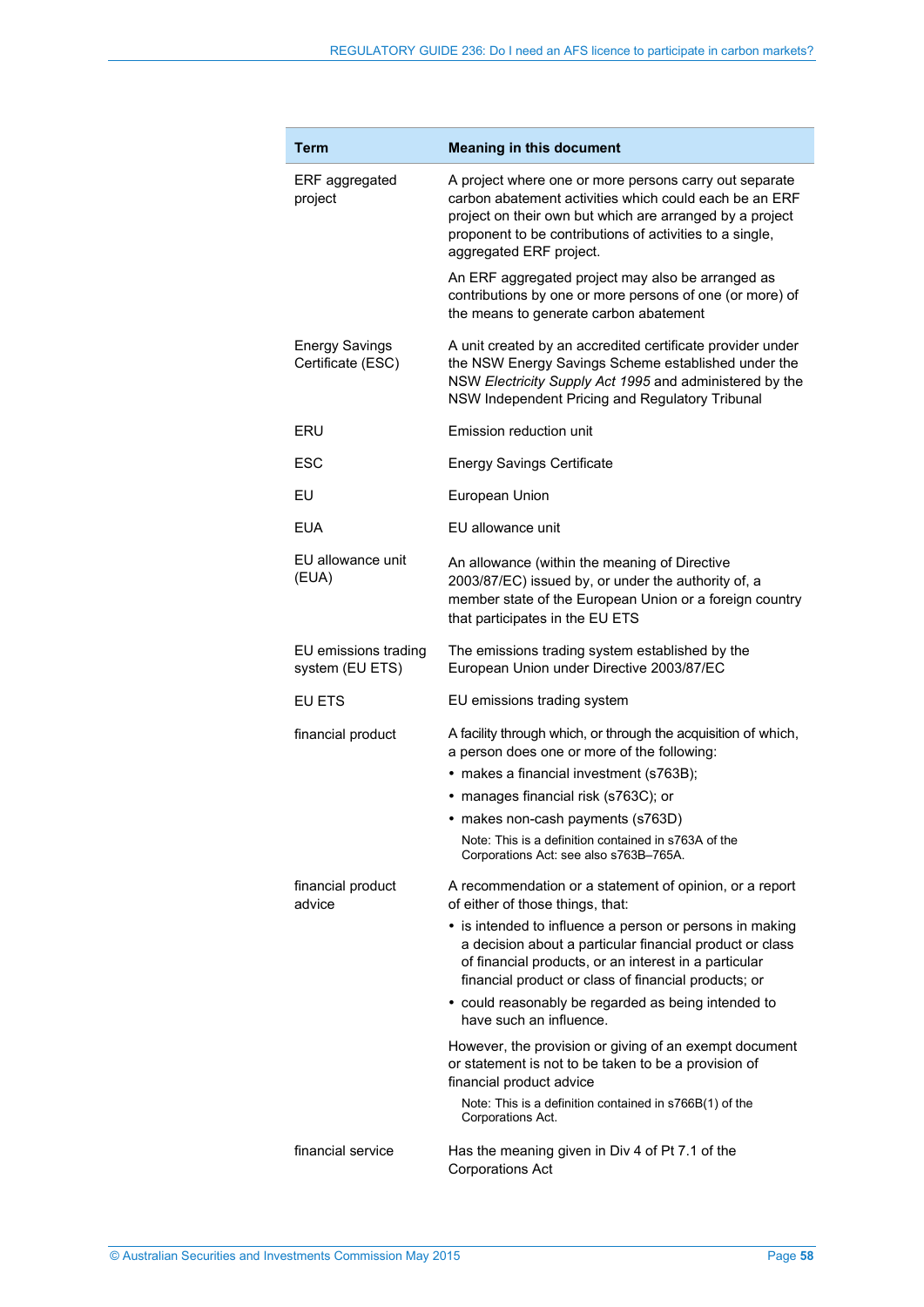| Term                                     | <b>Meaning in this document</b>                                                                                                                                                                                                                                                                                                                                                                                                                                              |
|------------------------------------------|------------------------------------------------------------------------------------------------------------------------------------------------------------------------------------------------------------------------------------------------------------------------------------------------------------------------------------------------------------------------------------------------------------------------------------------------------------------------------|
| financial services                       | A business of providing financial services                                                                                                                                                                                                                                                                                                                                                                                                                                   |
| business                                 | Note: This is a definition contained in s761A of the<br>Corporations Act. The meaning of 'carry on a financial services<br>business' is affected by s761C.                                                                                                                                                                                                                                                                                                                   |
| <b>Financial Services</b><br>Guide (FSG) | A document that must be given to a retail client in relation<br>to the provision of a financial service in accordance with<br>Div 2 of Pt 7.7 of the Corporations Act                                                                                                                                                                                                                                                                                                        |
|                                          | Note: See s761A of the Corporations Act for the exact<br>definition.                                                                                                                                                                                                                                                                                                                                                                                                         |
| financial services<br>laws               | Has the meaning given in s761A of the Corporations Act                                                                                                                                                                                                                                                                                                                                                                                                                       |
| financial services<br>provider           | A person who provides a financial service                                                                                                                                                                                                                                                                                                                                                                                                                                    |
| foreign exchange                         | Has the same meaning as in s761A of the Corporations Act                                                                                                                                                                                                                                                                                                                                                                                                                     |
| contract                                 | Note: This definition includes derivatives (as defined in s761D)<br>that are foreign exchange contracts (as defined in s761A) and<br>may, for example, include a contract for delivery of foreign<br>currency, where the rate at which the exchange takes place is<br>determined with reference to interest rates or interest rate<br>differentials. It does not include a contract that is to be settled<br>by adjustment rather than the delivery of any foreign currency. |
| general insurance                        | Has the meaning given in s761A of the Corporations Act                                                                                                                                                                                                                                                                                                                                                                                                                       |
| internal dispute<br>resolution processes | Processes that meet the requirements and approved<br>standards of ASIC under RG 165                                                                                                                                                                                                                                                                                                                                                                                          |
| investor                                 | For an AFS licensee, includes an existing, potential or<br>prospective client                                                                                                                                                                                                                                                                                                                                                                                                |
| Kyoto ACCU                               | An ACCU that was, is, or is to be, identified as a Kyoto<br>ACCU within the ANREU                                                                                                                                                                                                                                                                                                                                                                                            |
|                                          | Note: This is a definition contained in s5 of the CFI Act.                                                                                                                                                                                                                                                                                                                                                                                                                   |
| Kyoto Protocol                           | A protocol document to the United Nations Framework<br>Convention on Climate Change, opened for signature<br>4 June 1992, 1771 UNTS 107 (entered into force<br>21 March 1994)                                                                                                                                                                                                                                                                                                |
| Kyoto rules                              | Has the meaning given in s4 of the ANREU Act                                                                                                                                                                                                                                                                                                                                                                                                                                 |
| managed investment<br>scheme             | As defined in s9 of the Corporations Act                                                                                                                                                                                                                                                                                                                                                                                                                                     |
| net emissions number                     | For the purposes of the safeguard mechanism, the net<br>emissions number for a facility for a period is the number<br>of tonnes of carbon dioxide equivalence of the total<br>amount of covered emissions of greenhouse gases from<br>the operation of the facility during the period                                                                                                                                                                                        |
|                                          | Note: This is a definition contained in s22XK of the NGER<br>Act, as inserted by the CFI Amendment Act.                                                                                                                                                                                                                                                                                                                                                                      |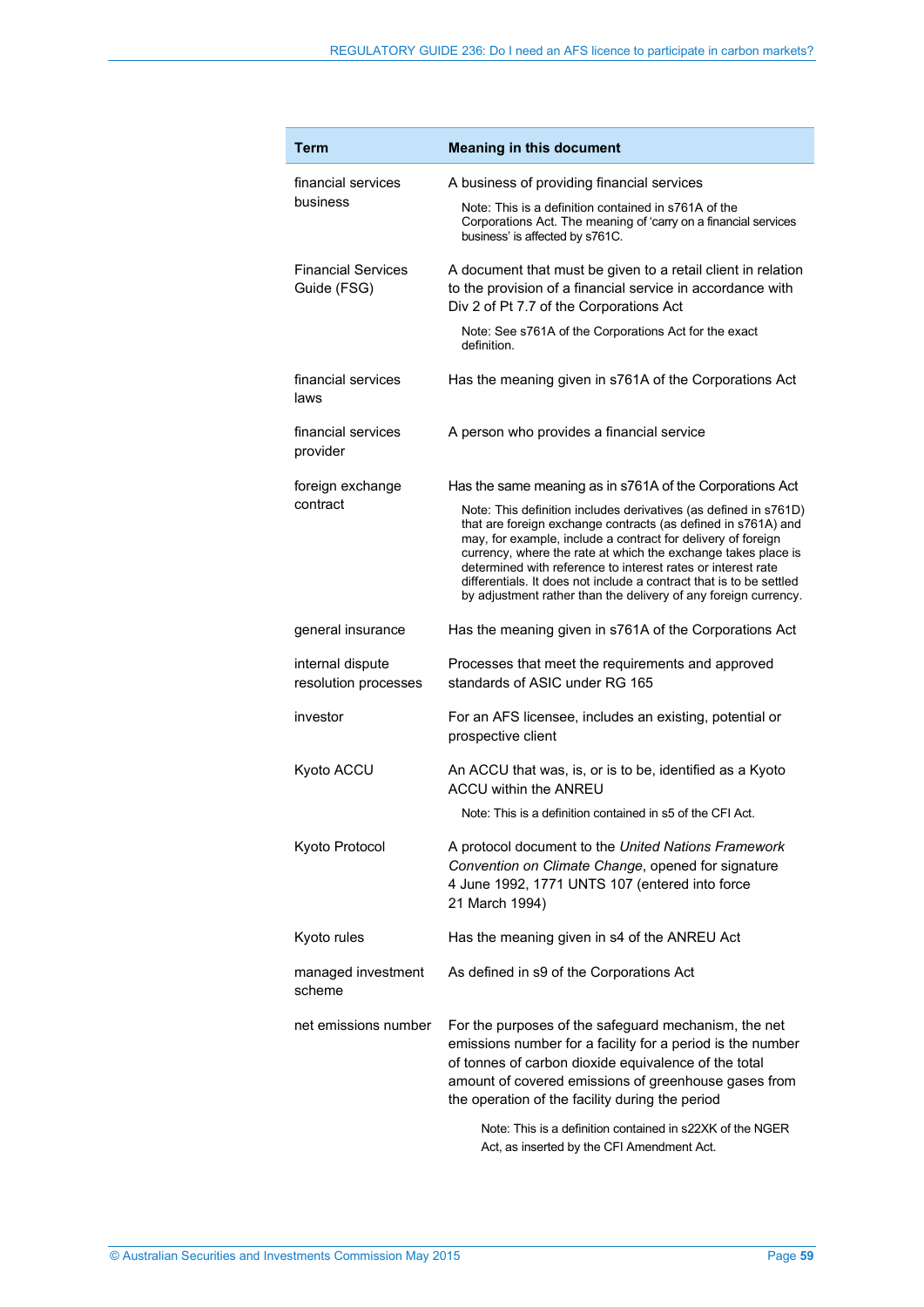| Term                                         | <b>Meaning in this document</b>                                                                                                                                                                                                               |
|----------------------------------------------|-----------------------------------------------------------------------------------------------------------------------------------------------------------------------------------------------------------------------------------------------|
| New Zealand Unit<br>(NZU)                    | A unit issued by the New Zealand Government under the<br>New Zealand Emissions Trading Scheme established by<br>the Climate Change Response Act 2002 (NZ) and<br>administered by the New Zealand Environmental<br><b>Protection Authority</b> |
| NGFR Act                                     | National Greenhouse and Energy Reporting Act 2007                                                                                                                                                                                             |
| non-Kyoto ACCU                               | An ACCU other than a Kyoto ACCU                                                                                                                                                                                                               |
|                                              | Note: This is a definition contained in s5 of the CFI Act.                                                                                                                                                                                    |
| NZU                                          | New Zealand Unit                                                                                                                                                                                                                              |
| <b>PDS</b>                                   | <b>Product Disclosure Statement</b>                                                                                                                                                                                                           |
| personal advice                              | Financial product advice given or directed to a person<br>(including by electronic means) in circumstances where:                                                                                                                             |
|                                              | • the provider of the advice has considered one or more of<br>the person's objectives, financial situation and needs; or                                                                                                                      |
|                                              | • a reasonable person might expect the provider to have<br>considered one or more of those matters                                                                                                                                            |
|                                              | Note: This is the definition contained in s766B(3) of the<br>Corporations Act.                                                                                                                                                                |
| prescribed carbon<br>unit                    | For the purposes of the emissions reduction safeguard<br>mechanism, a prescribed carbon unit is:                                                                                                                                              |
|                                              | • an ACCU; or                                                                                                                                                                                                                                 |
|                                              | • a unit that is specified in the safeguard rules                                                                                                                                                                                             |
|                                              | Note: This is a definition contained in s22XM of the<br>NGER Act, as inserted by the CFI Amendment Act.                                                                                                                                       |
| <b>Product Disclosure</b><br>Statement (PDS) | A document that must be given to a retail client in relation<br>to the offer or issue of a financial product in accordance<br>with Div 2 of Pt 7.9 of the Corporations Act                                                                    |
|                                              | Note: See s761A of the Corporations Act for the exact<br>definition.                                                                                                                                                                          |
| project proponent                            | A person responsible for, and with the legal right to, carry<br>out an offset project under the Emissions Reduction Fund                                                                                                                      |
|                                              | Note: This is a definition contained in s5 of the CFI Act.                                                                                                                                                                                    |
| provide a financial                          | A person provides a financial service if they:                                                                                                                                                                                                |
| service                                      | • provide financial product advice;                                                                                                                                                                                                           |
|                                              | · deal in a financial product;                                                                                                                                                                                                                |
|                                              | • make a market for a financial product;                                                                                                                                                                                                      |
|                                              | • operate a registered scheme;                                                                                                                                                                                                                |
|                                              | • provide a custodial or depository service; or                                                                                                                                                                                               |
|                                              | • provide traditional trustee services                                                                                                                                                                                                        |
|                                              | Note: This is a definition contained in s766A of the<br>Corporations Act.                                                                                                                                                                     |
| Pt 7.9 (for example)                         | A part of the Corporations Act (in this example, numbered<br>7.9), unless otherwise specified                                                                                                                                                 |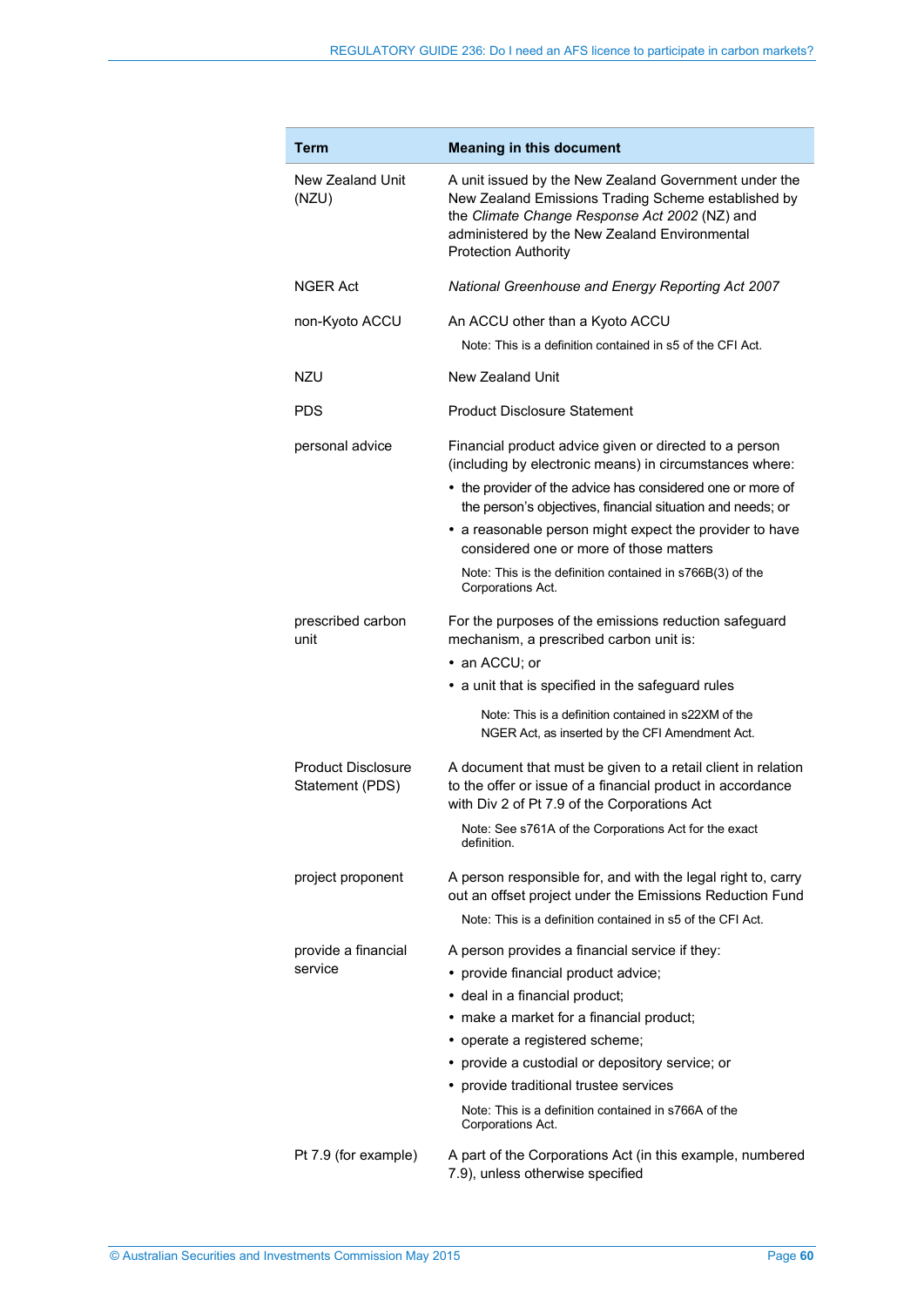| Term                                                        | <b>Meaning in this document</b>                                                                                                                                                                                                |
|-------------------------------------------------------------|--------------------------------------------------------------------------------------------------------------------------------------------------------------------------------------------------------------------------------|
| <b>REC</b>                                                  | Renewable Energy Certificate                                                                                                                                                                                                   |
| reg 7.6.04 (for<br>example)                                 | A regulation of the Corporations Regulations 2001 (in this<br>example numbered 7.6.04), unless otherwise specified                                                                                                             |
| regulated emissions<br>unit                                 | An ACCU or an EIEU, which are financial products under<br>the Corporations Act                                                                                                                                                 |
| Renewable Energy<br>Certificate (REC)                       | A unit created by a registered person under the<br>Renewable Energy Target established by the Renewable<br>Energy (Electricity) Act 2000 and administered by the<br>Clean Energy Regulator                                     |
| <b>RMU</b>                                                  | Removal unit                                                                                                                                                                                                                   |
| removal unit (RMU)                                          | A removal unit issued in accordance with the relevant<br>provisions of the Kyoto rules                                                                                                                                         |
|                                                             | Note: This is a definition contained in s4 of the ANREU Act.                                                                                                                                                                   |
| retail client                                               | A client as defined in s761G of the Corporations Act and<br>Ch 7, Pt 7.1, Div 2 of the Corporations Regulations                                                                                                                |
| RG 172 (for example)                                        | An ASIC regulatory guide (in this example numbered 172)                                                                                                                                                                        |
| s766E (for example)                                         | A section of the Corporations Act (in this example<br>numbered 766E), unless otherwise specified                                                                                                                               |
| safeguard<br>mechanism                                      | Emissions reduction safeguard mechanism                                                                                                                                                                                        |
| safeguard rules                                             | The rules about the safeguard mechanism, to be made<br>by legislative instrument by the Minister for the<br>Environment by 1 October 2015 under s22XS of the<br>NGER Act, as inserted by the CFI Amendment Act                 |
| VEEC                                                        | Victorian Energy Efficiency Certificate                                                                                                                                                                                        |
| <b>Verified Carbon</b><br>Standard                          | An internationally-recognised standard for measuring and<br>verifying carbon offsets from offset projects                                                                                                                      |
| Victorian Energy<br><b>Efficiency Certificate</b><br>(VEEC) | A unit created by an accredited person under the<br>Victorian Energy Efficiency Target established by the<br>Victorian Energy Efficiency Target Act 2007 and<br>administered by the Victorian Essential Services<br>Commission |
| voluntary carbon<br>markets                                 | Markets through which participants make voluntary<br>commitments to offset carbon emissions, which are not<br>for the purposes of a regulatory scheme requiring<br>persons to pay for their emissions                          |
| voluntary offsetter                                         | A person who makes voluntary commitments to offset<br>carbon emissions                                                                                                                                                         |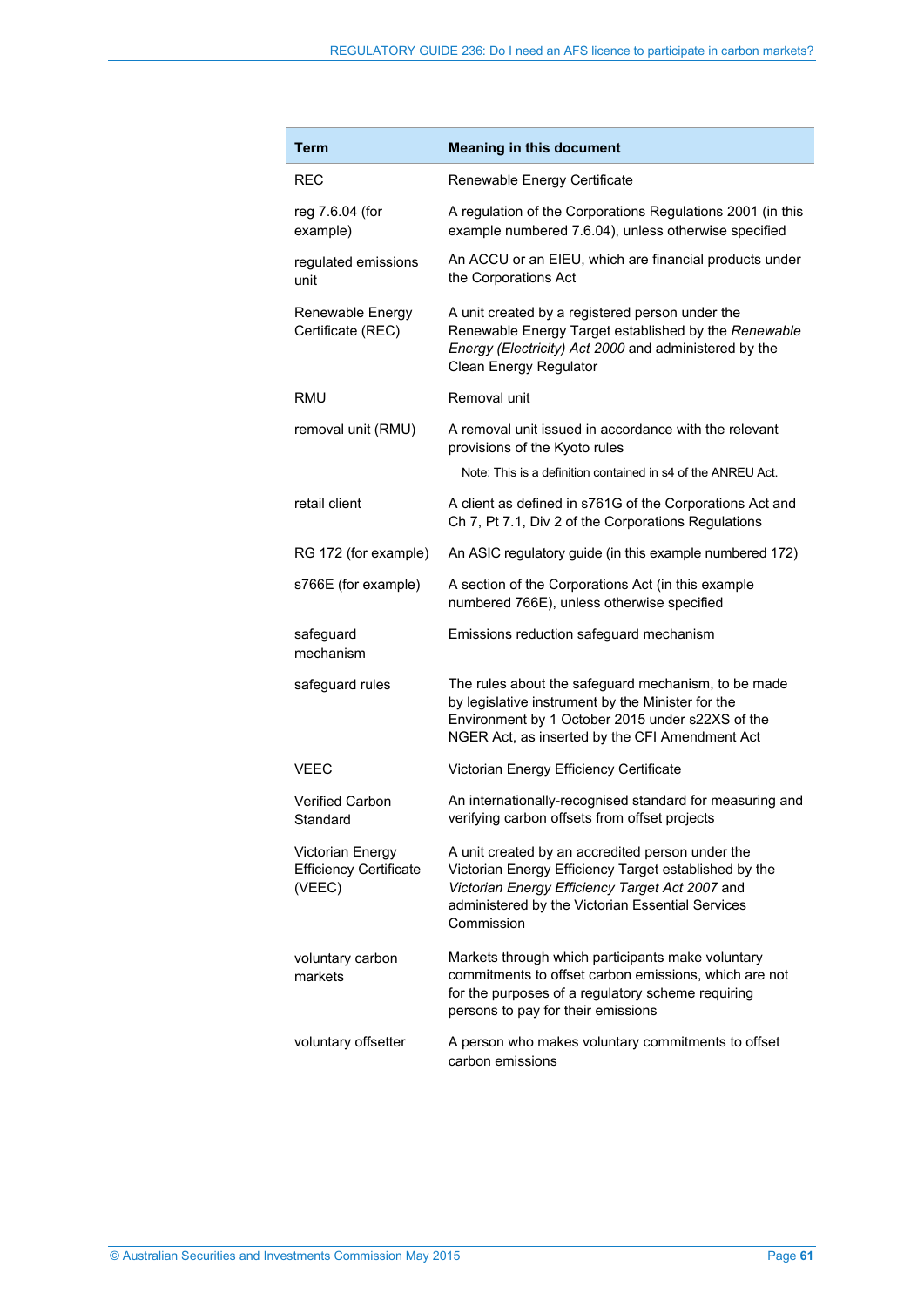## <span id="page-61-1"></span><span id="page-61-0"></span>**Related information**

#### **Headnotes**

ACCU, AFS licence, AFS licence obligations, Australian carbon credit unit, Australian financial services licence, authorisation, carrying on a business, Clean Energy Regulator, conduct and disclosure obligations, EIEU, eligible international emissions unit, emissions reduction safeguard mechanism, emissions unit, facility for making a financial investment, financial product, foreign financial services providers, licensing exemptions, managed investment scheme, prescribed carbon unit, retail clients, safeguard mechanism, safeguard rules, wholesale clients

### **Regulatory guides**

RG 1 AFS *Licensing Kit: Part 1—Applying for and varying an AFS licence*

RG 2 *AFS Licensing Kit: Part 2—Preparing your AFS licence or variation application*

RG 3 *AFS Licensing Kit: Part 3—Preparing your additional proofs*

RG 36 *Licensing: Financial product advice and dealing*

RG 78 *Breach reporting by AFS licensees and credit licensees*

RG 80 *Managed investment schemes: Interests not for money*

RG 104 *Licensing: Meeting the general obligations*

RG 105 *Licensing: Organisational competence*

RG 121 *Doing financial services business in Australia*

RG 126 *Compensation and insurance arrangements for AFS licensees*

RG 132 *Managed investments: Compliance plans*

RG 133 *Managed investments and custodial or depository services: Holding assets*

RG 134 *Managed investments: Constitutions*

RG 136 *Managed investments: Discretionary powers and closely-related schemes*

RG 139 *Approval and oversight of external dispute resolution schemes*

RG 146 *Licensing: Training of financial product advisers*

RG 165 *Licensing: Internal and external dispute resolution*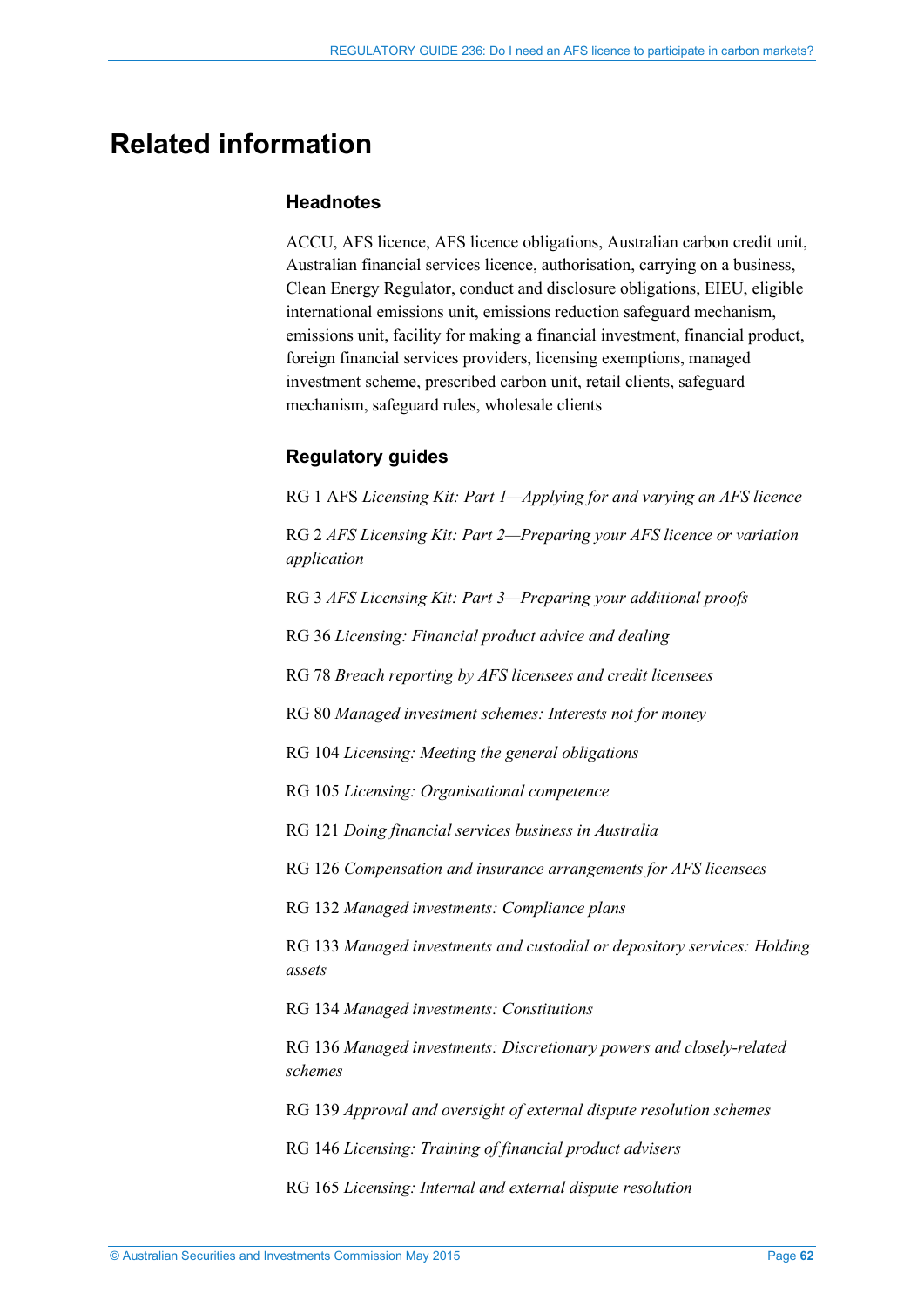RG 166 *Licensing: Financial requirements*

RG 167 *Licensing: Discretionary powers*

RG 168 *Disclosure: Product Disclosure Statements (and other disclosure obligations)*

RG 172 *Australian market licences: Australian operators*

RG 175 *Licensing: Financial product advisers—Conduct and disclosure*

RG 181 *Licensing: Managing conflicts of interest*

RG 211 *Clearing and settlement facilities: Australian and overseas operators*

RG 212 *Client money relating to dealing in OTC derivatives*

#### **Information sheets**

INFO 156 *Regulated emissions units: Applying for or varying an AFS licence*

#### **Legislation**

Australian Consumer Law, set out in Sch 2 of the *Competition and Consumer Act 2010*

*Australian National Registry of Emissions Units Act 2011*

Australian National Registry of Emissions Units Regulations 2011

*Australian Prudential Regulation Authority Act 1998*

*Australian Securities and Investments Commission Act 2001*

*Carbon Credits (Carbon Farming Initiative) Act 2011*

*Carbon Farming Initiative Amendment Act 2014*

*Corporations Act 2001,* Pts 7.1, 7.6, 7.7, 7.7A, 7.8, 7.9 and 7.10

Corporations Regulations 2001

*Electricity Supply Act 1995*

*National Consumer Credit Protection Act 2009*

*National Greenhouse and Energy Reporting Act 2007*

*Renewable Energy (Electricity) Act 2000*